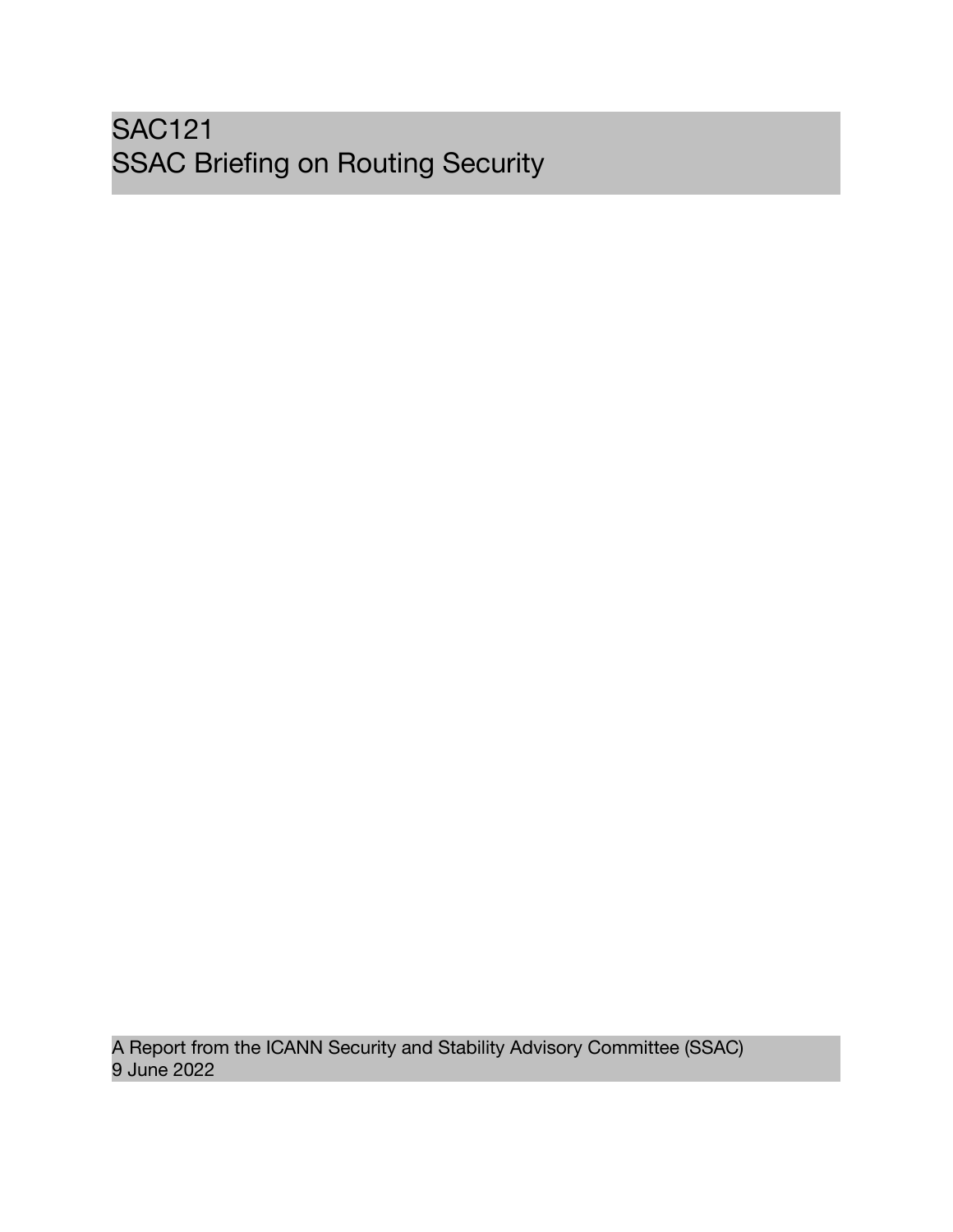## **Preface**

This is a report to the ICANN Board, the ICANN organization staff, the ICANN community, and, more broadly, the Internet community from the ICANN Security and Stability Advisory Committee (SSAC) about routing security.

The SSAC focuses on matters relating to the security and integrity of the Internet's naming and address allocation systems. This includes operational matters (e.g., pertaining to the correct and reliable operation of the root zone publication system), administrative matters (e.g., pertaining to address allocation and Internet number assignment), and registration matters (e.g., pertaining to registry and registrar services). SSAC engages in ongoing threat assessment and risk analysis of the Internet naming and address allocation services to assess where the principal threats to stability and security lie, and advises the ICANN community accordingly. The SSAC has no authority to regulate, enforce, or adjudicate. Those functions belong to other parties, and the advice offered here should be evaluated on its merits.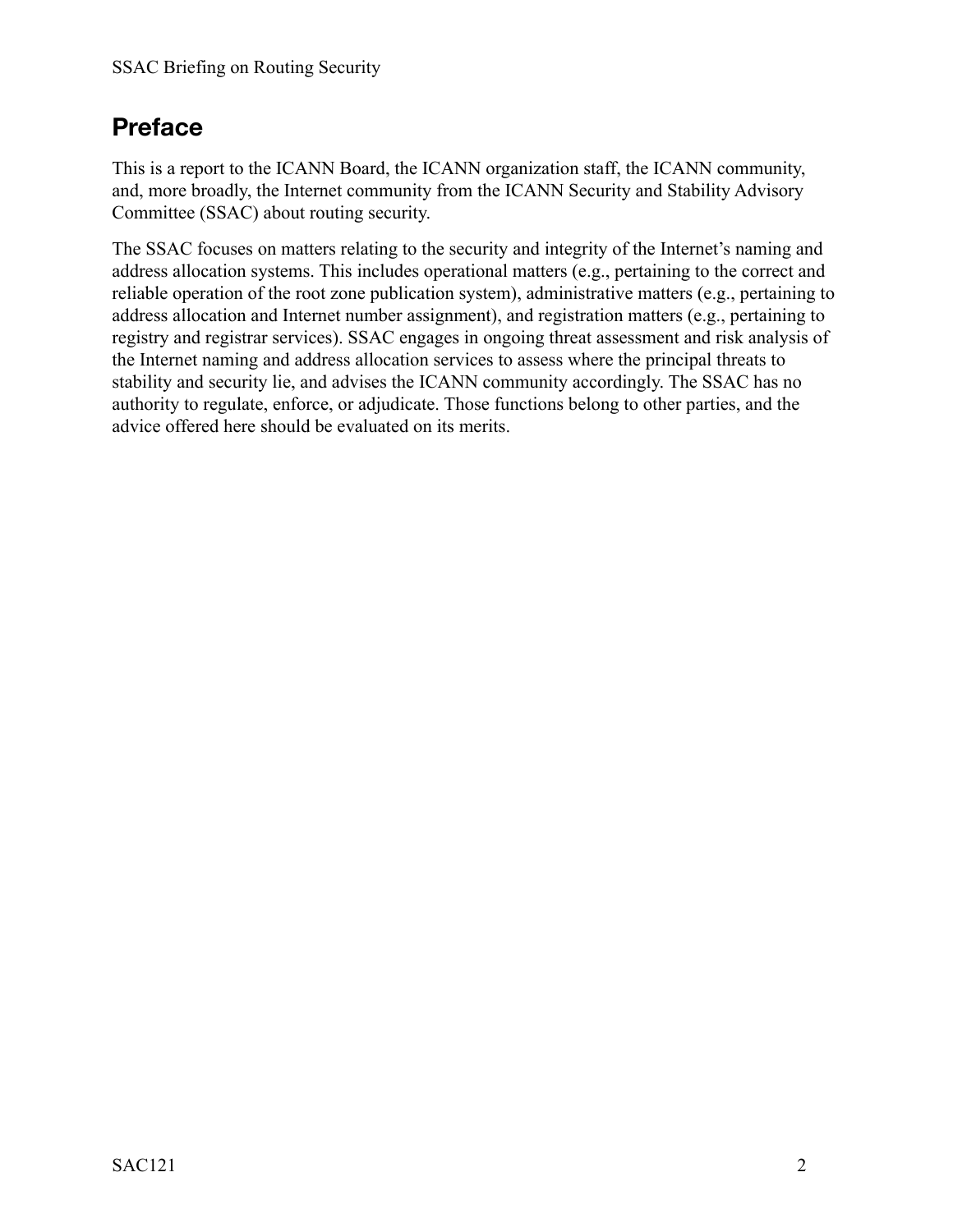# **Table of Contents**

| <b>Executive Summary</b>                                                                      | 5           |
|-----------------------------------------------------------------------------------------------|-------------|
| 1 Introduction<br>1.1 Intended Audience and Use                                               | 6<br>6      |
| 1.2 Background<br>1.3 The Border Gateway Protocol                                             | 6<br>8<br>9 |
| 1.4 Hypothetical Route Hijack                                                                 |             |
| 2 Examples of Routing Incidents<br>2.1 Youtube / Pakistan Telecom                             | 10<br>10    |
| 2.2 MyEtherWallet / Route53                                                                   | 10          |
| 2.3 Safe Host / China Telecom                                                                 | 11          |
| 2.4 3ve                                                                                       | 11          |
| 2.5 Issues with Determining Intent                                                            | 12          |
| 3 The Relevance of Routing Security for the DNS                                               | 13          |
| 3.1 The DNS is Susceptible to Routing Incidents                                               | 13          |
| 3.2 Portions of the DNS Infrastructure Susceptible to Routing Hijacks                         | 13          |
| 3.2.1 Denial of Service                                                                       | 15          |
| 3.3 Alleviating Routing Risks to DNS Resolution                                               | 16          |
| 4. Routing Security Mechanisms                                                                | 17          |
| 4.1 Routing Registries                                                                        | 18          |
| 4.2 Resource Public Key Infrastructure                                                        | 19          |
| 4.2.1 RPKI Distribution                                                                       | 20          |
| 4.2.2 Use of the RPKI for BGP                                                                 | 21          |
| 4.3 AS Path and BGPsec                                                                        | 22          |
| 5 Operating Secured Infrastructure                                                            | 22          |
| 5.1 Monitoring                                                                                | 22          |
| 5.1.1 Endogenous Monitoring - The View from Inside                                            | 23          |
| 5.1.2 Exogenous Monitoring - The View from Outside                                            | 24          |
| 5.2 Operator Coordination                                                                     | 25          |
| 6 Summary                                                                                     | 25          |
| 7 Acknowledgments, Statements of Interest, and Dissents, Alternative Views and Withdrawals 26 |             |
| 7.1 Acknowledgments                                                                           | 27          |
| 7.2 Disclosures of Interest                                                                   | 27          |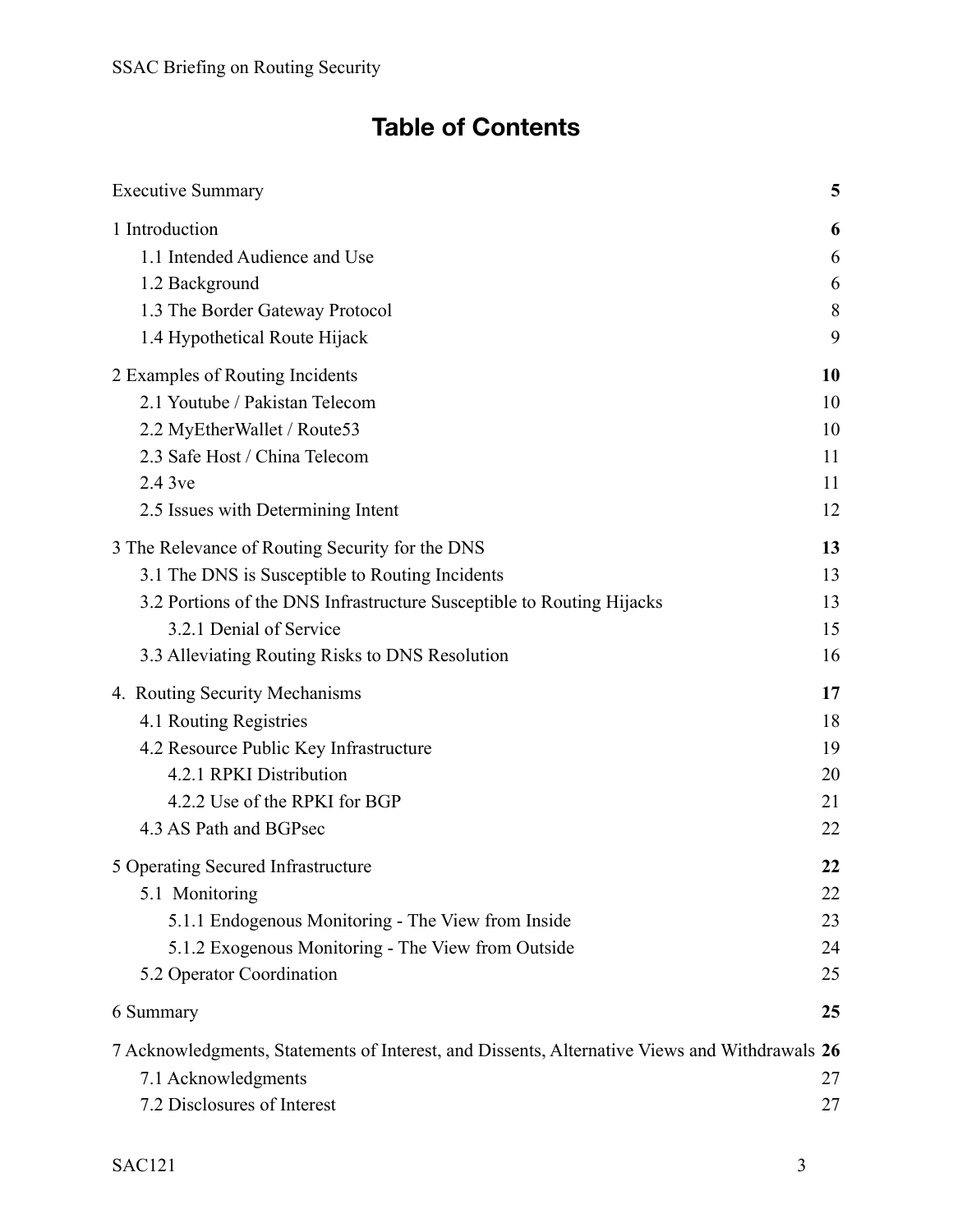| 7.3 Dissents and Alternative Views<br>7.4 Withdrawals | 27<br>27 |
|-------------------------------------------------------|----------|
| Appendix A: Additional References                     | 28       |
| Appendix B: RPKI                                      | 34       |
| Appendix C: BGPsec                                    | 35       |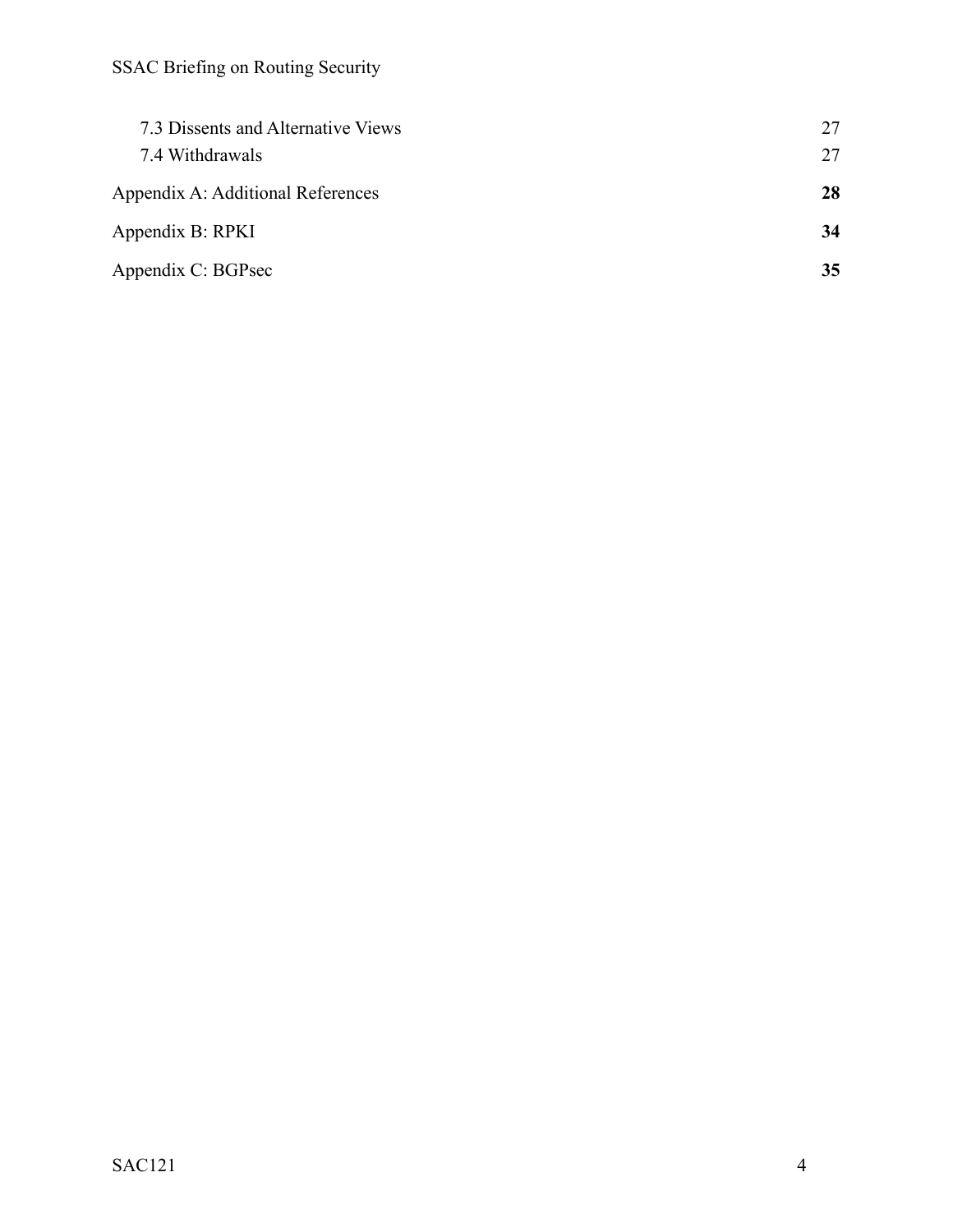## <span id="page-4-0"></span>**Executive Summary**

Like all other Internet applications, the Domain Name System (DNS) depends on the Internet's routing system, which controls the data paths across the Internet's more than 70,000 autonomously managed networks. A longstanding problem with the routing system is that its key protocol, the border gateway protocol (BGP), does not protect against incorrect routing information. BGP was designed in the late 1980's and early 1990's when the Internet consisted of only a few hundred networks that all trusted one another. As the Internet grew and the number of networks increased, the number of routing incidents increased and this implicit trustworthiness waned. The routing system today is subject to a continuous stream of routing anomalies that affect its integrity and that sometimes cause large DNS outages. For example, in April of 2018 attackers were able to "hijack" routes to Amazon's Route53 DNS services, which resulted in DNS traffic for domains hosted on this service ending up at a different destination network where it was served by malicious DNS servers.

In this report, the SSAC discusses events like these and what impact similar incidents can have on the DNS, surveys the pros and cons of various solutions, and discusses future security extensions of the routing system (e.g., path validation). The main focus of this report is on the security and stability implications for the DNS, although most of it also applies to other types of Internet applications (e.g., email, web, media streaming).

This report provides a tutorial-style discussion accessible to non-technical members of the ICANN community and elsewhere (e.g., policy makers and legal experts). It does not contain any recommendations to the ICANN Board. Because this report is intended to be understandable to a non-technical audience, it sometimes simplifies technical details that are not relevant to the discussion.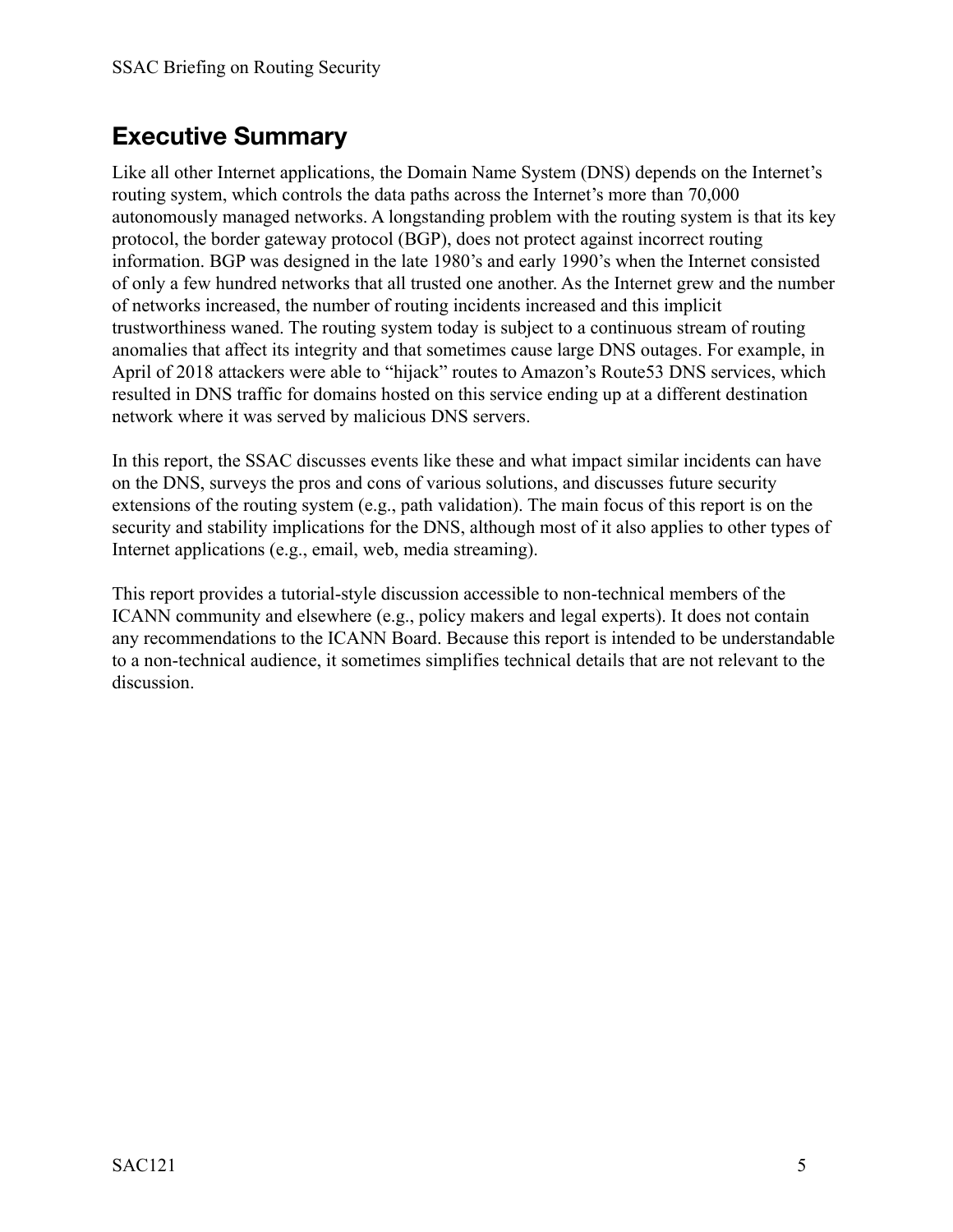## <span id="page-5-0"></span>**1 Introduction**

As listed in the ICANN Bylaws, one of the SSAC's roles is to, "advise the ICANN community and Board on matters relating to the security and integrity of the Internet's naming and address allocation systems."<sup>1</sup> This report examines the security and stability of the Internet's routing system, primarily as it pertains to operators and users of the DNS. It documents this space in an effort to help the larger ICANN and Internet policy communities understand these technologies and the issues surrounding them. The report also provides advice to DNS operators on how they can better secure their routing infrastructure.

Much has been written about Internet routing security in other venues, in academia, and in the Internet routing community. The major contribution of this report is to examine Internet routing security from the perspective of those primarily concerned with operating DNS infrastructure, and with a focus on issues that are relevant to the larger ICANN community.

### <span id="page-5-1"></span>**1.1 Intended Audience and Use**

This report will make significant references to the Border Gateway Protocol (BGP). While the document gives some background, for readers unfamiliar with BGP, there are many useful overviews of the protocol online.<sup>2</sup>

The intended audience of this report are those who operate their own DNS, network or routing infrastructure. Some organizations outsource the operation of their DNS or other networking infrastructure to large providers, thereby outsourcing the knowledge required to operate routing infrastructure. This report may still be useful to those who choose to outsource, because it covers topics that someone outsourcing should ensure their vendor is capable of competently handling.

While this report is aimed at the DNS audience, and so implicitly an audience that is familiar and concerned with DNS operations, the operators of other types of Internet infrastructure may also find useful information in this report.

### <span id="page-5-2"></span>**1.2 Background**

The Internet is a network of networks: it consists of more than 70,000 autonomously managed networks that collaboratively transport data from one machine on the Internet to another.<sup>3</sup> As a result, a data flow that traverses the Internet usually passes through a sequence of intermediate networks. However, the end points are typically unaware of these intermediate networks. To these end points the Internet is a black box where they simply put in packets that come out at the remote destination. End points do not have any control over which networks their data passes through because each intermediate network has its own view of the Internet, and therefore makes its own decision for the next best network to pass the traffic through.

<sup>&</sup>lt;sup>2</sup> See Cloudflare. "What Is BGP? | BGP Routing Explained." Accessed May 20, 2022. <sup>1</sup> See ICANN Bylaws, Section 12(b)(i), https://www.jcann.org/resources/pages/governance/bylaws-en/#article12

[https://www.cloudflare.com/learning/security/glossary/what-is-bgp/.](https://www.cloudflare.com/learning/security/glossary/what-is-bgp/)

<sup>&</sup>lt;sup>3</sup> See "CIDR Report." Accessed May 20, 2022. [https://www.cidr-report.org/as2.0/#General\\_Status.](https://www.cidr-report.org/as2.0/#General_Status)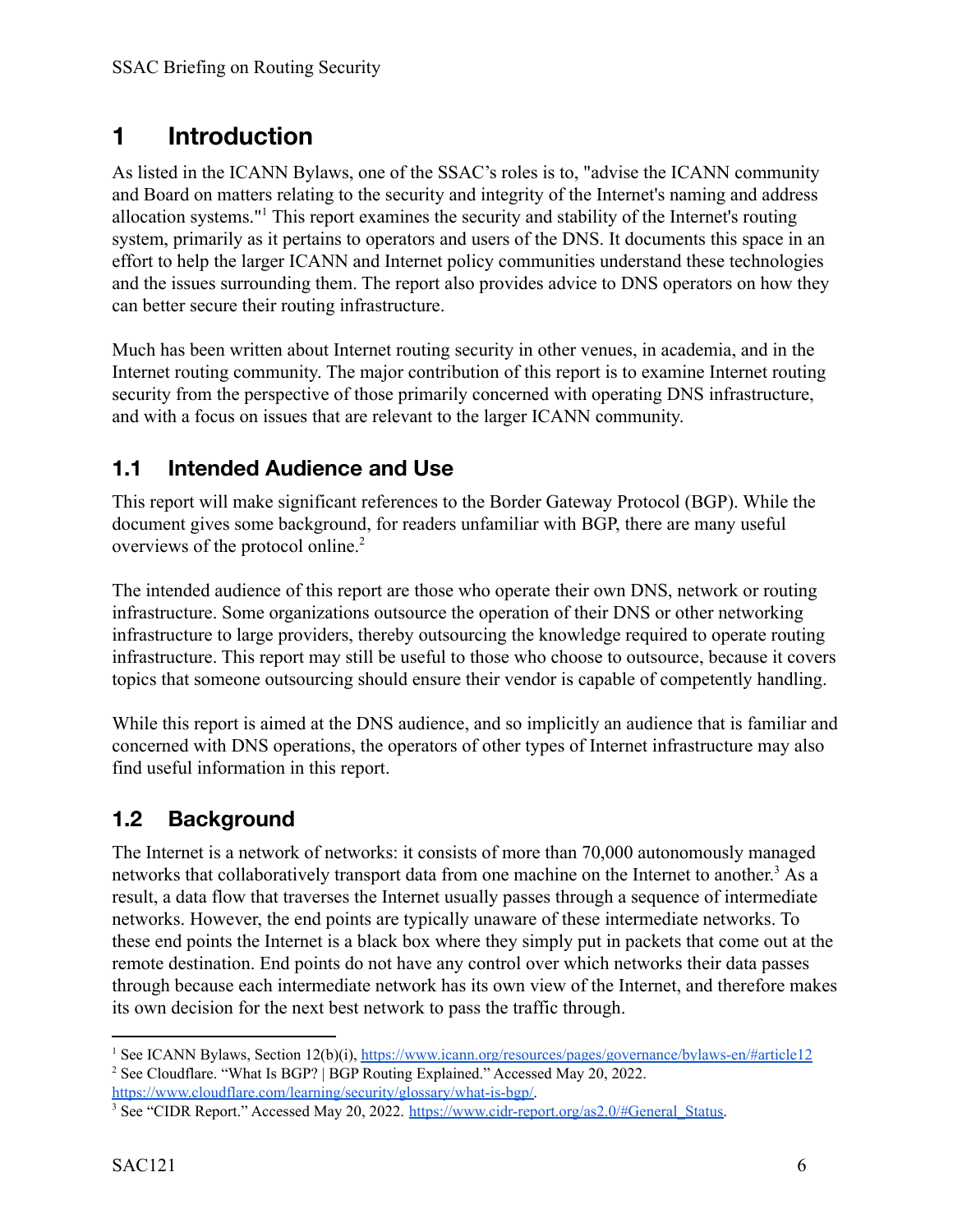*Figure 1* illustrates how the Internet transports data for a set of DNS messages. The top of the figure (above the solid line) shows the typical DNS behavior:

- 1. Client C queries recursive resolver D for the IP address of www.example.net.
- 2. D iteratively queries the authoritative name server(s) in the DNS.
- 3. D returns the IP address (192.0.2.1) to C.

For readability, *Figure 1* combines the multiple request-response interactions between D and the authoritative name servers into a single bidirectional arrow.

The bottom of the figure (below the solid line) shows that each of these DNS entities (client, resolver, and authoritative server) exist in an autonomous system (AS), or network. For client C to query recursive resolver D the query travels from  $AS1 \rightarrow AS2 \rightarrow AS3$ , and the response travels  $AS3 \rightarrow AS2 \rightarrow AS1$ . Likewise, for recursive resolver D to query authoritative server A its traffic travels from AS3  $\rightarrow$  AS6 and the response traffic travels AS6  $\rightarrow$  AS3. These DNS entities, like nearly all computers on the Internet, are typically unaware of the one or more networks through which their queries, as well as any responses they receive, may traverse.

The three DNS entities in *Figure 1* are part of an AS (AS1, AS3, and A6), but they are drawn outside the ASes to emphasize that the DNS uses the Internet's routing and forwarding system, just like any other application.



Figure 1: DNS traffic passing through multiple autonomous systems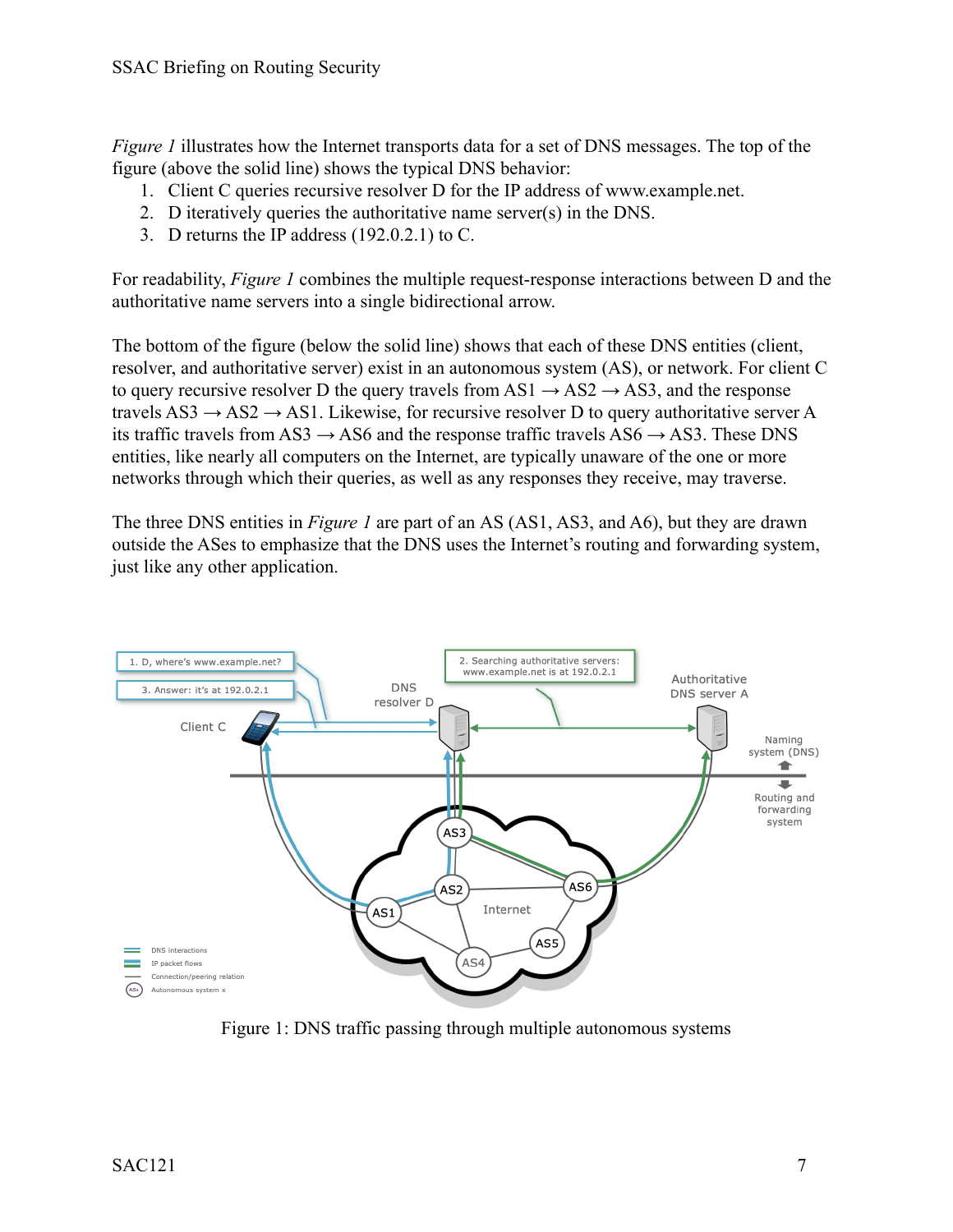### <span id="page-7-0"></span>**1.3 The Border Gateway Protocol**

BGP is the primary routing protocol used on the Internet. It allows a collection of network devices all running the BGP protocol (BGP speakers) to each learn which connected network provides the best path to a destination (IP address prefix). The basic approach is very simple: each BGP speaker tells all its neighbors about what it has just learned, but only if this new information alters its local view of the network (i.e., it uses the information itself). This is a lot like a social rumor network, where every individual who hears a new rumor that interests them immediately informs all their friends. With BGP, each time a neighbor informs another BGP speaker about a change in reachability to an IP address prefix, that BGP speaker compares this new information against its current knowledge of that prefix. If this new information describes what the local device considers a more preferred path to the prefix, then the BGP speaker tells all its immediate BGP neighbors of this more preferred path, implicitly citing itself as the next hop or viable path to reach the destination. If this new information describes the removal (i.e., withdrawal) of the IP prefix, then the BGP speaker removes the withdrawn path and informs its neighbors.

There is an implicit trust model in the BGP protocol, in that every BGP speaker trusts every other BGP speaker to only announce destinations for which they intend to provide reachability. This is the critical security factor for the Internet's routing system. If any BGP speaker does not adhere to this process and tells its neighbors incorrect information, then receiving BGP routers may use this incorrect information when calculating packet forwarding decisions. This can result in passing packets past observation points or disrupting network connectivity altogether.

How can other BGP speakers tell if a BGP speaker is not behaving as it should? This is the central question for routing security.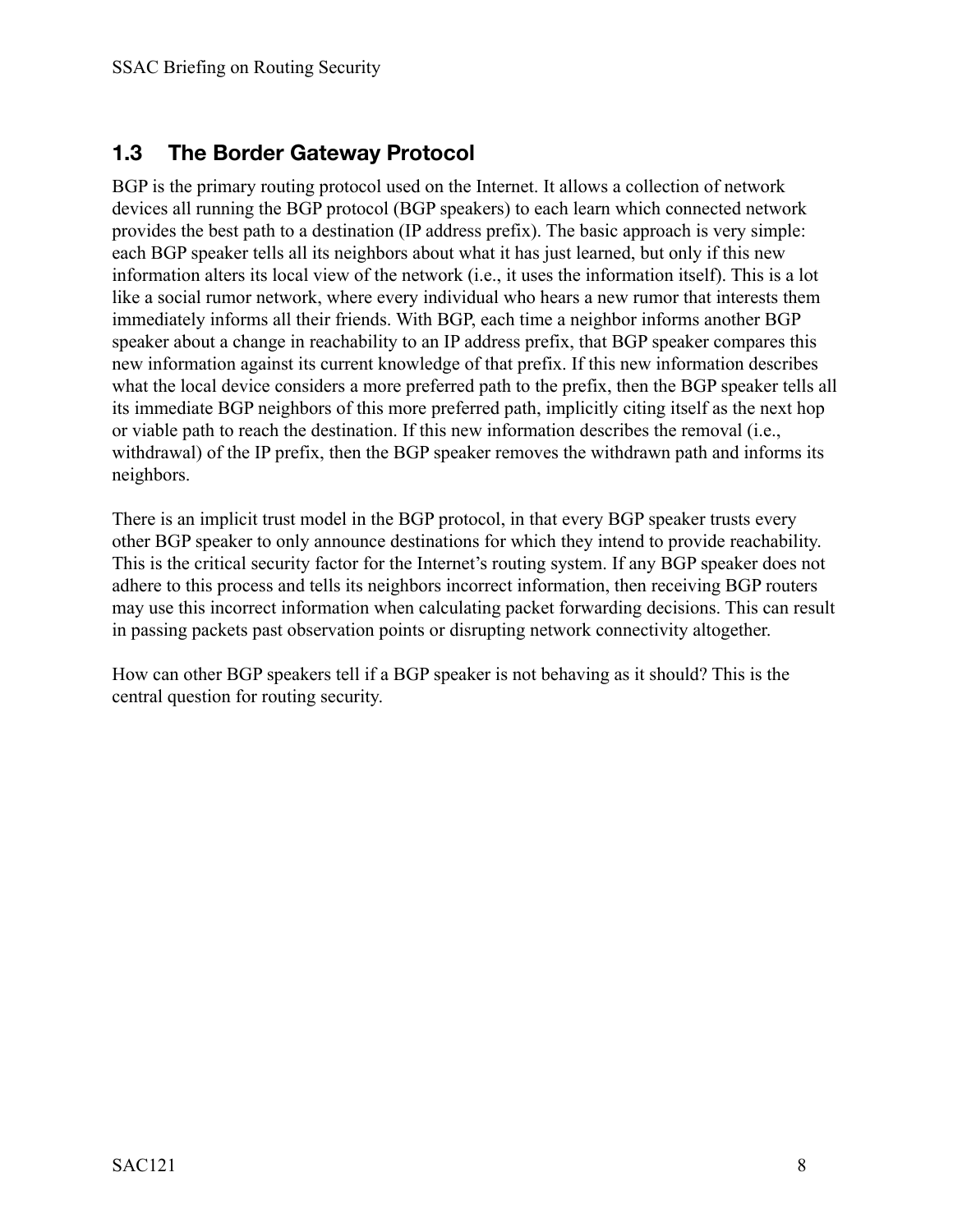

### <span id="page-8-0"></span>**1.4 Hypothetical Route Hijack**

Figure 2: Hypothetical Route Hijack affecting the DNS

*Figure 2* shows a routing hijack in progress. The user of the mobile phone C wishes to visit www.example.net, and must first perform a DNS lookup to discover its IP address. The mobile device first sends a DNS query to DNS resolver D, its configured recursive resolver. The correct route for this query is  $AS1 \rightarrow AS2 \rightarrow AS3$ . However, in *Figure 2*, AS4 has announced the IP address space of resolver D as well, and because of this AS1 believes that their best route to resolver D is AS4, not via AS2.

This means the query from client C travels along the path of AS1  $\rightarrow$  AS4, and is then sent to the malicious recursive resolver M in AS4. M responds to the DNS query indicating that 203.0.113.1 is the IP address of www.example.net instead of the legitimate address 192.0.2.1 resolver D would have provided. As a result, C contacts the address that M returned, where there is likely a malicious server provisioned, enabling the user to be phished.

A routing hijack such as the one in *Figure 2* thus has the effect of compromising the integrity of the DNS. Unless the client performs DNSSEC validation, which is rarely implemented in clients, it will trust the DNS response sent to it by the malicious resolver. Users have little or no visibility into the routing system, or the DNS, and therefore will not notice this kind of attack, which can make this kind of route hijack particularly insidious.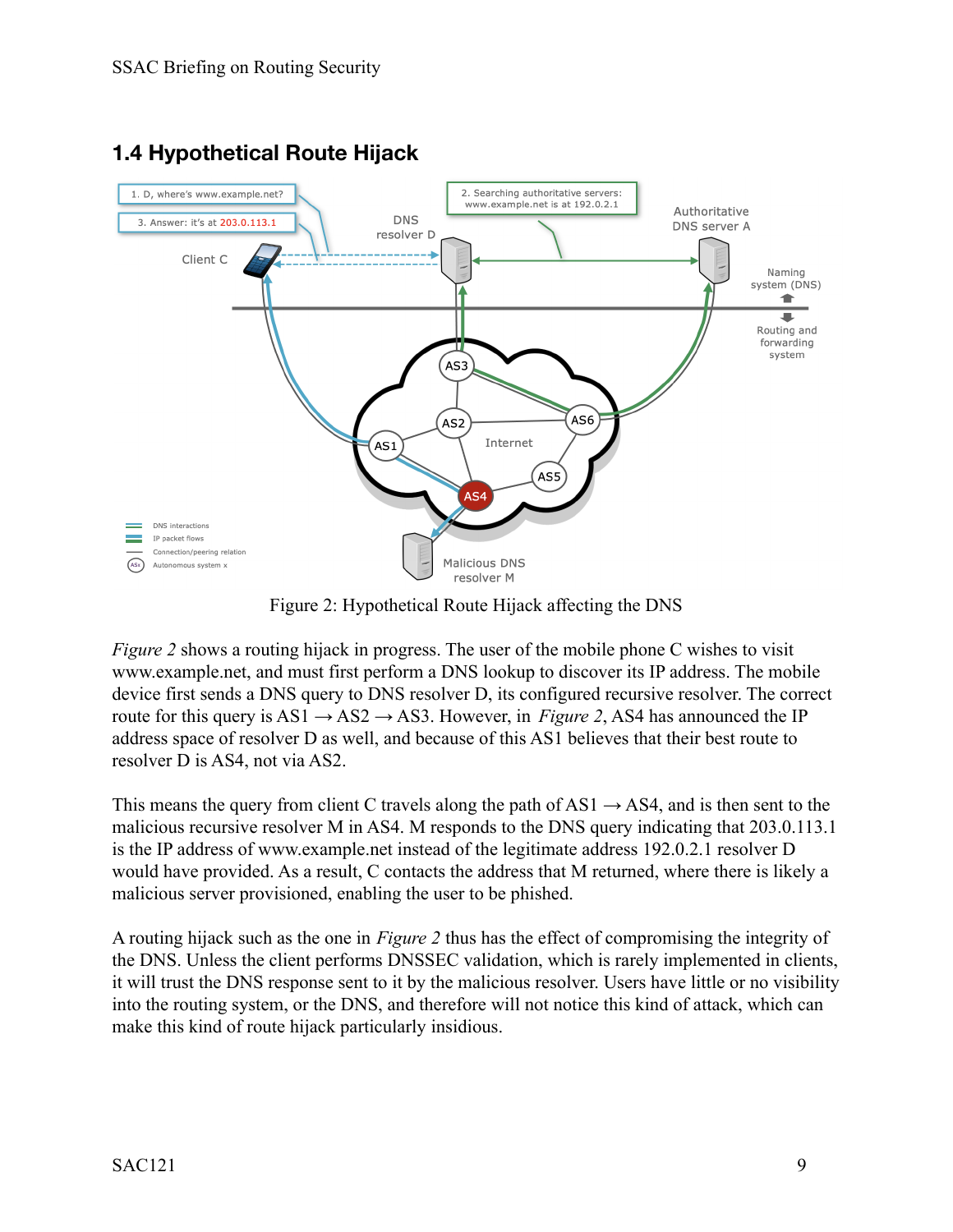## <span id="page-9-0"></span>**2 Examples of Routing Incidents**

This section contains some examples of incidents where propagation of spurious routes have negatively affected users and operators of Internet infrastructure. The small set of examples here should not be misconstrued to indicate that routing incidents are uncommon. A continual stream of observed routing anomalies are noted by BGP observatories,<sup>4</sup> and the selection criteria used for these examples illustrates the diversity of the incidents, and the diversity of intent behind them. Most of the observed incidents can be attributed to mistakes rather than intentional actions, and the intent behind these actions is often difficult, if not impossible, to ascertain. It is also difficult to assess the damage these incidents cause. The implications of many routing incidents are seldom fully understood.

### <span id="page-9-1"></span>**2.1 Youtube / Pakistan Telecom**

On February 24, 2008, the popular online video streaming site YouTube (youtube.com) was globally unreachable for approximately two hours due to a misconfiguration at Pakistan Telecom. Engineers at Pakistan Telecom were directed to block Pakistan users from accessing YouTube. They attempted this by creating a more specific route in their own network for YouTube's IP addresses. Unfortunately, this more specific route leaked out of Pakistan Telecom to their upstream provider, PCCW Global, who then preferred this route and propagated it to the rest of the Internet, thereby directing all traffic intended for YouTube to Pakistan Telecom.<sup>5,6</sup>

### <span id="page-9-2"></span>**2.2 MyEtherWallet / Route53**

On April 25, 2018, the Ethereum trading site MyEtherWallet (myetherwallet.com) was attacked by unidentified criminals using a BGP hijacking attack. Ethereum is a blockchain-based cryptocurrency similar to Bitcoin. The criminals were able to steal about \$150,000 in Ethereum from users in the approximately two hours during which they were able to redirect users to their malicious server.

The attackers injected more specific routes for some of Amazon's Route53 servers, the authoritative DNS provider for MyEtherWallet. Unlike the YouTube / Pakistan Telecom incident described in Section 2.1, this was an attack on the authoritative DNS servers of the actual target. By hijacking the routes to the target's authoritative DNS servers hosted at Route53, the attackers were able to answer DNS queries to direct victims to the attacker's server that impersonated the real myetherwallet.com.

<sup>4</sup> See Testart, Cecilia, Philipp Richter, Alistair King, Alberto Dainotti, and David Clark. "Profiling BGP Serial Hijackers: Capturing Persistent Misbehavior in the Global Routing Table." In Proceedings of the Internet

<sup>5</sup> See Sarrafzadeh, M. "How YouTube Was 'Hijacked.'" ACM SIGDA Newsletter 20, no. 1 (2009): 91. Measurement Conference, 420–34. Amsterdam Netherlands: ACM, 2019. [https://doi.org/10.1145/3355369.3355581.](https://doi.org/10.1145/3355369.3355581)

<https://doi.org/10.1145/378886.380416>.

<sup>6</sup> See RIPE-NCC. "YouTube Hijacking: A RIPE NCC RIS Case Study." RIPE Network Coordination Centre, March 17, 2008.

<https://www.ripe.net/publications/news/industry-developments/youtube-hijacking-a-ripe-ncc-ris-case-study>.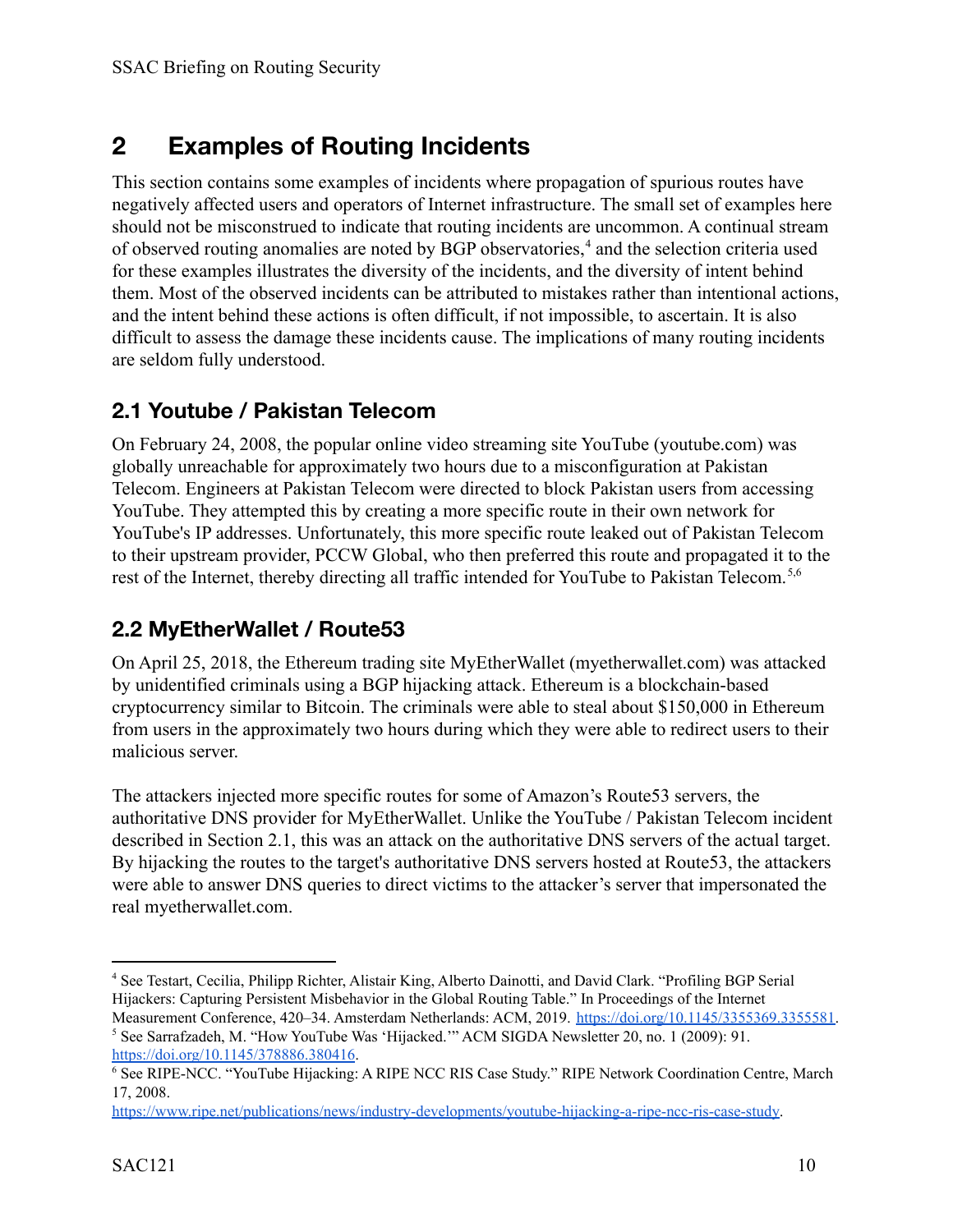The attackers announced the routes via eNet Inc, who then announced the routes to their upstream provider, Hurricane Electric, who then announced them to all of their customers. The attackers then hosted their own authoritative DNS servers for MyEtherWallet that directed users to the attacker's server where users were robbed of their Ethereum.

Many domain names hosted at Amazon's Route53 DNS service were affected by this attack, not just myetherwallet.com. The DNS servers that the attackers used only responded to queries for myetherwallet.com, so all other names that were queried returned SERVFAIL. Thus, for approximately two hours some Internet users could not resolve any names hosted on Amazon's Route53 DNS service.<sup>7,8</sup> The effects of such an attack are proportional not only to the duration of the hijacking event, but also to the time-to-live (TTL) of the DNS responses (i.e., indicator of how long to hold a DNS record in a resolver cache) provided by the attacker's purportedly authoritative DNS name server.

### <span id="page-10-0"></span>**2.3 Safe Host / China Telecom**

On June 6, 2019, traffic from multiple locations on the Internet was routed through China Telecom for roughly two hours. The incident began when Swiss-based hosting company Safe Host erroneously advertised more than 70,000 routes to China Telecom. China Telecom then advertised these routes to its neighboring networks instead of filtering them and began receiving traffic for those 70,000 networks.<sup>9</sup>

### <span id="page-10-1"></span>**2.4 3ve**

3ve (pronounced "eve") was a massive multifaceted operation to defraud advertising networks by using hijacked IP address ranges and malware.<sup>10</sup> Uncovered in 2018, the name 3ve was coined by the researchers who discovered it because their analysis determined it was made up of three distinct sub-operations.

*All told, 3ve controlled over 1 million IPs from both residential botnet infections and corporate IP spaces [..]. In aggregate, the operation also produced more than 10,000 counterfeit domains, and generated over 3 billion daily bid requests at its peak. We estimate that portions of the bot operation spanned over 1,000 servers in data centers allocated to various functions needed for this type of large-scale operation.<sup>11</sup>*

<https://www.internetsociety.org/blog/2018/04/amazons-route-53-bgp-hijack/>.

*11 Ibid.*, page 10 [https://services.google.com/fh/files/blogs/3ve\\_google\\_whiteops\\_whitepaper\\_final\\_nov\\_2018.pdf.](https://services.google.com/fh/files/blogs/3ve_google_whiteops_whitepaper_final_nov_2018.pdf)

<sup>7</sup> See Poinsignon, Louis. "BGP Leaks and Cryptocurrencies." The Cloudflare Blog, April 24, 2018. [http://blog.cloudflare.com/bgp-leaks-and-crypto-currencies/.](http://blog.cloudflare.com/bgp-leaks-and-crypto-currencies/)

<sup>&</sup>lt;sup>8</sup> See Siddiqui, Aftab. "What Happened? The Amazon Route 53 BGP Hijack to Take Over Ethereum Cryptocurrency Wallets." Internet Society, April 27, 2018.

<sup>9</sup> See Goodin, Dan. "BGP Event Sends European Mobile Traffic through China Telecom for 2 Hours." Ars Technica, June 8, 2019.

[https://arstechnica.com/information-technology/2019/06/bgp-mishap-sends-european-mobile-traffic-through-china-t](https://arstechnica.com/information-technology/2019/06/bgp-mishap-sends-european-mobile-traffic-through-china-telecom-for-2-hours/) [elecom-for-2-hours/](https://arstechnica.com/information-technology/2019/06/bgp-mishap-sends-european-mobile-traffic-through-china-telecom-for-2-hours/).

<sup>&</sup>lt;sup>10</sup> See Google, and White Ops. "The Hunt for 3ve: Taking down a Major Ad Fraud Operation through Industry Collaboration," November 2018.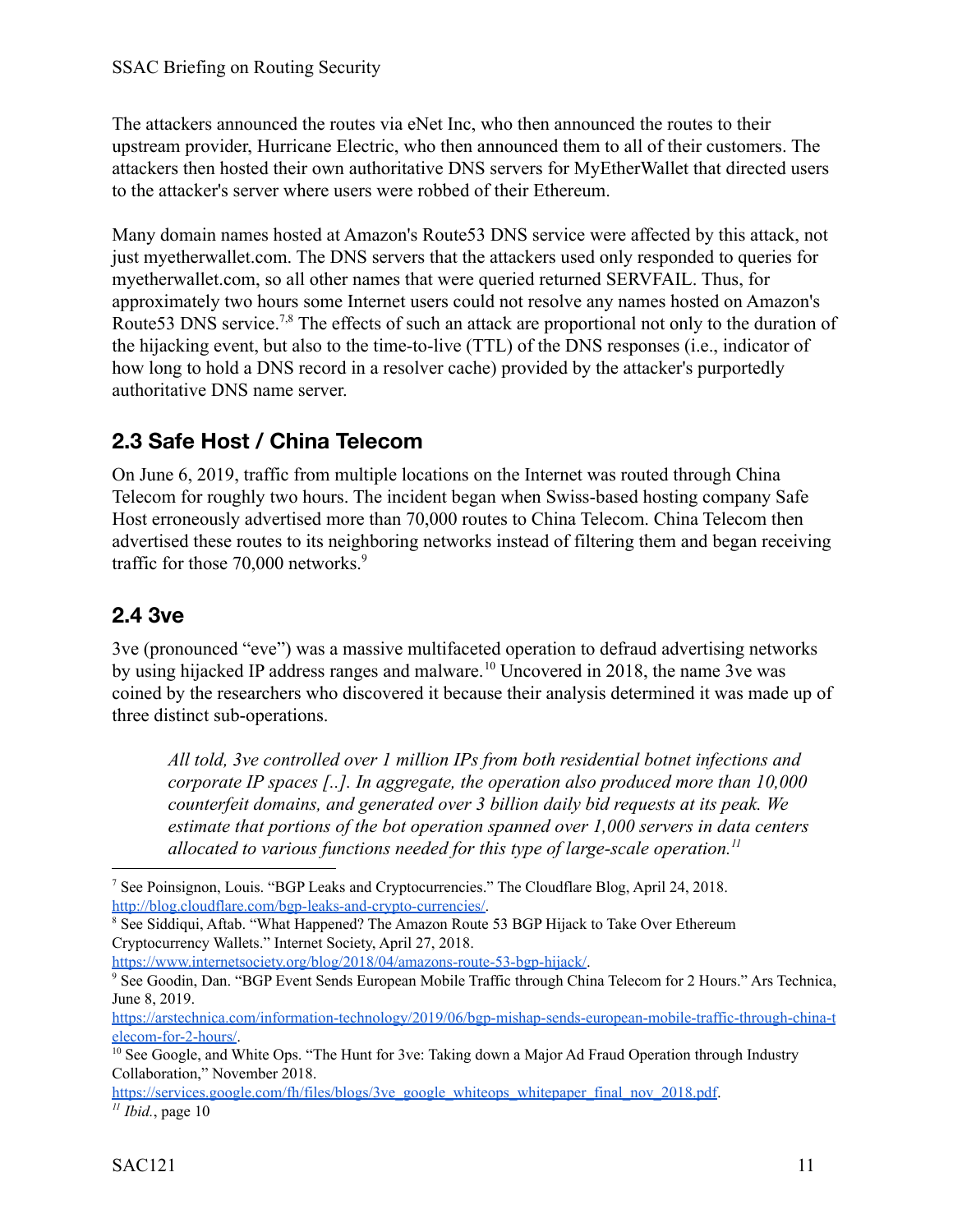3ve first established fake websites and then used a combination of malware installed on unsuspecting users' computers, and BGP route hijacking to impersonate users visiting these fake websites. These "users" would then trigger what the online advertising industry calls an "ad bid request", which initiates a bidding auction between advertisers wishing to show an advertisement to this "user". The advertiser that wins the auction pays the fake website to display their advertisement to the fake user. Most of the payment for the ad imprint is transferred to 3ve.

To facilitate their route hijacking, 3ve set up two real autonomous systems (ASes). One the researchers nicknamed ALPHA was set up in 2013, and another nicknamed BRAVO was set up in 2017. From a routing system perspective, ALPHA operated normally for four years before beginning to hijack networks in March 2017. This initial period of inactivity allowed them to establish a good reputation and history with other ASes. The networks they chose to hijack were mostly defunct ISPs and other networks that no one would notice were being routed by a different AS.

### <span id="page-11-0"></span>**2.5 Issues with Determining Intent**

Two terms are often used to describe unwanted routing events on the Internet, route leaks and route hijacks. Other groups and researchers have defined these and similar terms in different ways.<sup>12,13,14</sup> In this report their primary difference is the real or perceived intent of the entity initially sending the improper information.

The commonly used term "route leak" is often attributed to a BGP speaker that unintentionally propagates a route without authorization. Often route leaks are attributed to user error, software bugs or improperly applied filters on routers. In most cases where a routing event is classified as a leak the impacted prefixes became unreachable by some portion of the Internet, resulting in a denial of services to the impacted address ranges. Section 2.1 discusses a widely known leak, there are others.<sup>15,16</sup>

The commonly used term "route hijack", on the other hand, is often attributed to malice, perpetrated by an entity able to send BGP announcements intending that they are accepted and propagated to other BGP speakers. In some cases of route hijacks, the services being operated in the redirected ranges will appear to operate as normal when viewed by an end user or system

<sup>&</sup>lt;sup>12</sup> See RFC 7908: Problem Definition and Classification of BGP Route Leaks

<sup>&</sup>lt;sup>13</sup> See Cho, Shinyoung, Romain Fontugne, Kenjiro Cho, Alberto Dainotti, and Phillipa Gill. "BGP Hijacking Classification." In 2019 Network Traffic Measurement and Analysis Conference (TMA), 25–32. Paris, France: IEEE, 2019. [https://doi.org/10.23919/TMA.2019.8784511.](https://doi.org/10.23919/TMA.2019.8784511)

<sup>14</sup> See Sriram, Kotikalapudi, and Doug Montgomery. "Resilient Interdomain Traffic Exchange:: BGP Security and DDos Mitigation." Gaithersburg, MD: National Institute of Standards and Technology, December 2019. <https://doi.org/10.6028/NIST.SP.800-189>.

<sup>&</sup>lt;sup>15</sup> See Kirk, Jeremy. "Indosat Routing Error Impacts Few but Hits Akamai, Chevron." Network World, April 3, 2014[.](https://www.networkworld.com/article/2175839/indosat-routing-error-impacts-few-but-hits-akamai--chevron.html)

<sup>&</sup>lt;sup>16</sup> See Siddiqui, Aftab. "Major Route Leak by AS28548 – Another BGP Optimizer?," February 13, 2021. <https://www.manrs.org/2021/02/major-route-leak-by-as28548-another-bgp-optimizer/>. <https://www.networkworld.com/article/2175839/indosat-routing-error-impacts-few-but-hits-akamai--chevron.html>.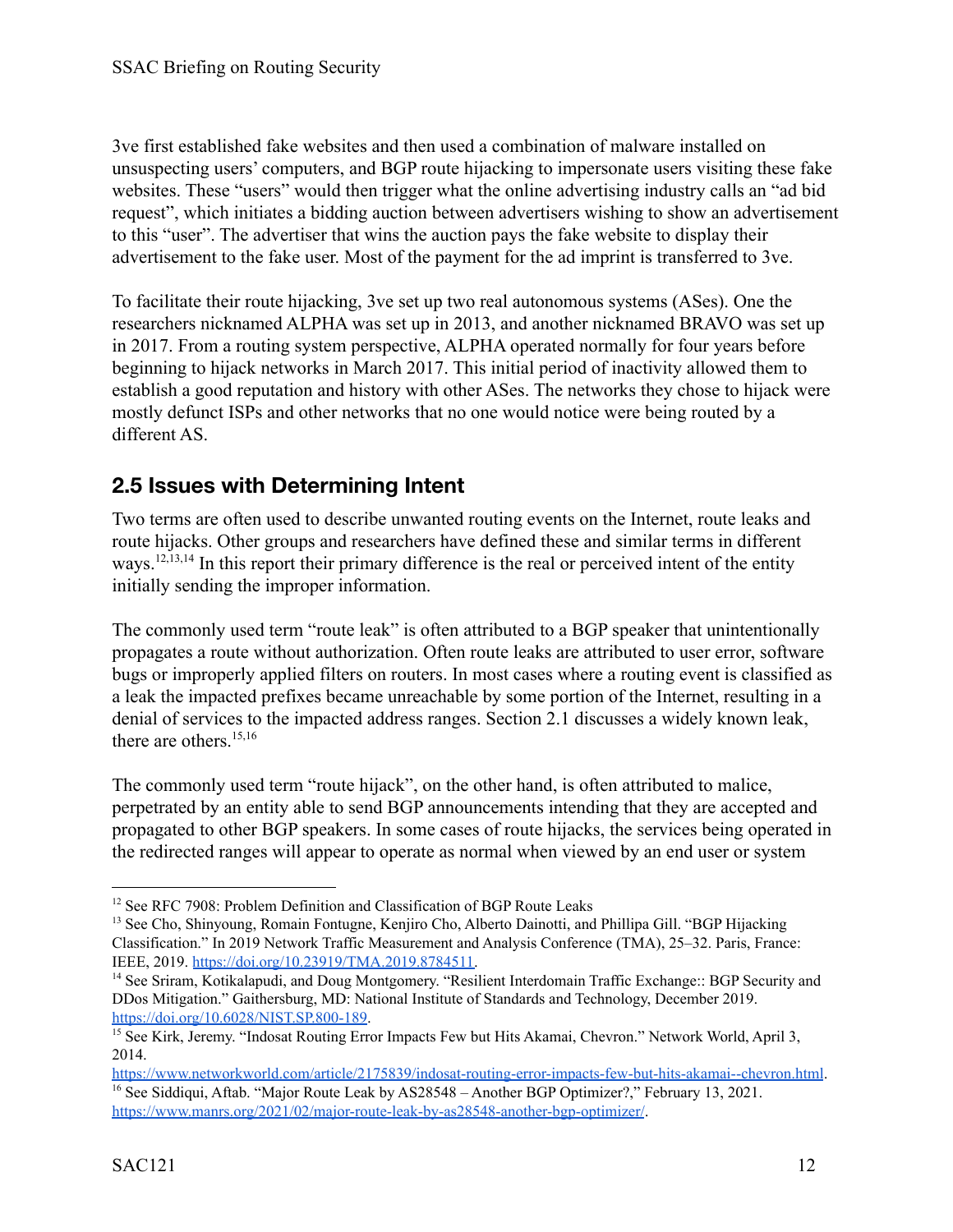administrator, but the entity hijacking the route(s) may use, alter or drop some traffic. Sections 2.2 and 2.4 provide examples of malicious intent.

This document uses the generic term "routing incident" to refer to an event where the intent is unknown or not relevant.

## <span id="page-12-0"></span>**3 The Relevance of Routing Security for the DNS**

### <span id="page-12-1"></span>**3.1 The DNS is Susceptible to Routing Incidents**

The DNS protocol and DNS resolution are susceptible to routing incidents. By design, many authoritative DNS servers are promiscuous and will answer any query they receive. Generally, DNS clients do not authenticate the identity of the server that provides the answer, and do not DNSSEC validate signed responses. Additionally, stub resolvers have no visibility into which authoritative servers provided answers to the recursive resolver they originally queried. A routing attack can thus easily enable substitution of one server for another.

By default DNS transactions occur in the clear, without any transport encryption. There are new technologies being deployed to address this (e.g., DNS-over-TLS, DNS-over-HTTPS,  $DNS-over-OUIC)$ ,  $^{17,18,19}$  but currently the vast majority of DNS queries are in the clear and use UDP as the transport protocol. Absent the client validating the server's identity, as commonly found in transport encryption such as TLS, a routing attack can successfully substitute one server for the intended server without the awareness of the client. This allows the substituting server to behave in a potentially malicious manner, such as returning incorrect data.

Routing attacks can alter the network path of a query, thereby allowing third parties to inspect DNS queries or otherwise eavesdrop on transactions. This has obvious implications for the privacy of DNS queries and other plain text protocols. It also opens up an attack vector where the observer can forge a response. Because DNS resolution is commonly implemented as a single transaction, DNS clients will accept the first response they get as the anticipated response. Subsequent responses will then be ignored. Thus, a malicious actor who is able to respond faster (e.g., an on-path attacker closer to the DNS client) than the legitimate responder may be believed and have a high probability to succeed in their attack.

### <span id="page-12-2"></span>**3.2 Portions of the DNS Infrastructure Susceptible to Routing Hijacks**

A typical DNS transaction starts with a stub resolver sending a query to a recursive resolver, causing that recursive resolver to query multiple authoritative servers. This is shown in *Figure 1*: Client C sends an initial query to Recursive Resolver D, which then recursively queries multiple authoritative servers, including Authoritative Server A. Any one of these transaction sets can be hijacked and the response passed back to the client. As the popularity of public recursive

<sup>&</sup>lt;sup>17</sup> See RFC 7858: Specification for DNS over Transport Layer Security (TLS)

<sup>&</sup>lt;sup>18</sup> See RFC 8484: DNS Queries over HTTPS (DoH)

<sup>19</sup> See RFC 9250: DNS over Dedicated QUIC Connections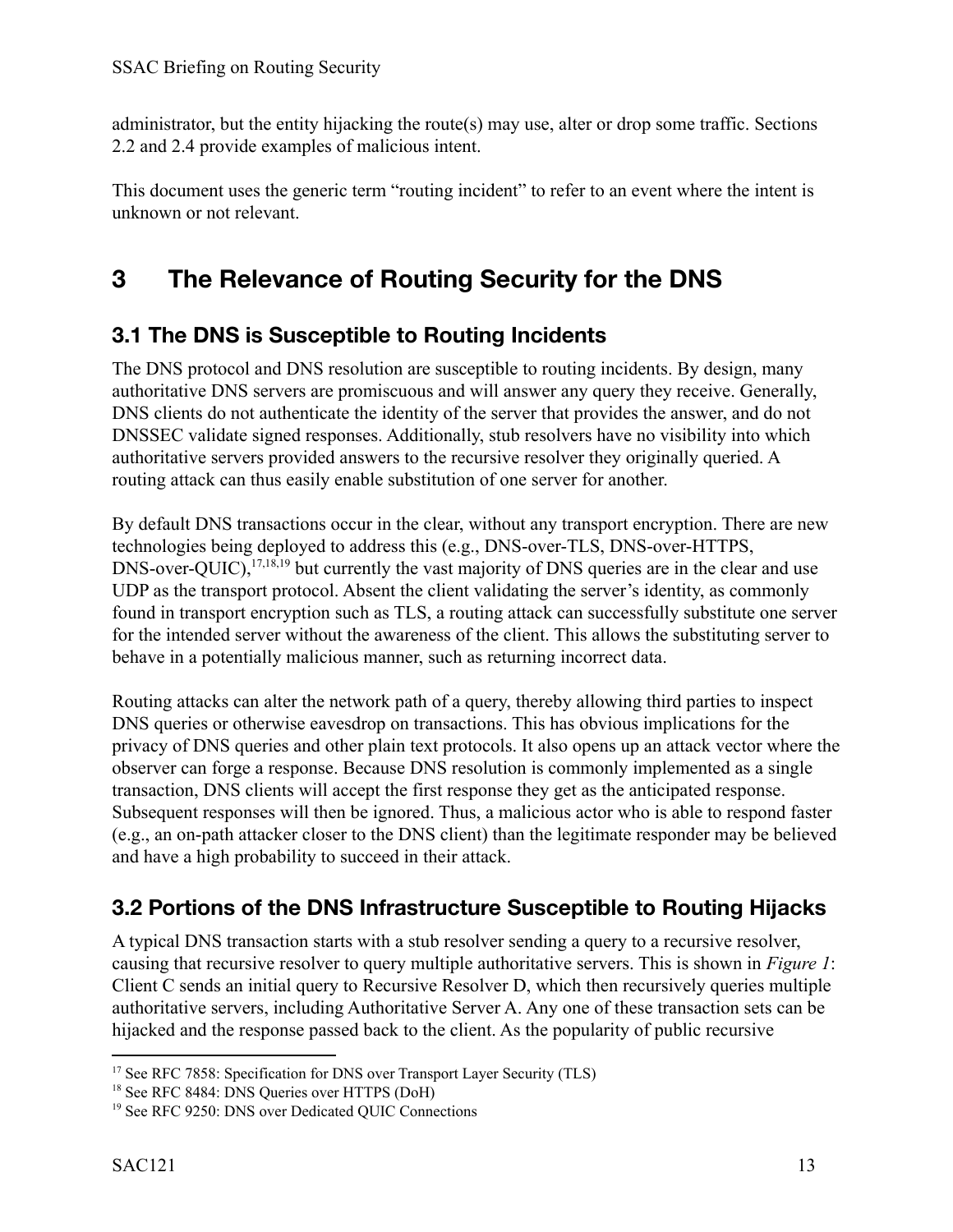resolvers increases, the traffic between the stub and recursive resolver becomes a more interesting target for attackers. When stubs send queries to recursive resolvers not located in the same AS or otherwise topologically local, there is the possibility of a route hijack interfering with their communications.

Recursive resolvers may perform queries to multiple authoritative servers in order to resolve a single name, with each query determining the name servers of the next zone that needs to be queried, and therefore the intended destination of subsequent packets. If an attacker can hijack one of these queries successfully, they can easily determine where every subsequent query will go, and thereby forge the resulting response.

The increasing use of anycast by DNS authoritative server operators adds a new wrinkle to an already complex situation.<sup>20</sup> Anycast is a technology that uses multiple servers to answer traffic sent to the same IP address. All DNS servers in an anycast network should behave roughly the same, and respond in the same way to the queries they receive. If an attacker can perform a route hijack against a single anycast instance it can be very difficult to detect by the anycast operator, since all the other anycast instances will continue to behave normally. If the attacker has a specific target in mind, and they know that this target will always use a specific anycast instance in their DNS resolution path, the attacker only has to disrupt the routing between that single instance and the target. If an anycast network operator uses unique autonomous system numbers (ASNs) for each anycast instance it may be easier for the operator to detect when new instances are introduced by attackers.<sup>21</sup>

Transport Layer encryption on the Internet primarily uses Transport Layer Security (TLS) and TLS end-point identity is rooted in domain names. When a client makes a TLS connection to an end-point it includes in its handshake a Server Name Indication (SNI) which is a domain name. When the end-point responds it sends back a certificate that is linked to this domain name. This way the client can ensure they are connecting to a server that is controlled by the same party that controls the domain name listed in the server's certificate. If an attacker is able to convince a public key infrastructure (PKI) certification authority (CA) that they control a domain they can get a certificate issued for that domain, and thereby convince any client connecting to their malicious server that they are a legitimate server for this domain. Certification authorities rely on the Internet's routing system just like any other Internet end-point. It should be noted that protection against these kinds of attacks can be improved by using DNSSEC validation, DNS CAA records,  $^{22}$  and HTTP Strict Transport Security (HSTS),  $^{23}$  and similar security mechanisms. Such mechanisms make it significantly harder for an attacker to succeed with route hijacks.

This implies that if an attacker can intercept and reply to DNS queries (e.g., TXT record checks) coming from a certification authority, and the domains being queried are not DNSSEC signed,

<sup>&</sup>lt;sup>20</sup> See Fan, Xun, John Heidemann, and Ramesh Govindan. "Evaluating Anycast in the Domain Name System." In 2013 Proceedings IEEE INFOCOM, 1681–89. Turin, Italy: IEEE, 2013. [https://doi.org/10.1109/INFCOM.2013.6566965.](https://doi.org/10.1109/INFCOM.2013.6566965)

<sup>&</sup>lt;sup>21</sup> See RFC 6382: Unique Origin Autonomous System Numbers (ASNs) per Node for Globally Anycasted Services

<sup>&</sup>lt;sup>22</sup> See RFC 6844: DNS Certification Authority Authorization (CAA) Resource Record

<sup>&</sup>lt;sup>23</sup> See RFC 6797: HTTP Strict Transport Security (HSTS)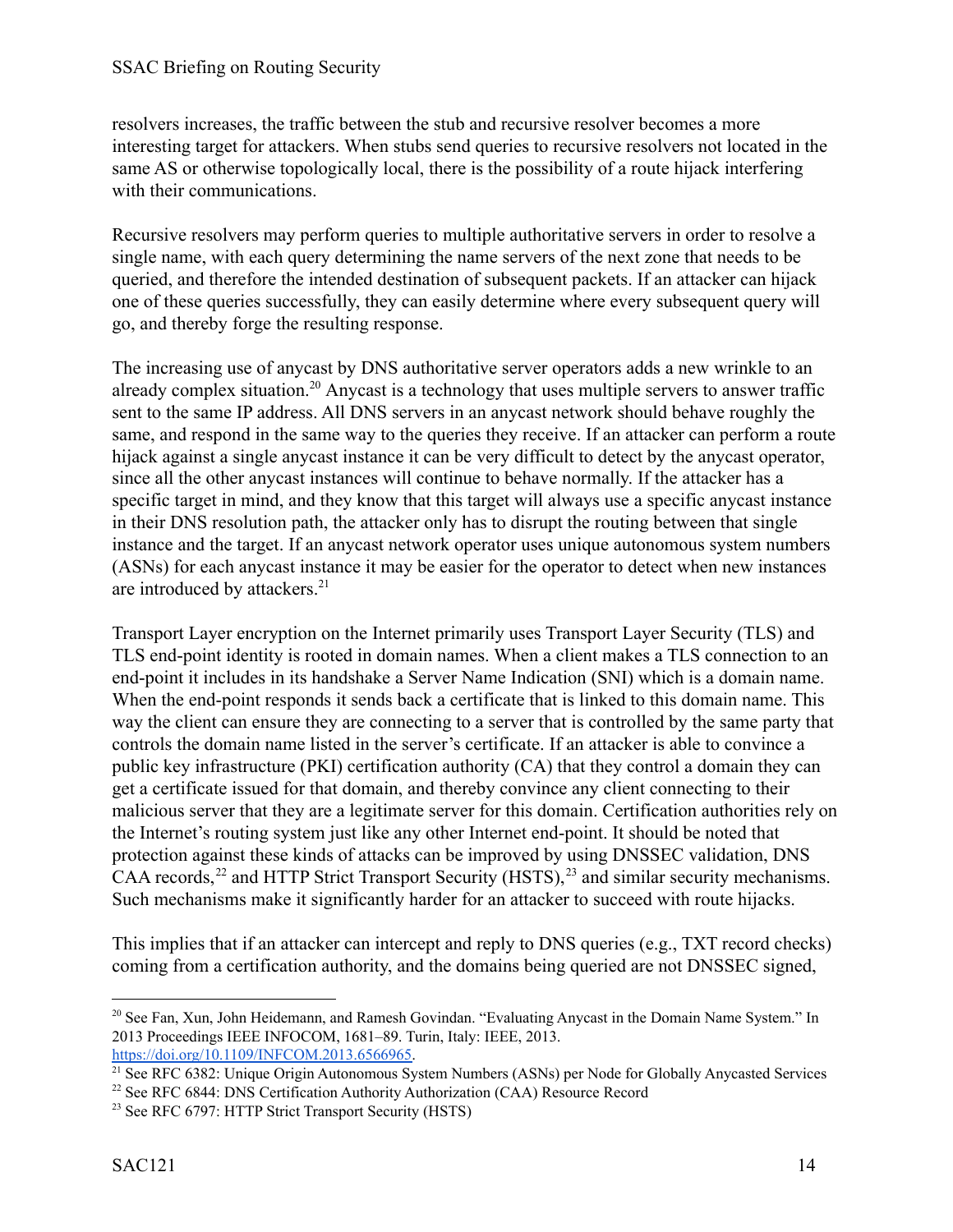the attacker may be able to impersonate the targeted domain and acquire a TLS certificate for that domain.<sup>24,25</sup>

In addition to the risks posed by routing hijacks on DNS resolution, routing security is also important for the registration of domain names. This goes for the connection between the registrant and registrar, as well as the connection between the registrar and registry. Both of these connections are normally secured using Transport Layer Security (TLS). Registrants connecting to registrars will typically use HTTPS, and registrars connecting to registries should be using Extensible Provisioning Protocol (EPP) over TLS with client certificates.<sup>26</sup> If the client and server do not implement mutual TLS validation (mTLS) a route hijack attack could successfully impersonate the client. $27$ 

### <span id="page-14-0"></span>3.2.1 Denial of Service

The DNS was designed for an Internet where uninterrupted connectivity could not be assumed, the DNS often includes a component of redundant provisioning (i.e., multiple name servers) and because of this remains relatively resistant to denial of service (DoS) attacks. Caching and built-in retrying in resolvers accounts for much of this resiliency, and the use of anycast for authoritative servers helps here as well.

Stub resolvers usually have more than one recursive resolver configured. If the first one fails they will use the second, and there are usually multiple authoritative servers as well. Once a recursive resolver has resolved a name, that information should stay cached in that resolver for the length of the time-to-live (TTL) of the record. This redundancy and caching baked into the DNS protocol requires that effective DoS attacks against the DNS be prolonged and broad. An attacker will usually have an easier time attacking something else, such as a web server, if the goal is to interrupt service.

There is an important trade off for operators to consider when configuring TTLs for DNS records their infrastructure depends on.<sup>28,29</sup> Configuring longer TTLs means that in the case of a DoS attack these records will persist for longer in caches and be more difficult to take offline or otherwise update. However, this comes with the cost of not being able to make quick changes to DNS information. Some organizations may wish to make regular and frequent changes to their DNS records and have those changes propagate quickly through DNS recursive server caches. While short TTLs may facilitate rapid changes, if the authoritative servers hosting these records

<sup>25</sup> See Talon, S2W, and Sojun Ryu. "Post Mortem of KlaySwap Incident through BGP Hijacking." *S2W BLOG* (blog), February 17, 2022[.](https://medium.com/s2wblog/post-mortem-of-klayswap-incident-through-bgp-hijacking-en-3ed7e33de600) <sup>24</sup> See Birge-Lee, Henry, Yixin Sun, Annie Edmundson, Jennifer Rexford, and Prateek Mittal. "Using BGP to Acquire Bogus TLS Certificates," 2017, 2. [https://petsymposium.org/2017/papers/hotpets/bgp-bogus-tls.pdf.](https://petsymposium.org/2017/papers/hotpets/bgp-bogus-tls.pdf)

<sup>26</sup> See RFC 5734: Extensible Provisioning Protocol (EPP) Transport over TCP [https://medium.com/s2wblog/post-mortem-of-klayswap-incident-through-bgp-hijacking-en-3ed7e33de600.](https://medium.com/s2wblog/post-mortem-of-klayswap-incident-through-bgp-hijacking-en-3ed7e33de600)

<sup>&</sup>lt;sup>27</sup> See RFC 8446: The Transport Layer Security (TLS) Protocol Version 1.3

<sup>&</sup>lt;sup>28</sup> See RFC 9199: Considerations for Large Authoritative DNS Server Operators

<sup>&</sup>lt;sup>29</sup> See Moura, Giovane C. M., John Heidemann, Ricardo de O. Schmidt, and Wes Hardaker. "Cache Me If You Can: Effects of DNS Time-to-Live." In Proceedings of the Internet Measurement Conference, 101–15. Amsterdam Netherlands: ACM, 2019. [https://doi.org/10.1145/3355369.3355568.](https://doi.org/10.1145/3355369.3355568)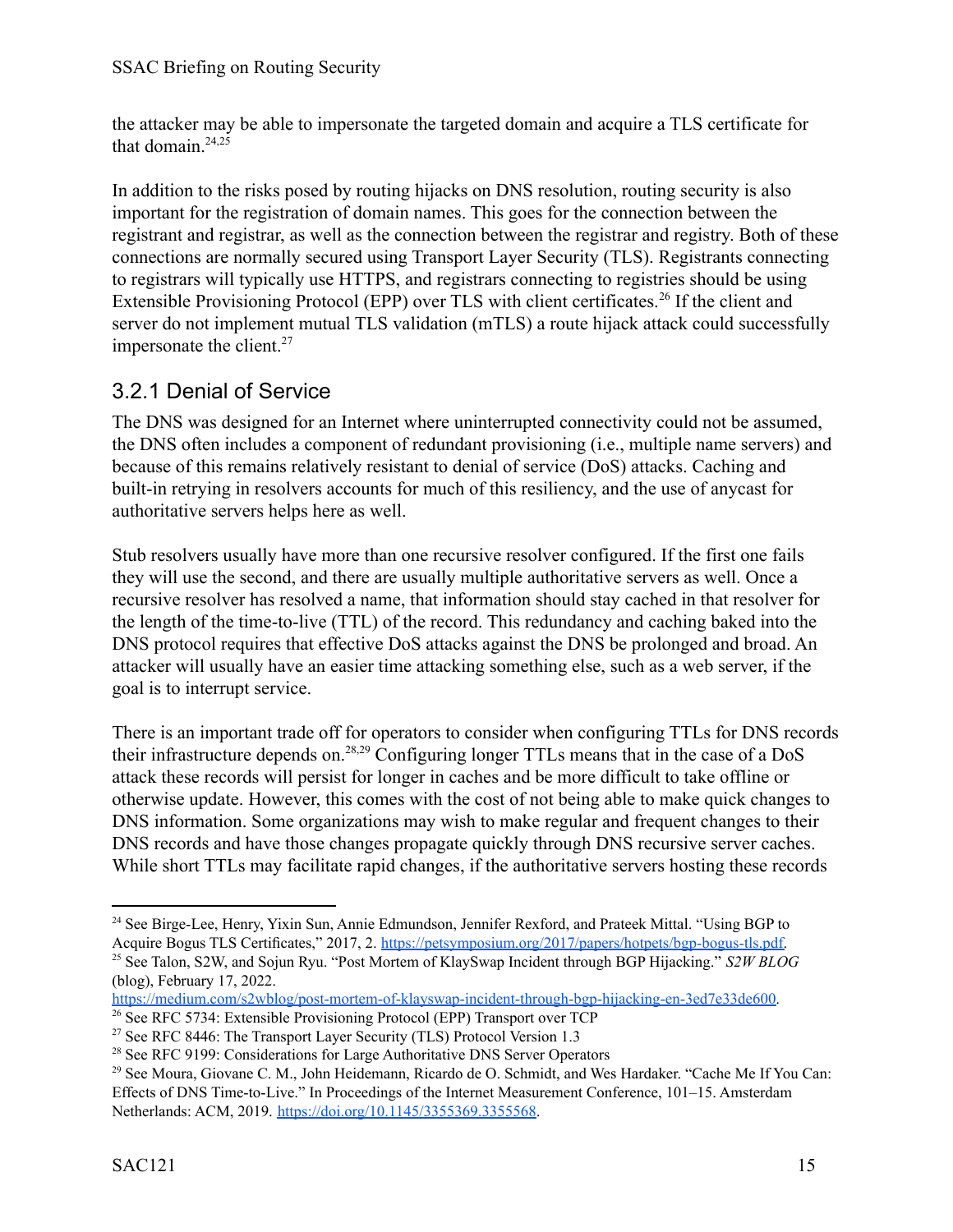become unavailable for even a short period of time the records will also become unavailable. One mitigation for this is for resolver operators to continue serving data past when the authoritative servers they originally received that data from become unreachable. Details such as how long to keep this stale data, and when to discard it are described in RFC 8767.<sup>30</sup>

The route hijack attack MyEtherWallet / Route53 (See Section 2.2) illustrates this tradeoff well. The attackers executed a route hijack against Amazon's Route53 DNS service and returned SERVFAIL for all queries not related to myetherwallet.com, the attacker's intended target. The attack lasted for roughly two hours. Thus, DNS zones hosted at Route53 with TTLs shorter than two hours did not persist in DNS caches for the entire attack, and their corresponding sites suffered outages as a result. Other sites using DNS records with longer TTLs were more likely to stay online during the Route53 DNS outage.

Authoritative DNS operators can increase their resiliency against DoS attacks and routing incidents by hosting authoritative servers in different networks. Using different autonomous systems, with different network prefixes, and with different providers increases operational diversity.<sup>31</sup>

Unlike the DNS resolution processes, the DNS provisioning processes are not able to make use of caching to protect against DoS attacks. Consider the DNS provisioning processes of how a registrant registers, or initiates changes, to a domain via a registrar: a registrant logs into a registrar's website and initiates a change; that registrar then sends EPP commands to a registry's EPP endpoint; finally, that registry records and makes changes to DNS records it hosts. Any of the Internet-accessible endpoints (e.g., registry's EPP endpoint) are susceptible to a DoS attack by malicious actors wishing to interrupt their service. However, the services hosted at these endpoints are rarely time critical, and usually a short postponement of their availability will not result in dire implications for any party. Thus, a DoS attack against these endpoints must be prolonged to be most impactful.

### <span id="page-15-0"></span>**3.3 Alleviating Routing Risks to DNS Resolution**

While routing security is important, it is not a substitute for other technologies also key to securing the DNS. It is only one part of a complete approach to securing a network. Other technologies such as DNSSEC, domain name certificates for TLS and channel encryption remain important as well.

DNS-over-TLS (DoT), DNS-over-HTTPS (DoH), and DNS-over-QUIC (DoQ) are relatively new technologies that provide channel encryption between clients and recursive resolvers.<sup>32,33</sup> They are currently only defined for the transit leg between the stub and recursive resolver, and both provide transport layer encryption. In cases where the DNS data being queried is DNSSEC

<sup>&</sup>lt;sup>30</sup> See RFC 8767: Serving Stale Data to Improve DNS Resiliency

<sup>&</sup>lt;sup>31</sup> See SAC005: DNS Infrastructure Recommendation Of the Security and Stability Advisory Committee

<sup>&</sup>lt;sup>32</sup> See SAC109: The Implications of DNS over HTTPS and DNS over TLS

<sup>&</sup>lt;sup>33</sup> See RFC 9250: DNS over Dedicated QUIC Connections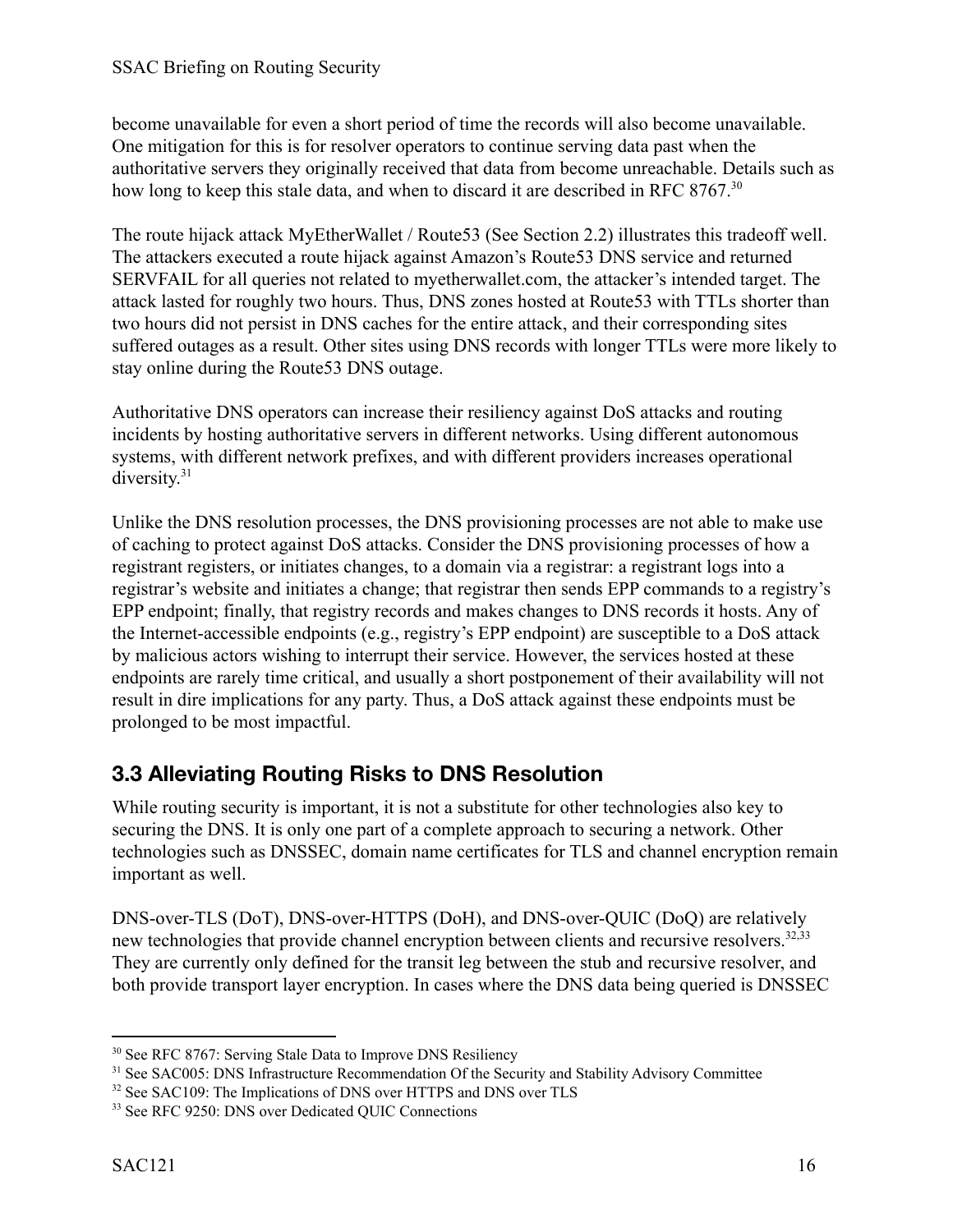signed, and the recursive resolver performs DNSSEC validation, these protocols can help secure the final leg between the stub resolver and the DNSSEC validating recursive resolver.

DNSSEC can ensure the authenticity of data received from DNS responses if the response data is signed and the querying party performs validation. Typically DNSSEC validation occurs in the recursive resolver. A stub sends a query to a recursive resolver, which performs the necessary queries to resolve the name, and then also performs DNSSEC validation on all the responses. This means that if all the data is signed, the recursive resolver is able to validate all the data it receives from authoritative servers before sending any data back to the stub.

If the DNS stub resolver implemented DNSSEC validation of signed responses, the client would detect any compromise of the recursive resolver that results in false responses, independent of the protocol used for the DNS queries. However, few DNS stub resolvers perform DNSSEC validation. Therefore if an attacker is able to subvert the connection between the stub and the recursive resolver this validation exercise is rendered irrelevant. DNSSEC itself is not perfect, and should not be relied upon as the *only* mechanism for defense against all potential attacks.

## <span id="page-16-0"></span>**4. Routing Security Mechanisms**

In 1994 when RFC1105 introduced BGP, a rogue BGP speaker was not a substantial concern of the protocol design.<sup>34</sup> As the Internet grew, and the number of attached networks increased, the implicit trustworthiness of all networks on the Internet waned. BGP was not designed to operate with assured integrity when the accuracy of some routing information is doubtful, leaving the network operator community with the task of developing mitigations to the issues that have emerged. This section covers the primary ongoing efforts introduced to enhance Internet routing security.

While much of this section focuses on BGP, Internet routing security encompasses more than just the BGP protocol. Internet routing security is contingent upon many things: BGP protocol security, accuracy of routing policy, and robust operations. All of these are important. Securing BGP information is important. However, if an operator does not configure their routing policies correctly they may improperly communicate a route. Likewise, operators should monitor their networks, practice good operational security, and follow sound operational procedures.<sup>35</sup>

It is safe to assume that attacks that leverage weaknesses in the routing system will continue, including those that exploit new defenses we describe, for example by using insider threats or coercion. Operators must remain vigilant and continue to improve their posture as new tools and tactics emerge.

<sup>34</sup> See RFC 1105: A Border Gateway Protocol (BGP)

<sup>&</sup>lt;sup>35</sup> See "MANRS – Mutually Agreed Norms for Routing Security," May 20, 2022. <https://www.manrs.org/>.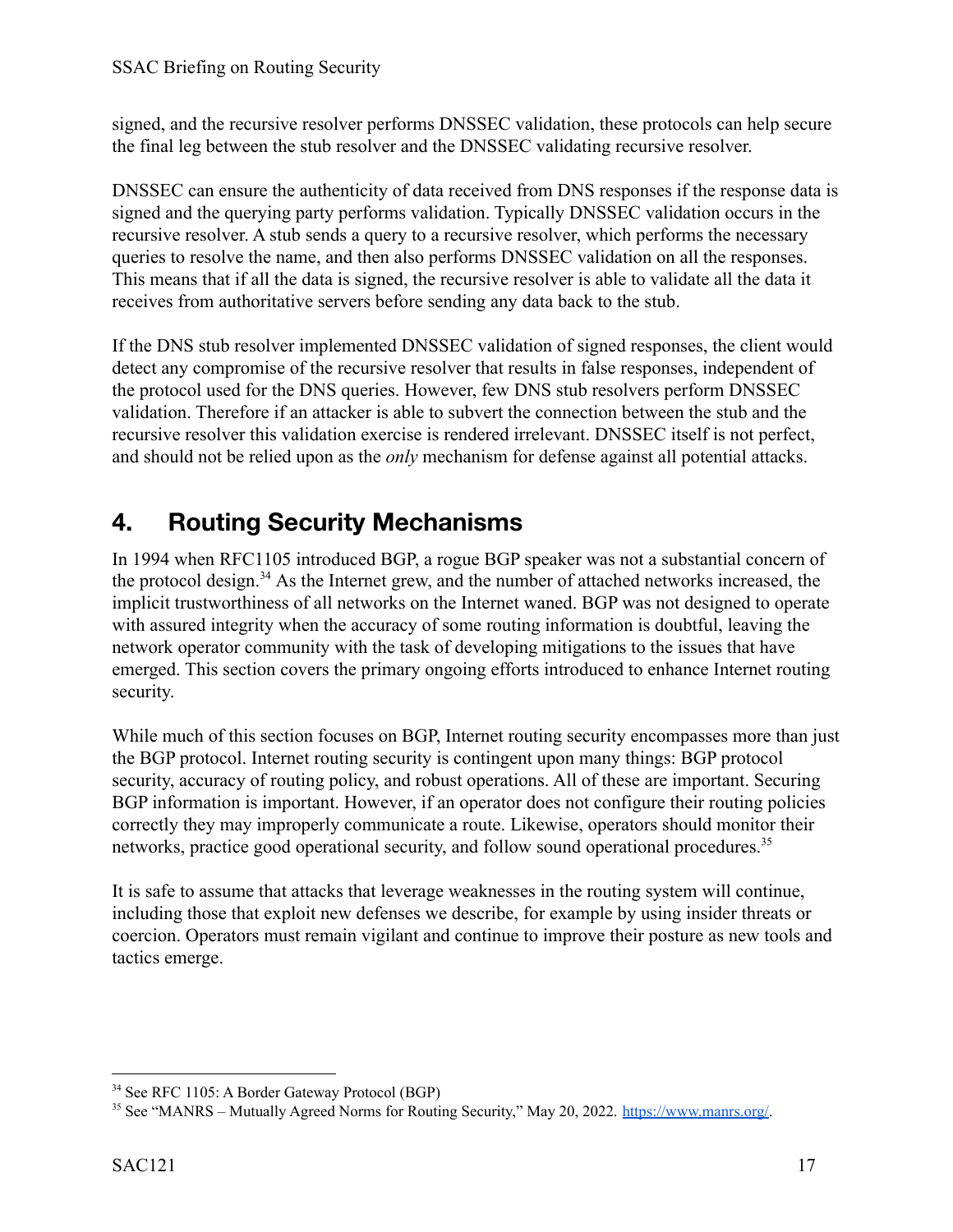### <span id="page-17-0"></span>**4.1 Routing Registries**

A network operator can register their autonomous system (AS) and the prefixes they originate in a routing registry. This allows other operators to consult the registry to see what prefixes and routes a given AS should be announcing. The Internet Routing Registry  $\text{(IRR)}^{36}$  pre-dates most other efforts in this space, and dates back to the routing work of the early 1990's. Internet routing registries describe, in advance, all of the routes that a network is capable of announcing so that other networks could reject announcements not in this list.<sup>37</sup>

Each participating operator submits policy data.<sup>38,39</sup> Clients may use the routing registry to determine the stated policies for a particular AS, including what ASes are *providers* for this AS, and which ASes are *peers* or *customers* of this AS. Additional information provided to a routing registry by an operator could include policy concerning the configuration of BGP communities and the policy responses associated with particular community settings.

However, the utility of a routing registry approach for securing routing has some limitations. Firstly, a routing registry does not only provide information about currently active routes, but normally also includes a larger set of potential routes. Some potential routes may be validly described according to a routing registry, but undesirable from a more global point of view. Second, the quality of the data in the routing registries relies on sufficient authorization of changes or additions to the registry. In addition, some ASes do not want to publicly expose their peering agreements, and routing registries do not normally implement any form of limited disclosure of registry contents.

The contents of different routing registries are not necessarily mutually consistent and there is no clear way to resolve conflicts between them. There is no common authority model ensuring that only authorized parties may publish routing policy data about their own address prefixes and ASes, there is also no common way to describe the intended lifetime of the information these registries contain. Old information that is no longer current or relevant sits alongside current information, and this sits along with contingency information that may never be actually used. $40$ 

Routing registries are most useful when they are carefully and continuously managed for consistency, coverage and accuracy. The accuracy and usefulness of the information rapidly declines if the information in the registry is neglected. Routing registries appear to work best in defined and carefully scoped contexts with active curation of the registry content for its

<sup>36</sup> See "IRR - Internet Routing Registry." Accessed May 20, 2022. [https://www.irr.net/.](https://www.irr.net/)

<sup>&</sup>lt;sup>37</sup> See RFC 7682: Considerations for Internet Routing Registries (IRRs) and Routing Policy Configuration

<sup>38</sup> See RFC 2622: Routing Policy Specification Language (RPSL)

<sup>&</sup>lt;sup>39</sup> See RFC 4012: Routing Policy Specification Language next generation (RPSLng)

<sup>40</sup> *Contingency information* refers to information intended to be used in case of an emergency.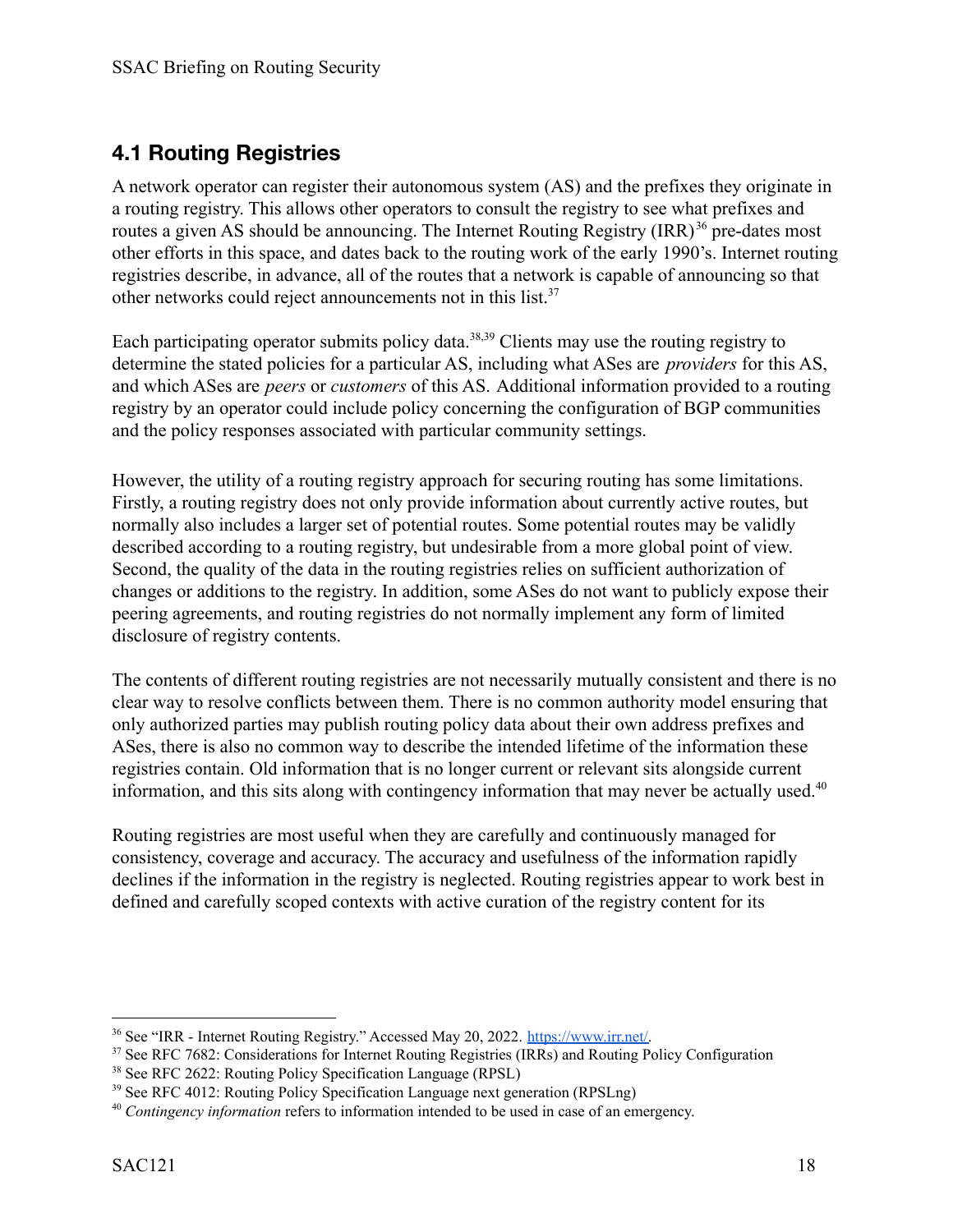completeness and accuracy. When they take on a broader scope, or are not actively managed, their consistency and utility falls.<sup>41,42,43</sup>

It is not uncommon for transit providers and IXPs to require peers and customers to register routing information in IRRs, so that the provider can create their routing filters based on this registered information.<sup>44</sup> However, such IRR-based protection against route hijacks may be circumvented by malicious updates of IRR data. As described earlier, this is an arms race. As operators develop defenses against existing vulnerabilities attackers will seek ways to subvert those defenses.<sup>45</sup> Some researchers have proposed that an additional layer of independently verifiable accountability will be necessary to identify trustworthy actors in the Internet resource ecosystem.<sup>46</sup>

### <span id="page-18-0"></span>**4.2 Resource Public Key Infrastructure**

An approach to provide protection of the integrity of the content of BGP messages is to use digital signatures to provide a set of credentials that allow relying parties to verify the correctness of the information carried in BGP. This does not protect the BGP message directly, but is intended to provide a way for a receiver of a message to validate certain aspects of the information in a BGP update message. This partial approach resolves some, but not all existing issues related to the security of BGP operation. Discussions on the efficacy of the RPKI are ongoing.  $47,48$  At the same time RPKI is strongly recommended or may soon be required by some regulators.<sup>49</sup>

<sup>44</sup> See RIPE NCC. BGP Security: IRR and Filtering Webinar - 25/03/2021, 2021. [https://www.youtube.com/watch?v=GUyDLozNUUY.](https://www.youtube.com/watch?v=GUyDLozNUUY)

<sup>41</sup> See RFC 2725: Routing Policy System Security

<sup>42</sup> See Du, Ben, Gautam Akiwate, Thomas Krenc, Cecilia Testart, Alexander Marder, Bradley Huffaker, Alex C. Snoeren, and KC Claffy. "IRR Hygiene in the RPKI Era." In Passive and Active Measurement: 23rd International Conference, PAM 2022, Virtual Event, March 28–30, 2022, Proceedings, 321–37. Berlin, Heidelberg: Springer-Verlag, 2022. [https://doi.org/10.1007/978-3-030-98785-5\\_14](https://doi.org/10.1007/978-3-030-98785-5_14).

<sup>&</sup>lt;sup>43</sup> See Kuerbis, Brenden, and Milton Mueller. "Internet Routing Registries, Data Governance, and Security." Journal of Cyber Policy 2, no. 1 (January 2, 2017): 64–81. [https://doi.org/10.1080/23738871.2017.1295092.](https://doi.org/10.1080/23738871.2017.1295092)

<sup>45</sup> See Dai, Tianxiang, Philipp Jeitner, Haya Shulman, and Michael Waidner. "The Hijackers Guide To The Galaxy: {Off-Path} Taking Over Internet Resources." In 30th USENIX Security Symposium, 3147–64. USENIX Association, 2021. [https://www.usenix.org/conference/usenixsecurity21/presentation/dai.](https://www.usenix.org/conference/usenixsecurity21/presentation/dai)

<sup>46</sup> See Clark, David D., and K. C. Claffy. "Trust Zones: A Path to a More Secure Internet Infrastructure." TPRC48: The 48th Research Conference on Communication, Information and Internet Policy, November 30, 2020, 20. [https://doi.org/10.2139/ssrn.3746071.](https://doi.org/10.2139/ssrn.3746071)

<sup>47</sup> See Shrishak, Kris, and Haya Shulman. "Limiting the Power of RPKI Authorities." In Proceedings of the Applied Networking Research Workshop, 12–18. Virtual Event Spain: ACM, 2020. <https://doi.org/10.1145/3404868.3406674>.

<sup>48</sup> See Heilman, Ethan, Danny Cooper, Leonid Reyzin, and Sharon Goldberg. "From the Consent of the Routed: Improving the Transparency of the RPKI." In Proceedings of the 2014 ACM Conference on SIGCOMM, 51–62. Chicago Illinois USA: ACM, 2014. <https://doi.org/10.1145/2619239.2626293>.

<sup>49</sup> See Dekker, Marnix, Eleni Vytogianni, and Aggelos Koukounas. "7 Steps to Shore up BGP." Report/Study. European Union Agency for Cybersecurity, 2019. <https://data.europa.eu/doi/10.2824/66344>.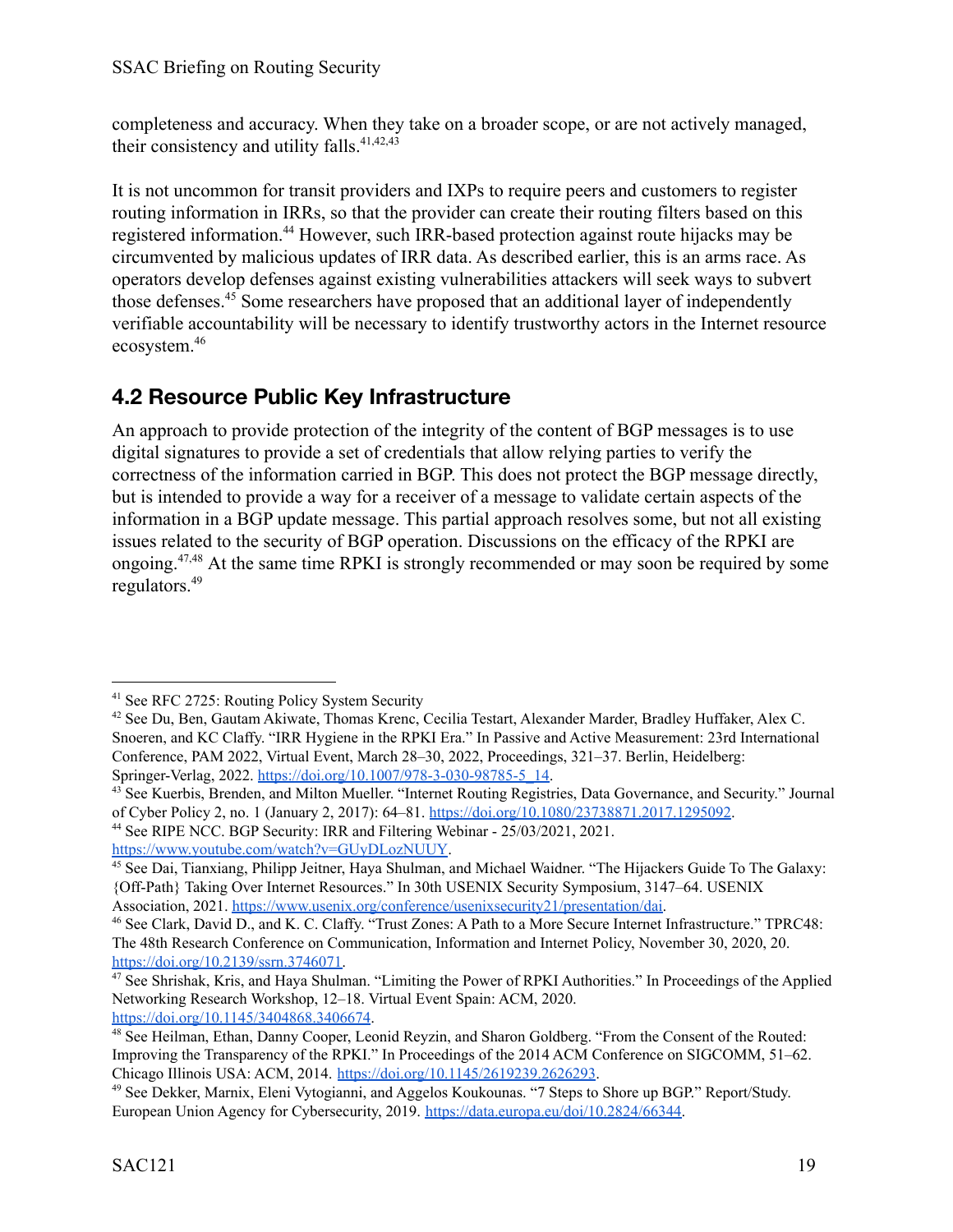Digital signatures are used because the number and identities of all eventual recipients of the information are not known in advance, and non-repudiation is desirable.<sup>50</sup> Verification of the contents of an update message is not only a test of whether the BGP information has been altered in any way during its transit between BGP speakers, but also a test of whether the message represents information relating to a valid address prefix, valid AS numbers, correct origination information, and correct processing of the message during propagation.

This requires a means of verification where the issuer of any security credentials relating to origination and propagation is not necessarily known to the party that is validating the information. This typically uses a form of Public Key Infrastructure (PKI), which involves a chain of trust from a trust anchor to the subject of the verification. The PKI is used to associate a public key with an entity that has functional control of an IP address prefix or an AS number. The certificate issuance practices are intended to support transitive trust in this association.

The Resource Public Key Infrastructure (RPKI) has adopted X.509 public key certificates and a certificate extension that uses a list of IP address resources and AS numbers as the foundation for this number RPKI.<sup>51,52</sup> The holder of the matching private key is the current functional controller of those IP addresses and AS number and can digitally sign authorities and attestations about such number resources within the context of the RPKI.

The RPKI is different from PKI in other contexts as the requirements related to adding digital signatures to the routing domain are different from those of other PKI deployment environments. The common question that a PKI attempts to answer is, "Is this data authentic?" For a typical PKI this is a singular question relating to one subject drawn from the larger set of certificates that make up the PKI (e.g., TLS validating a single certificate). But when we look at routing and the RPKI, the routing data is not singular, but encompasses the entire collection of information, and the test is applied to the entire set of attestations that compose the RPKI. An RPKI user<sup>53</sup> cannot choose, or even know, when an attestation to validate a routing message will be needed, because routes can change at any time. What this means is that every RPKI user needs to have access to the entire collection of signed RPKI attestations at all times, which is the major point that makes the RPKI different.

#### <span id="page-19-0"></span>4.2.1 RPKI Distribution

This requirement for all participating entities to have access to all the RPKI data at all times poses a design challenge in how to manage the RPKI and use it in a routing protocol such as BGP.

A basic approach here is for each Internet Registry to publish their RPKI certificate products in their own publication point. This is analogous to the pre-CDN model of web content publication, where each element is independently published. In this case publication is easy, but the onus is

<sup>&</sup>lt;sup>50</sup> *Non-repudiation* in this context refers to the specific inability of the digital signer to deny they are the entity that signed the message.

<sup>&</sup>lt;sup>51</sup> See RFC 3779: X.509 Extensions for IP Addresses and AS Identifiers

<sup>52</sup> See RFC 6487: A Profile for X.509 PKIX Resource Certificates

<sup>&</sup>lt;sup>53</sup> A user is generally called a relying party in the nomenclature of PKI.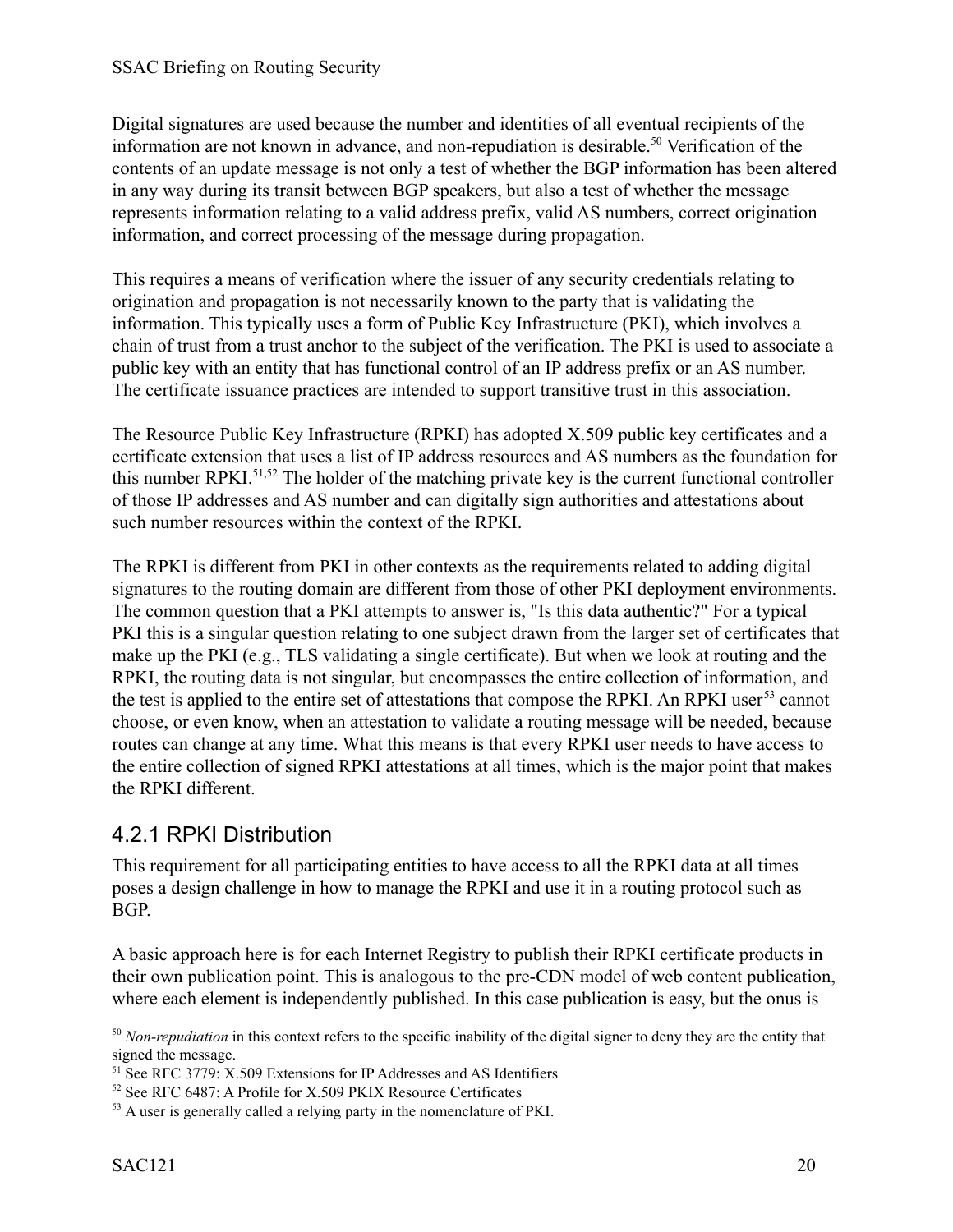shifted to the relying party client or BGP validator, who has to assemble a local cache of all RPKI signed data. It becomes the task of RPKI clients to maintain a local cache of the entire RPKI by continuously sweeping across these publication points looking for and retrieving changes, and validating all such signed objects as they are received.

The drawback of this distributed approach is that there is no notification model to advise relying parties of any changes to the set of published products. This implies a need for these clients to constantly sweep all the RPKI publication points to ensure that their local cache is up to date. What "up to date" means is relative here, but it is worth remembering that there is a considerable time lag between publication of updates and RPKI-aware BGP speakers acting on this updated information, potentially of the order of minutes, or even hours. That represents a potentially challenging timing objective if the system has to scale up to the size of the Internet's routing environment.<sup>54</sup>

### <span id="page-20-0"></span>4.2.2 Use of the RPKI for BGP

Route origin validation (ROV) builds upon the earlier work on Routing Registries (See Section 4.1), where a prefix holder is able to publish information as to how an address prefix is to be announced into the routing system by designating the AS number(s) that are permitted to originate a routing announcement for that prefix. In the RPKI framework this information is published as a signed route origin authorization (ROA).<sup>55,56</sup> An ROA signed by an address prefix holder denotes permission for an AS to originate a route.

There are a number of additional implications associated with publishing an ROA. The first is that no other AS has permission to announce that prefix when there is a cryptographically valid ROA extant in the RPKI system. If the prefix holder wishes to authorize multiple ASes to originate a route for a particular prefix, then the prefix holder must generate multiple ROAs. This means that an address holder can declare that a prefix should not be routed at all by issuing an ROA that provides permission to AS0 (AS zero). Secondly, the ROA denies permission for any AS to originate a prefix that is more specific than the prefix listed in the ROA. There is a MaxLength attribute of an ROA that may be used to define a range of more-specific prefix lengths that are permitted by an ROA. Thirdly, there is no acknowledgment of the ROA on the part of the designated AS. A prefix holder may publish an ROA providing permission to an AS that is unaware of the permission.

<sup>54</sup> See Kristoff, John, Randy Bush, Chris Kanich, George Michaelson, Amreesh Phokeer, Thomas C. Schmidt, and Matthias Wählisch. "On Measuring RPKI Relying Parties." In Proceedings of the ACM Internet Measurement Conference, 484–91. Virtual Event USA: ACM, 2020. <https://doi.org/10.1145/3419394.3423622>.

<sup>55</sup> See RFC 6482: A Profile for Route Origin Authorizations (ROAs)

<sup>56</sup> See RFC 6483: Validation of Route Origination Using the Resource Certificate Public Key Infrastructure (PKI) and Route Origin Authorizations (ROAs)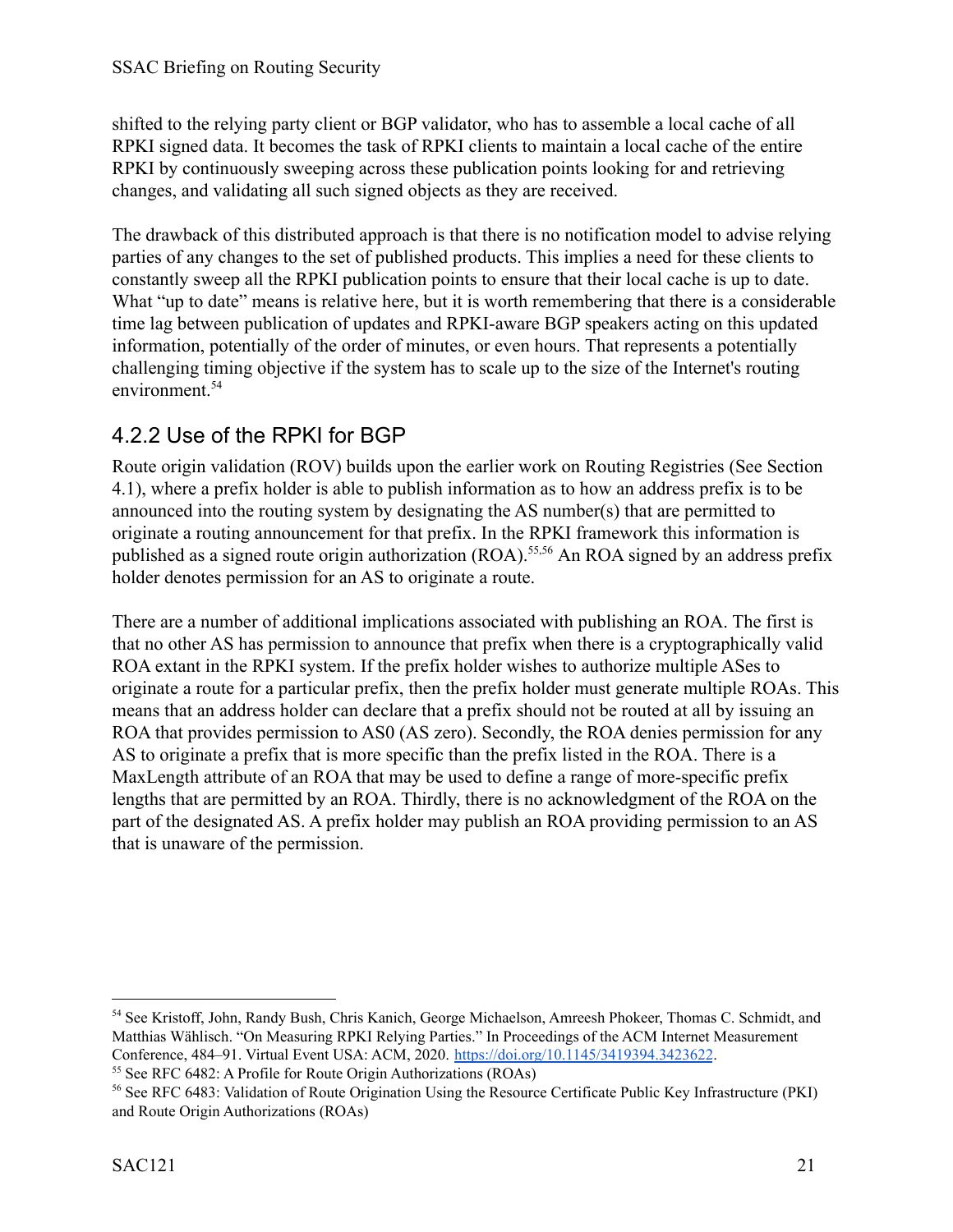Use of the RPKI for BGP is in the process of being deployed by network operators and there are a few websites where this progress can be tracked.<sup>57,58,59</sup> See Appendix B for more information and references on the RPKI and its use in BGP.

### <span id="page-21-0"></span>**4.3 AS Path and BGPsec**

The BGPsec protocol is an extension to BGP that is intended to allow validation of the AS Path attribute.<sup>60</sup> It represents a relatively high overhead to pay for a limited set of assurances and a limited protective capability. Furthermore, there is a more extreme view that BGPsec cannot achieve any of the security properties due to the fundamental design principles of BGP and BGPsec. See Appendix C for more discussion of these points.

## <span id="page-21-1"></span>**5 Operating Secured Infrastructure**

### <span id="page-21-2"></span>**5.1 Monitoring**

Network monitoring is the continual observation of a network to detect anomalies and failures. It is how an operator gains intelligence about the actual operation of their network and establishes a baseline that reflects normal operation. The primary purpose of network monitoring is to detect failures and other abnormalities, so that they can be fixed quickly and efficiently. Monitoring can also help in predicting imminent or intermittent failures before they become permanent, and help spot any anomalous behavior that requires further investigation. Good monitoring of a network provides the engineers responsible for its operation pointers to things that they should investigate further, without overwhelming them with false positives that waste their time.

Anomalous behavior is often first identified in application misbehavior. For example, if an authoritative DNS server starts returning many NXDOMAIN responses or experiences a large drop in the number of queries it is receiving, there is likely a DNS or routing issue that warrants further investigation. It is usually easier and cheaper for operators of DNS infrastructure to monitor the behavior of their DNS infrastructure than it is for them to set up monitoring of their routing infrastructure (e.g., monitoring BGP neighbors). If budget is available it is best to monitor both application behavior and underlying routing infrastructure, since monitoring only DNS will not uncover all routing issues. Waiting for routing issues to manifest as application issues can leave routing issues unattended and will impact service in the meantime as applications may continue to function in a degraded fashion during partial routing or DNS failures.

To spot irregular behavior it is first necessary to identify and note what regular behavior is. Network traffic and applications show patterns of behavior, and a good monitoring system will help reveal those patterns to an observer. As the observer becomes aware of these expected patterns, the observer will then trigger on behaviors that are outside of this comfortable norm.

<sup>57</sup> See Cloudflare. "Is BGP Safe yet?" Accessed May 20, 2022. [https://isbgpsafeyet.com/](https://isbgpsafeyet.com).

<sup>58</sup> See NIST. "NIST RPKI Monitor." Accessed May 20, 2022. <https://rpki-monitor.antd.nist.gov/>.

<sup>59</sup> See RIPE-NCC. "RPKI Statistics." Accessed May 20, 2022. [https://certification-stats.ripe.net/.](https://certification-stats.ripe.net/)

<sup>60</sup> See RFC 8205: BGPsec Protocol Specification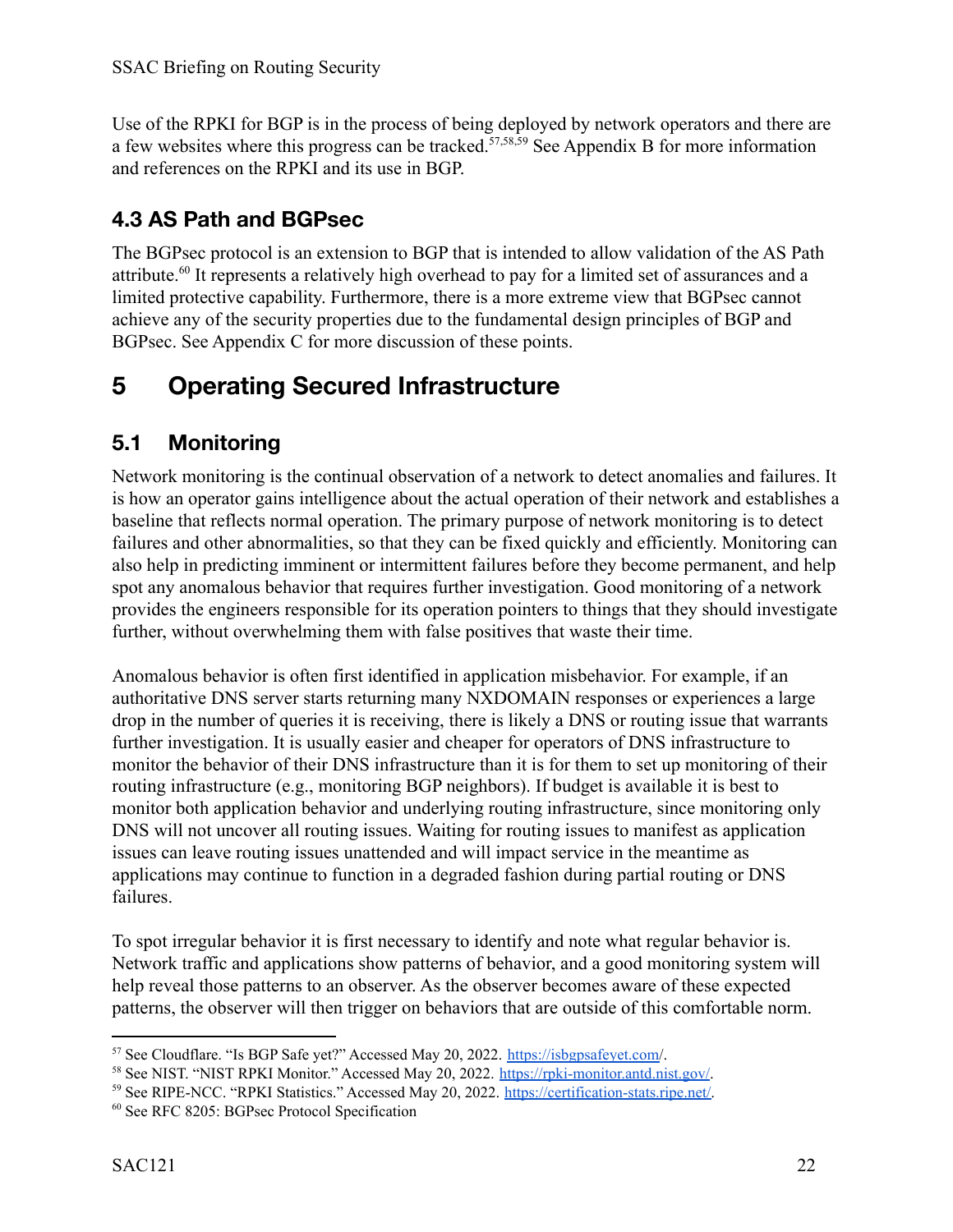There is a certain amount of learned experience and intuition in an observer's ability to ignore expected behavior, and that improves over time. A good monitoring system should facilitate this learning process, and be configurable enough to allow for evolving system behavior.

Every organization responsible for keeping a network up and running will need to find their own balance, and make their own decisions about how much to budget for monitoring. One way to think about monitoring is that it mitigates risk to an organization's business by providing information about its operations. Like other decisions around mitigating risk, such as purchasing insurance for important assets, every organization will have its own appetite for risk and will make its own decisions about how best to manage risk. There is typically a diminishing rate of return for investments in monitoring. As more money is spent on monitoring the marginal capability decreases. Thus, small investments in monitoring can have a large effect, while subsequent investments will provide less useful information than earlier investments.

Network monitoring can be done in-house or outsourced depending on the needs and available budget of the organization responsible for the network. The best solution for most network operators will likely be a combination of both. Since every operation is different, and vendors usually want to sell generic services to as many customers as possible, some customization will inevitably be required for any organization that wishes to comprehensively monitor their network and applications.

The rest of this section discusses monitoring from within a network (endogenous monitoring), and monitoring from outside of a network (exogenous monitoring).

### <span id="page-22-0"></span>5.1.1 Endogenous Monitoring - The View from Inside

Endogenous monitoring is when an organization monitors their ability to reach other networks from their own network. It is typically cheaper and easier to do than exogenous monitoring since it can be self hosted and there exist off the shelf and open source tools for this kind of monitoring.

Every network will have a different 'view' of the Internet depending on what other networks they connect to, and how they connect to them. Most networks on the Internet have well-defined upstream providers who provide them service to the rest of the Internet. The term 'dual-homed' is used to describe networks that connect to the rest of the Internet via two or more providers for redundancy and best path selection. For these kinds of networks their connectivity to the Internet is entirely dependent on the providers they have chosen. What should be monitored is then determined by their connectivity to their providers' networks, and the connectivity between their providers and the rest of the Internet. The most important connectivity to monitor for these kinds of networks are the connections to their upstream providers. It is the upstream provider's job to ensure connectivity to the greater Internet.

Outsourcing connectivity to an upstream provider does not outsource the responsibility of maintaining connectivity. If some part of the Internet is unreachable it is still the reputation of the organization providing the network that will be harmed in the case of downtime. If an organization knows that many of their customers come from a specific region of the world they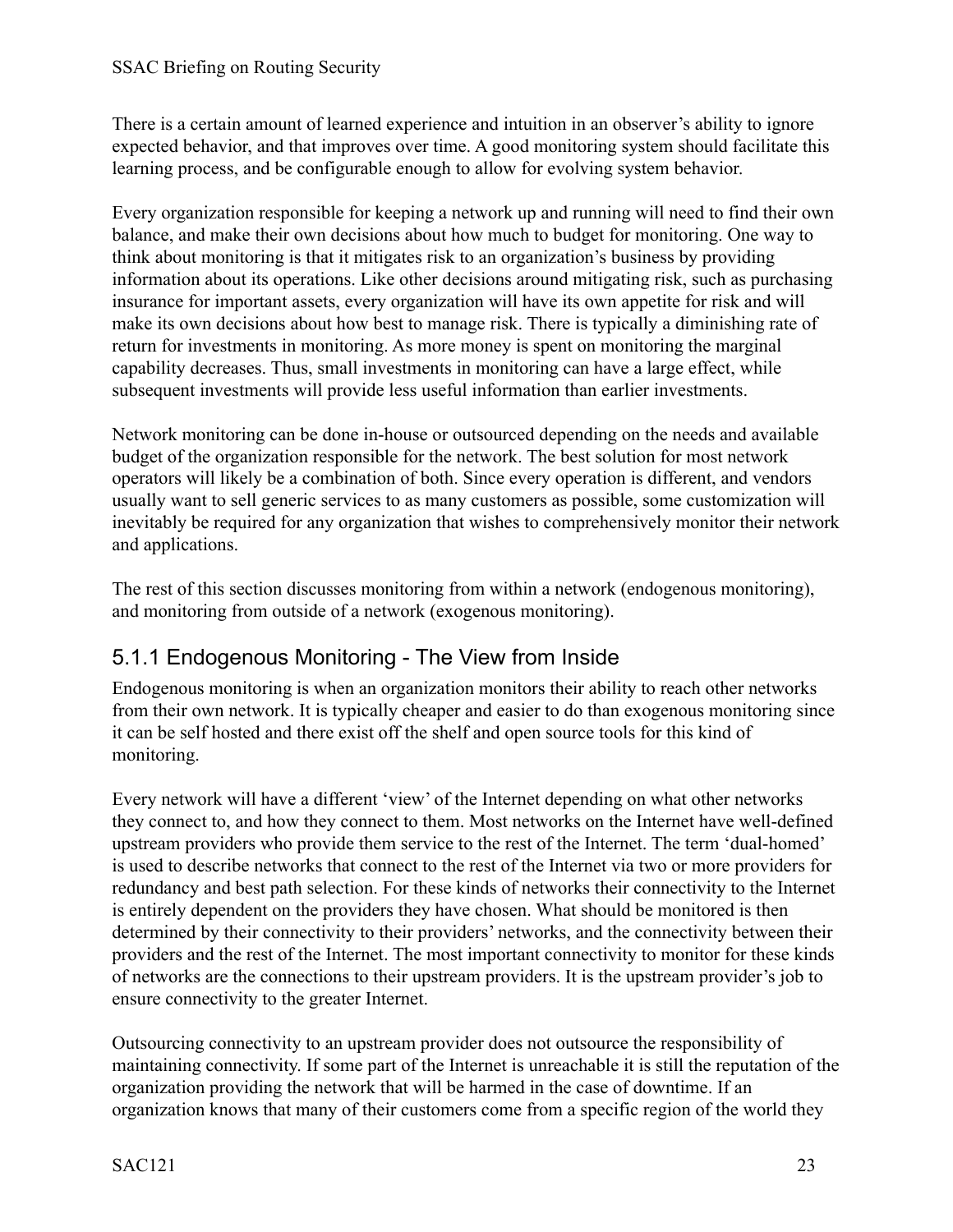may want to specifically monitor the connectivity between their network and that region, and to important network providers in that region.

### <span id="page-23-0"></span>5.1.2 Exogenous Monitoring - The View from Outside

Exogenous monitoring is when an organization monitors connectivity with their own network from other networks. It allows an organization to monitor how their network is seen from other networks on the Internet. Without this kind of monitoring an organization may not be able to discover how other networks connect to them nor detect anomalies in those connections.

This monitoring is important, but is usually more expensive because it requires the installation of vantage points outside of the network being monitored, and outside vendors will typically need to be engaged to place these vantage points. This is a complex space with diverse offerings, and vendor solutions tend to be wrapped in externally provided services that are not an ideal match to any particular set of monitoring requirements. There is always a trade off between how much an organization wants to monitor, and how much that organization is willing to spend on monitoring.

Anycast adds considerable complexity to exogenous monitoring. In order for an operator to monitor every anycast instance deployed it is probably necessary to have at least one vantage point close to each anycast instance. However, as routing in the Internet is dynamic and subject to change, a vantage point that connects to one anycast instance today may connect to a different one tomorrow.

While specific DNS queries can be used to determine which anycast instance is responding, and thereby the closest instance, it must be noted that an attacker can forge these responses thereby tricking the monitor into thinking it is connecting to a specific anycast instance when it in fact is not.  $61,62,63$  One difficult aspect of monitoring an any cast network is determining whether a monitor's closest instance changed because of a malicious or benign routing change, and if because of this change there is now an instance, or multiple instances, that are no longer being monitored. An attacker may also be able to deploy their own anycast instance that is closer to the target of an attack.

Using a vendor's anycast network is often easier than an organization deploying their own, but the individual instances still need to be monitored, and the monitoring solution provided by the vendor may not be a good fit for the application that needs to be monitored. Once again, there is no ideal set of requirements for monitoring an anycast network and tradeoffs must be made that take into account available budget and security requirements. Understanding these trade offs and making informed decisions regarding them requires that an organization have access to specific expertise on anycast networking, and not just general routing expertise.

<sup>&</sup>lt;sup>61</sup> See RFC 4892: Requirements for a Mechanism Identifying a Name Server Instance

<sup>62</sup> See RFC 5001: DNS Name Server Identifier (NSID) Option

<sup>&</sup>lt;sup>63</sup> See Fan, Xun, John Heidemann, and Ramesh Govindan. "Evaluating Anycast in the Domain Name System." In 2013 Proceedings IEEE INFOCOM, 1681–89. Turin, Italy: IEEE, 2013. [https://doi.org/10.1109/INFCOM.2013.6566965.](https://doi.org/10.1109/INFCOM.2013.6566965)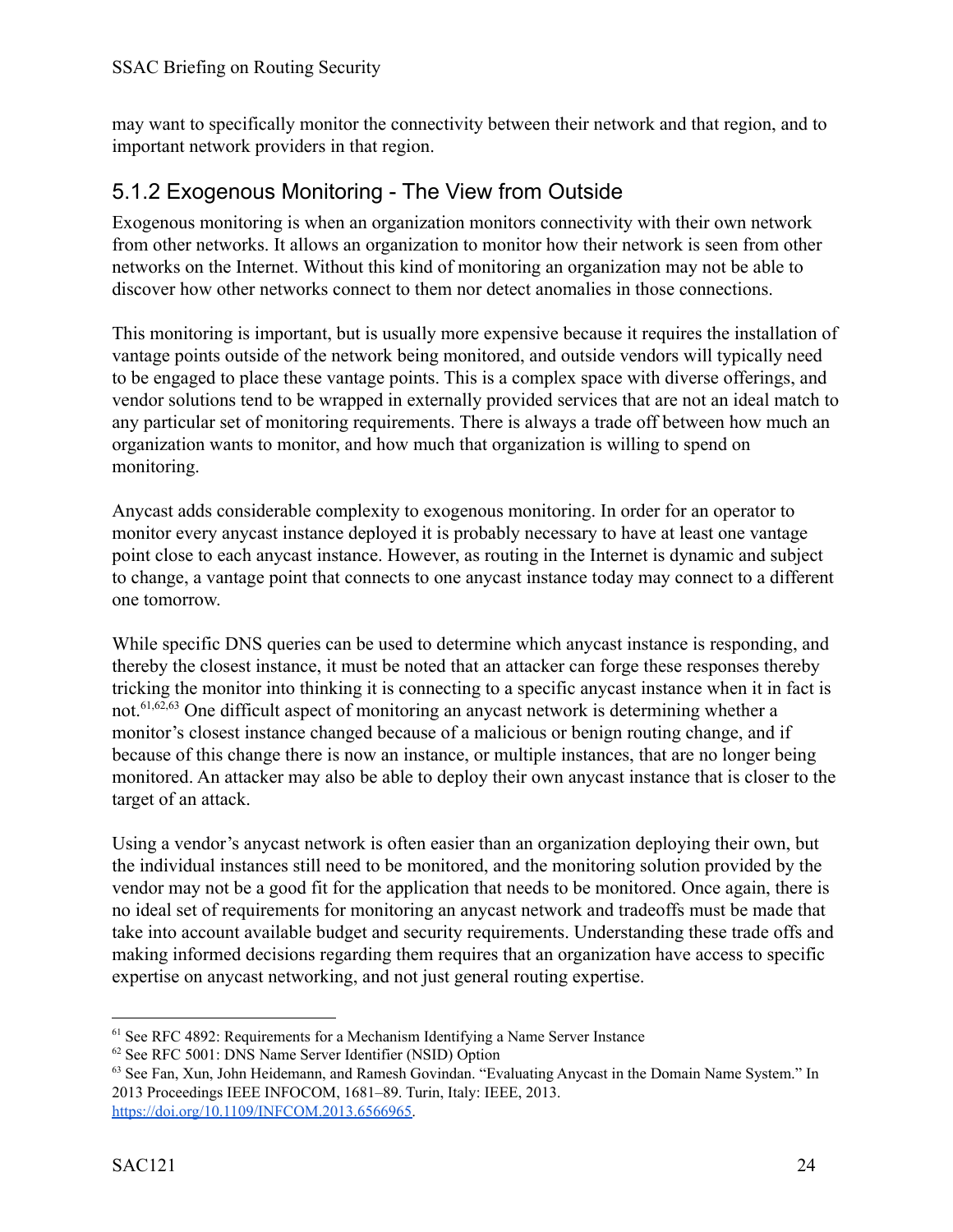### <span id="page-24-0"></span>**5.2 Operator Coordination**

When problems occur it is important for operators to know who to contact outside of their organization to help remediate issues. For networks that do not provide transit services for other networks, and that only interact with one or two upstream providers, this can be as simple as knowing someone at these providers to call when things go wrong. For networks that provide transit services for other networks the list of contacts will be more extensive. It is largely the number and kind of connections a network has with other networks that should determine the level of effort invested in developing good contacts at other network operators.  $^{64}$  Regardless of the scale and type of collaboration desired, the important thing is to develop relationships before a problem occurs.

Network operator groups (NOGs) exist partly to help facilitate this relationship building. Any network operator, regardless of how complex their network is, can benefit from participating in their regional NOG and getting to know the people who operate the networks in their region. Regional NOGs exist at many levels from metro, to national, to regional. Not every issue is global in nature, and not every operational issue requires the assistance of all NOGs. Thus local NOGs are generally the first point of contact for many issues. For network operators that will invariably experience downtime, or other serious issues, investing time and social capital into building relationships and trust up front is well worth the cost.<sup>65</sup>

NOGs also facilitate information sharing and provide education for staff of network operators who may not otherwise have access to knowledge sharing outlets, especially in regions where knowledge of networking fundamentals may be lacking. Participating in a NOG, even if only online, enhances the expertise of networkers while also facilitating their network and career growth.

## <span id="page-24-1"></span>**6 Summary**

Every transaction that takes place on the Internet relies on the routing system to function. The DNS, since it relies on making transactions over the Internet therefore relies on routing as well. The routing system is complex, and packets often traverse many networks before reaching their destination. Each network, or autonomous system (AS), establishes relationships with each of its adjacent networks and learns of distant networks through a process that can be described as *routing by rumor.* Because of this, each network with more than one connection may have its own view of the Internet, and its own best routes to every other network connected to the Internet.

<sup>64</sup> See Meier-Hahn, Uta. "Creating Connectivity: Trust, Distrust and Social Microstructures at the Core of the Internet." SSRN Electronic Journal, 2015. [https://doi.org/10.2139/ssrn.2587843.](https://doi.org/10.2139/ssrn.2587843)

<sup>65</sup> See Mathew, Ashwin, and Coye Cheshire. "The New Cartographers: Trust and Social Order within the Internet Infrastructure," August 15, 2010, 21. [https://papers.ssrn.com/abstract=1988216.](https://papers.ssrn.com/abstract=1988216)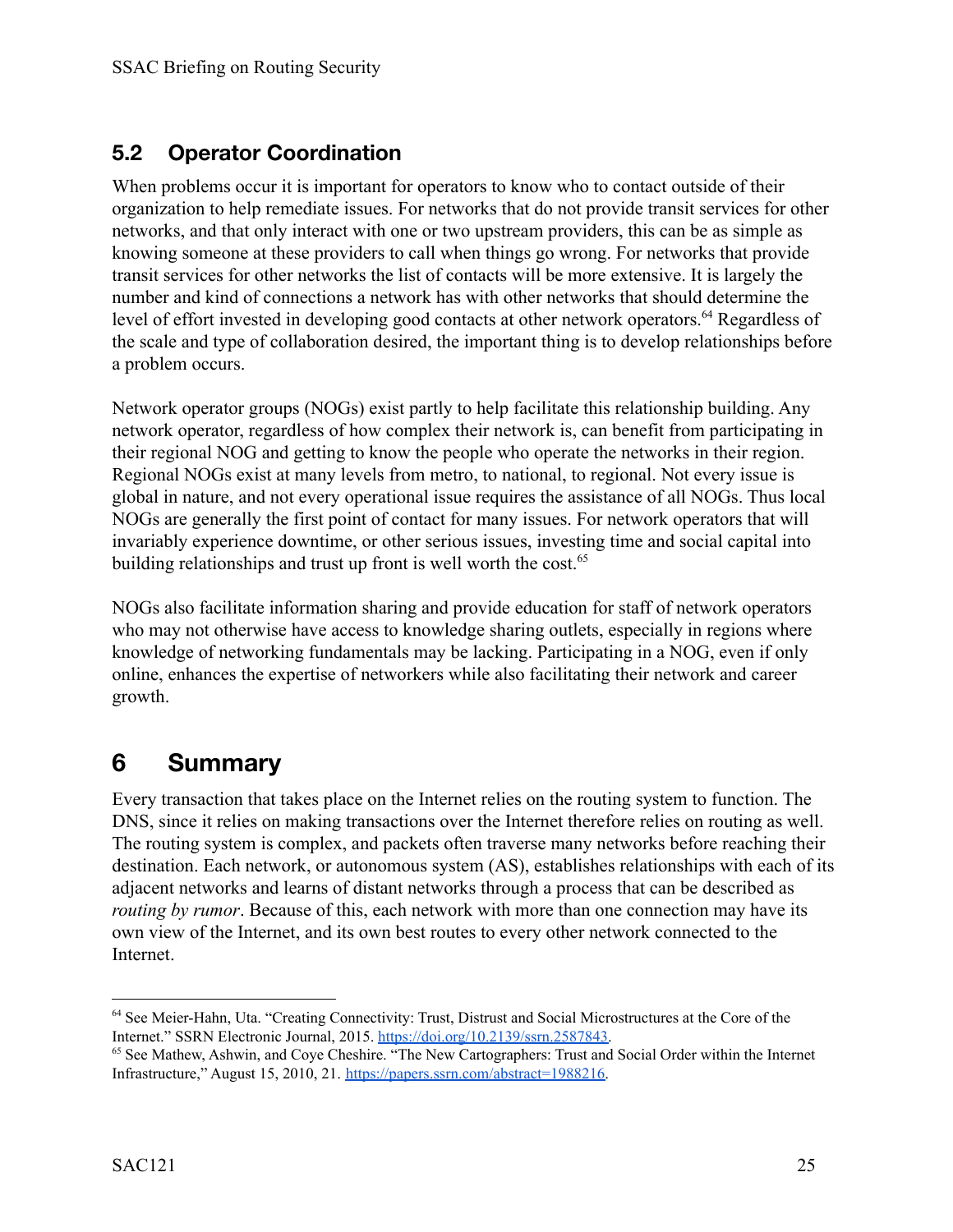Attackers can take advantage of this by injecting false routes, or other false information into the routing system. Mistakes can also occur through misconfigurations, and it can be difficult, if not impossible to distinguish between whether a routing incident was an unintentional accident or an intentional malicious act to divert traffic. The DNS protocol is particularly susceptible to routing attacks, but it is also more resilient to denial of service attacks than many other Internet applications through the explicit use of multiple service points in DNS configurations. Performing DNSSEC validation on signed domain names can protect against routing hijacks that attempt to subvert DNS answers by responding to queries with false data.

Internet routing security is a combination of BGP protocol security, accuracy of routing policy, and robust operations. Internet routing registries are registries where network operators voluntarily provide information about the address prefixes they originate and propagate. They can be useful, but their utility degrades when they are not actively maintained, or attempt to take on too broad of a scope. The RPKI builds upon the earlier work of routing registries by associating digital signatures with some of the information found in Internet routing messages.

There is no universal solution to routing security that will function equally well for every organization and the network, or networks, for which it is responsible. Each organization must make its own decisions regarding how best to secure their routing infrastructure. Organizations should monitor their routes and be able to distinguish between normal and anomalous routing before an incident occurs. Both monitoring from inside the network looking out, and monitoring from outside looking in are important and provide distinct vantage points from which to gather intelligence. Whether an organization chooses to outsource their monitoring or not they are still responsible for their network's reputation. Every organization responsible for operating a network needs some access to routing expertise, and it is in an organization's best interest to assist their staff in forming friendly relationships with other networking engineers.

## <span id="page-25-0"></span>**7 Acknowledgments, Statements of Interest, and Dissents, Alternative Views and Withdrawals**

In the interest of transparency, these sections provide the reader with information about aspects of the SSAC process. The Acknowledgments section lists the SSAC members, outside experts, and ICANN staff who co-authored or contributed directly to this particular document (Contributors) or who provided reviews (Reviewers). The Statements of Interest section points to the biographies of all SSAC members and invited guests, which disclose any interests that might represent a conflict—real, apparent, or potential—with a member's or invited guest's participation in the preparation of this Report. The Dissents and Alternative Views sections provide a place for individuals to describe any disagreement with, or alternative view of, the content of this document or the process for preparing it. The Withdrawals section identifies individuals who have recused themselves from the discussion of the topic with which this Report is concerned. Except for members listed in the Dissents and Alternative Views or Withdrawals sections, this document has the consensus approval of all of the members of SSAC.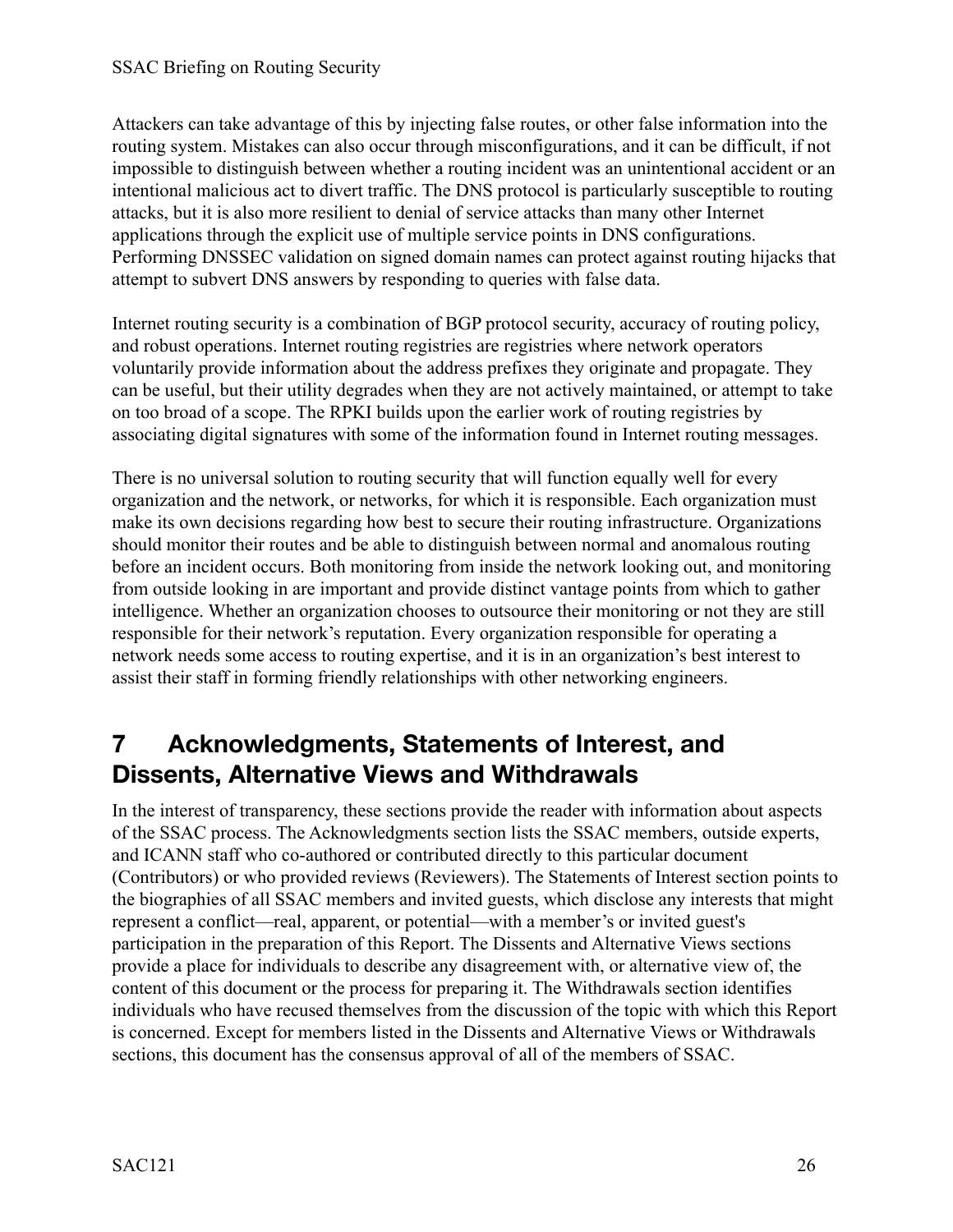### <span id="page-26-0"></span>**7.1 Acknowledgments**

The committee wishes to thank the following SSAC members and invited guests for their time, contributions, and review in producing this report.

#### **SSAC Members**

Tim April Patrik Fältström Ondrej Filip Cristian Hesselman Geoff Huston kc claffy Warren Kumari Barry Leiba Danny McPherson Russ Mundy Rod Rasmussen Mark Seiden

#### **ICANN Staff**

Andrew McConachie (editor) Danielle Rutherford Kathy Schnitt Steve Sheng

### <span id="page-26-1"></span>**7.2 Disclosures of Interest**

SSAC member biographical information and Disclosures of Interest are available at: <https://www.icann.org/resources/pages/ssac-biographies-2022-05-02-en>

### <span id="page-26-2"></span>**7.3 Dissents and Alternative Views**

<span id="page-26-3"></span>There were no dissents or alternative views.

### **7.4 Withdrawals**

There were no withdrawals.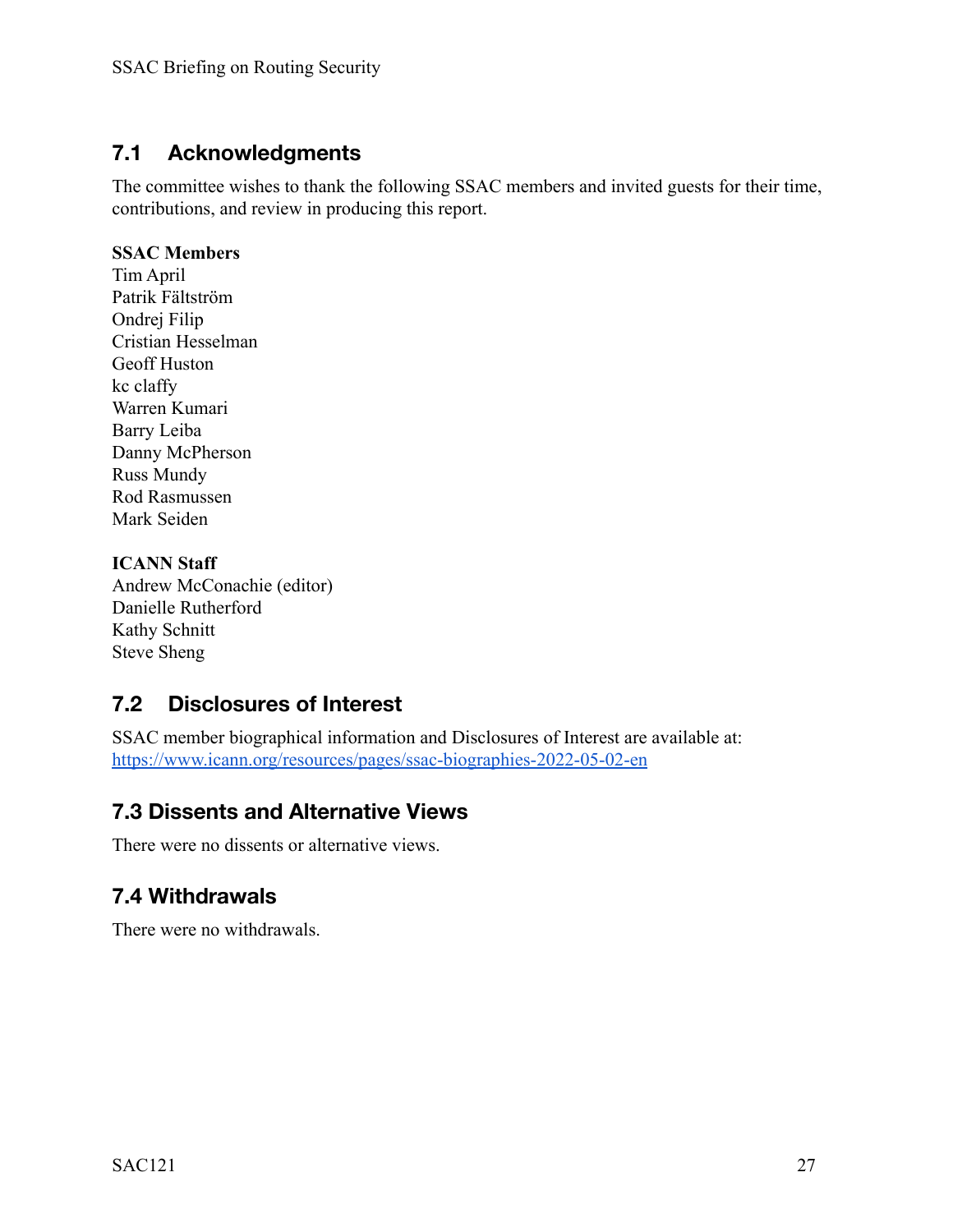## <span id="page-27-0"></span>**Appendix A: Additional References**

This Appendix contains additional references not included in the body of this publication. The SSAC would like to especially thank Ben Du and KC Claffy for providing many of these references. Links below not beginning with https://doi.org/ have been archived in the Internet Archive's Wayback Machine at https://archive.org/.

- Apostolaki, Maria, Aviv Zohar, and Laurent Vanbever. "Hijacking Bitcoin: Routing Attacks on Cryptocurrencies." *ArXiv:1605.07524 [Cs]*, March 24, 2017. <http://arxiv.org/abs/1605.07524>.
- Ballani, Hitesh, Paul Francis, and Xinyang Zhang. "A Study of Prefix Hijacking and Interception in the Internet." *ACM SIGCOMM Computer Communication Review* 37, no. 4 (2007): 265–76. [https://doi.org/10.1145/1282427.1282411.](https://doi.org/10.1145/1282427.1282411)
- Battista, Giuseppe Di, Tiziana Refice, and Massimo Rimondini. "How to Extract BGP Peering Information from the Internet Routing Registry." In *Proceedings of the 2006 SIGCOMM Workshop on Mining Network Data - MineNet '06*, 317–22. Pisa, Italy: ACM Press, 2006. <https://doi.org/10.1145/1162678.1162685>.
- Borchert, Oliver, Kyehwan Lee, Kotikalapudi Sriram, Doug Montgomery, Patrick Gleichmann, and Mehmet Adalier. "BGP Secure Routing Extension (BGP-SRx): Reference Implementation and Test Tools for Emerging BGP Security Standards." National Institute of Standards and Technology, September 15, 2021. <https://doi.org/10.6028/NIST.TN.2060>.
- Brouwer, Marius, and Erik Dekker. "The Current State of DNS Resolvers and RPKI Protection," 2020, 8. <https://rp.os3.nl/2019-2020/p04/report.pdf>.
- Bush, Randy, James Hiebert, Olaf Maennel, Matthew Roughan, and Steve Uhlig. "Testing the Reachability of (New) Address Space." In *Proceedings of the 2007 SIGCOMM Workshop on Internet Network Management - INM '07*, 236. Kyoto, Japan: ACM Press, 2007. <https://doi.org/10.1145/1321753.1321756>.
- Chung, Taejoong, Emile Aben, Tim Bruijnzeels, Balakrishnan Chandrasekaran, David Choffnes, Dave Levin, Bruce M. Maggs, et al. "RPKI Is Coming of Age: A Longitudinal Study of RPKI Deployment and Invalid Route Origins." In *Proceedi[n](https://doi.org/10.1145/3355369.3355596)gs of the Internet Measurement Conference*, 406–19. Amsterdam Netherlands: ACM, 2019. <https://doi.org/10.1145/3355369.3355596>.
- Cohen, Avichai, Yossi Gilad, Amir Herzberg, and Michael Schapira. "One Hop for RPKI, One Giant Leap for BGP Security." In *Proceedings of the 14th ACM Workshop on Hot Topics in Networks*, 1–7. Philadelphia PA USA: ACM, 2015. <https://doi.org/10.1145/2834050.2834078>.
- Cooper, Danny, Ethan Heilman, Kyle Brogle, Leonid Reyzin, and Sharon Goldberg. "On the Risk of Misbehaving RPKI Authorities." In *Proceedings of the Tw[el](https://doi.org/10.1145/2535771.2535787)fth ACM Workshop on Hot Topics in Networks*, 1–7. College Park Maryland: ACM, 2013. <https://doi.org/10.1145/2535771.2535787>.
- Del Fiore, Julian M., Pascal Merindol, Valerio Persico, Cristel Pelsser, and Antonio Pescape. "Filtering the Noise to Reveal Inter-Domain Lies." In *2019 Network Traffic Measurement and Analysis Conference (TMA)*, 17–24. Paris, France: IEEE, 2019. <https://doi.org/10.23919/TMA.2019.8784618>.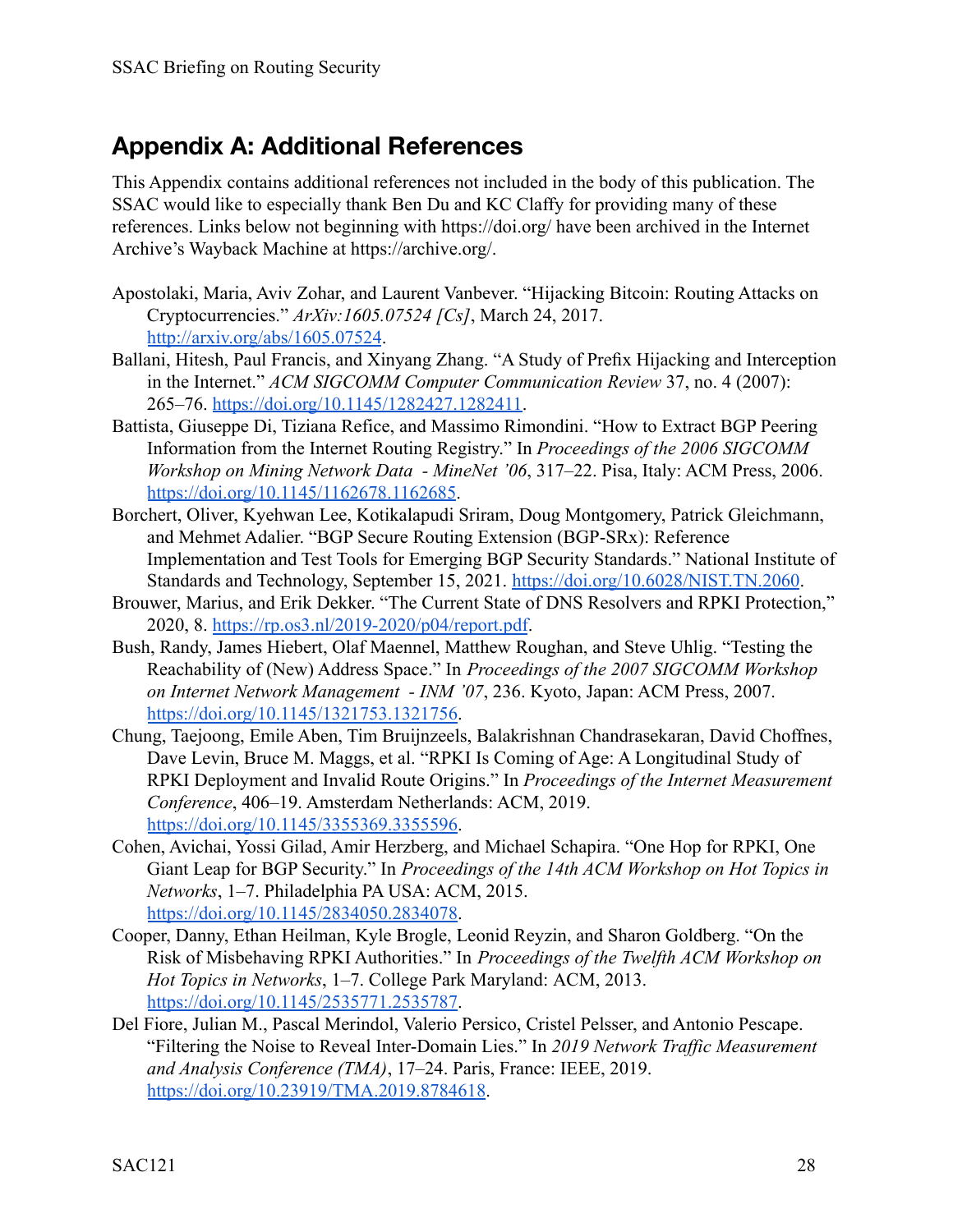- Dhamdhere, Amogh, Renata Teixeira, Constantine Dovrolis, and Christophe Diot. "NetDiagnoser: Troubleshooting Network Unreachabilities Using End-to-End Probes and Routing Data." In *Proceedings of the 2007 ACM CoNEXT Conference on - CoNEXT '07*, 1. New York, New York: ACM Press, 2007. <https://doi.org/10.1145/1364654.1364677>.
- Durand, Alain. "OCTO-014: Resource Public Key Infrastructure (RPKI) Technical Analysis." ICANN Office of the Chief Technology Officer, September 2, 2020. <https://www.icann.org/en/system/files/files/octo-014-02sep20-en.pdf>.
- E-yong Kim, Li Xiao, K. Nahrstedt, and Kunsoo Park. "Secure Interdomain Routing Registry." *IEEE Transactions on Information Forensics and Security* 3, no. 2 (June 2008): 304–16[.](https://doi.org/10.1109/TIFS.2008.922050) [https://doi.org/10.1109/TIFS.2008.922050.](https://doi.org/10.1109/TIFS.2008.922050)
- Fawcett, Milly. "Network Hijacking the Low Down." *The Spamhaus Project* (blog), January 8, 2018. <https://www.spamhaus.org/news/article/778/network-hijacking-the-low-down>.
- Feamster, Nick, Jaeyeon Jung, and Hari Balakrishnan. "An Empirical Study of 'Bogon' Route Advertisements." *ACM SIGCOMM Computer Communication Review* 35, no. 1 (January 2005): 63–70. [https://doi.org/10.1145/1052812.1052826.](https://doi.org/10.1145/1052812.1052826)
- Feldmann, Anja, Olaf Maennel, Z. Morley Mao, Arthur Berger, and Bruce Maggs. "Locating Internet Routing Instabilities." *ACM SIGCOMM Computer Communication Review* 34, no. 4 (August 30, 2004): 205–18. <https://doi.org/10.1145/1030194.1015491>.
- Gilad, Yossi, Avichai Cohen, Amir Herzberg, Michael Schapira, and Haya Shulman. "Are We There Yet? On RPKI's Deployment and Security." In *Proceedings 2017 Network and Distributed System Security Symposium*. San Diego, CA: Internet Society, 2017[.](https://doi.org/10.14722/ndss.2017.23123) [https://doi.org/10.14722/ndss.2017.23123.](https://doi.org/10.14722/ndss.2017.23123)
- Gilad, Yossi, Omar Sagga, and Sharon Goldberg. "MaxLength Considered Harmful to the RPKI." In *Proceedings of the 13th International Conference on Emerging Networking EXperiments and Technologies*, 101–7. Incheon Republic of Korea: ACM, 2017. <https://doi.org/10.1145/3143361.3143363>.
- Gill, Phillipa, Michael Schapira, and Sharon Goldberg. "Let the Market Drive Deployment: A Strategy for Transitioning to BGP Security." *ACM SIGCOMM Computer Communication Review* 41, no. 4 (August 15, 2011): 14–25. <https://doi.org/10.1145/2043164.2018439>.
- Goldberg, Sharon. "Why Is It Taking so Long to Secure Internet Routing?" *Communications of the ACM* 57, no. 10 (September 23, 2014): 56–63. [https://doi.org/10.1145/2659899.](https://doi.org/10.1145/2659899)
- Goodell, Geoffrey, William Aiello, Timothy Griffin, John Ioannidis, Patrick McDaniel, and Aviel Rubin. "Working Around BGP: An Incremental Approach to Improving Security and Accuracy of Interdomain Routing." *NDSS* 23 (2003): 11. [https://www.ndss-symposium.org/wp-content/uploads/2017/09/Working-around-BGP-An-In](https://www.ndss-symposium.org/wp-content/uploads/2017/09/Working-around-BGP-An-Incremental-Approach-to-Improving-Security-and-Accuracy-in-Interdomain-Routing-Geoffrey-Goodell.pdf) [cremental-Approach-to-Improving-Security-and-Accuracy-in-Interdomain-Routing-Geoffre](https://www.ndss-symposium.org/wp-content/uploads/2017/09/Working-around-BGP-An-Incremental-Approach-to-Improving-Security-and-Accuracy-in-Interdomain-Routing-Geoffrey-Goodell.pdf) [y-Goodell.pdf](https://www.ndss-symposium.org/wp-content/uploads/2017/09/Working-around-BGP-An-Incremental-Approach-to-Improving-Security-and-Accuracy-in-Interdomain-Routing-Geoffrey-Goodell.pdf).
- Haag, William, Doug Montgomery, William C Barker, and Allen Tan. "Protecting the Integrity of Internet Routing:: Border Gateway Protocol (BGP) Route Origin Validation." Gaithersburg, MD: National Institute of Standards and Technology, June 2019. <https://doi.org/10.6028/NIST.SP.1800-14>.
- He, Yihua, Georgos Siganos, Michalis Faloutsos, and Srikanth Krishnamurthy. "A Systematic Framework for Unearthing the Missing Links: Measurements and Impact." In *Proceedings of the 4th USENIX Conference on Networked Systems Design & Implementation*, 14.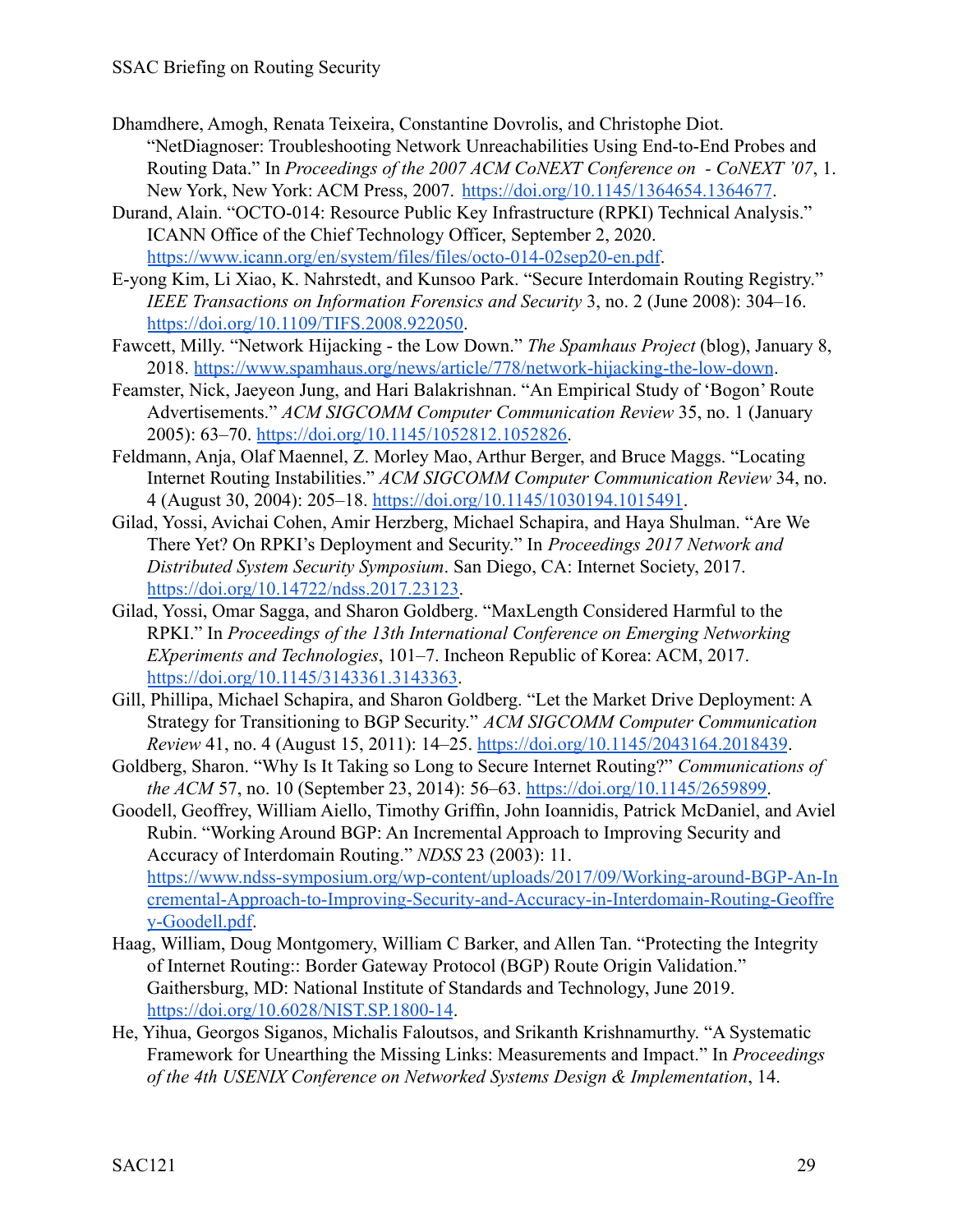NSDI'07. USA: USENIX Association, 2007.

[https://www.usenix.org/legacy/event/nsdi07/tech/full\\_papers/he/he.pdf](https://www.usenix.org/legacy/event/nsdi07/tech/full_papers/he/he.pdf).

- Hu, Xin, and Z. Morley Mao. "Accurate Real-Time Identification of IP Prefix Hijacking." In *2007 IEEE Symposium on Security and Privacy (SP '07)*, 3–17, 2007[.](https://doi.org/10.1109/SP.2007.7) <https://doi.org/10.1109/SP.2007.7>.
- Hu, Yih-Chun, Adrian Perrig, and Marvin Sirbu. "SPV: Secure Path Vector Routing for Securing BGP." In *Proceedings of the 2004 Conference on Applications, Technologies, Architectures, and Protocols for Computer Communications*, 179–92. SIGCOMM '04. New York, NY, USA: Association for Computing Machinery, 2004. <https://doi.org/10.1145/1015467.1015488>.
- Huston, Geoff, Mattia Rossi, and Grenville Armitage. "Securing BGP A Literature Survey." *IEEE Communications Surveys & Tutorials* 13, no. 2 (2011): 199–222. <https://doi.org/10.1109/SURV.2011.041010.00041>.
- Jonker, Mattijs, Aiko Pras, Alberto Dainotti, and Anna Sperotto. "A First Joint Look at DoS Attacks and BGP Blackholing in the Wild." In *Proceedings of the Internet Measurement Conference 2018*, 457–63. Boston MA USA: ACM, 2018. <https://doi.org/10.1145/3278532.3278571>.
- Karlin, Josh, Stephanie Forrest, and Jennifer Rexford. "Pretty Good BGP: Improving BGP by Cautiously Adopting Routes." In *Proceedings of the 2006 IEEE International Conference on Network Protocols*, 290–99. Fess parker's Doubletree, Santa Barbara, Ca, USA: IEEE, 2006. <https://doi.org/10.1109/ICNP.2006.320179>.
- Katz-Bassett, Ethan, Harsha V. Madhyastha, John P. John, Arvind Krishnamurthy, David Wetherall, and Thomas Anderson. "Studying Black Holes in the Internet with Hubble." In *Proceedings of the 5th USENIX Symposium on Networked Systems Design and Implementation*, 247–62. NSDI'08. USA: USENIX Association, 2008. [https://www.usenix.org/legacy/events/nsdi08/tech/full\\_papers/katz-bassett/katz-bassett.pdf.](https://www.usenix.org/legacy/events/nsdi08/tech/full_papers/katz-bassett/katz-bassett.pdf)
- Kent, Stephen, Charles Lynn, Joanne Mikkelson, and Karen Seo. "Secure Border Gateway Protocol (S-BGP) — Real World Performance and Deployment Issues." *NDSS*, 2000, 14[.](https://www.ndss-symposium.org/wp-content/uploads/2017/09/Secure-Border-Gateway-Protocol-S-BGP-Real-World-Performance-and-Deployment-Issues-paperStephen-Kent.pdf) [https://www.ndss-symposium.org/wp-content/uploads/2017/09/Secure-Border-Gateway-Prot](https://www.ndss-symposium.org/wp-content/uploads/2017/09/Secure-Border-Gateway-Protocol-S-BGP-Real-World-Performance-and-Deployment-Issues-paperStephen-Kent.pdf) [ocol-S-BGP-Real-World-Performance-and-Deployment-Issues-paperStephen-Kent.pdf.](https://www.ndss-symposium.org/wp-content/uploads/2017/09/Secure-Border-Gateway-Protocol-S-BGP-Real-World-Performance-and-Deployment-Issues-paperStephen-Kent.pdf)
- Khan, Akmal, Hyun-chul Kim, Taekyoung Kwon, and Yanghee Choi. "A Comparative Study on IP Prefixes and Their Origin Ases in BGP and the IRR." *ACM SIGCOMM Computer Communication Review* 43, no. 3 (July 2013): 16–24[.](https://doi.org/10.1145/2500098.2500101) <https://doi.org/10.1145/2500098.2500101>.
- Konte, Maria, Roberto Perdisci, and Nick Feamster. "ASwatch: An AS Reputation System to Expose Bulletproof Hosting ASes." In *Proceedings of the 2015 ACM Conference on Special Interest Group on Data Communication*, 625–38. London United Kingdom: ACM, 2015. <https://doi.org/10.1145/2785956.2787494>.
- Kotikalapudi, Sriram, and Azimov Alexander. "Methods for Detection and Mitigation of BGP Route Leaks." Internet Engineering Task Force, October 24, 2021. <https://datatracker.ietf.org/doc/draft-ietf-grow-route-leak-detection-mitigation/07/>.
- Kuerbis, Brenden, and Milton Mueller. "Negotiating a New Governance Hierarchy: An Analysis of the Conflicting Incentives to Secure Internet Routing." *Communications & Strategies*, no. 81 (March 21, 2011): 125–42. [https://papers.ssrn.com/abstract=2021835.](https://papers.ssrn.com/abstract=2021835)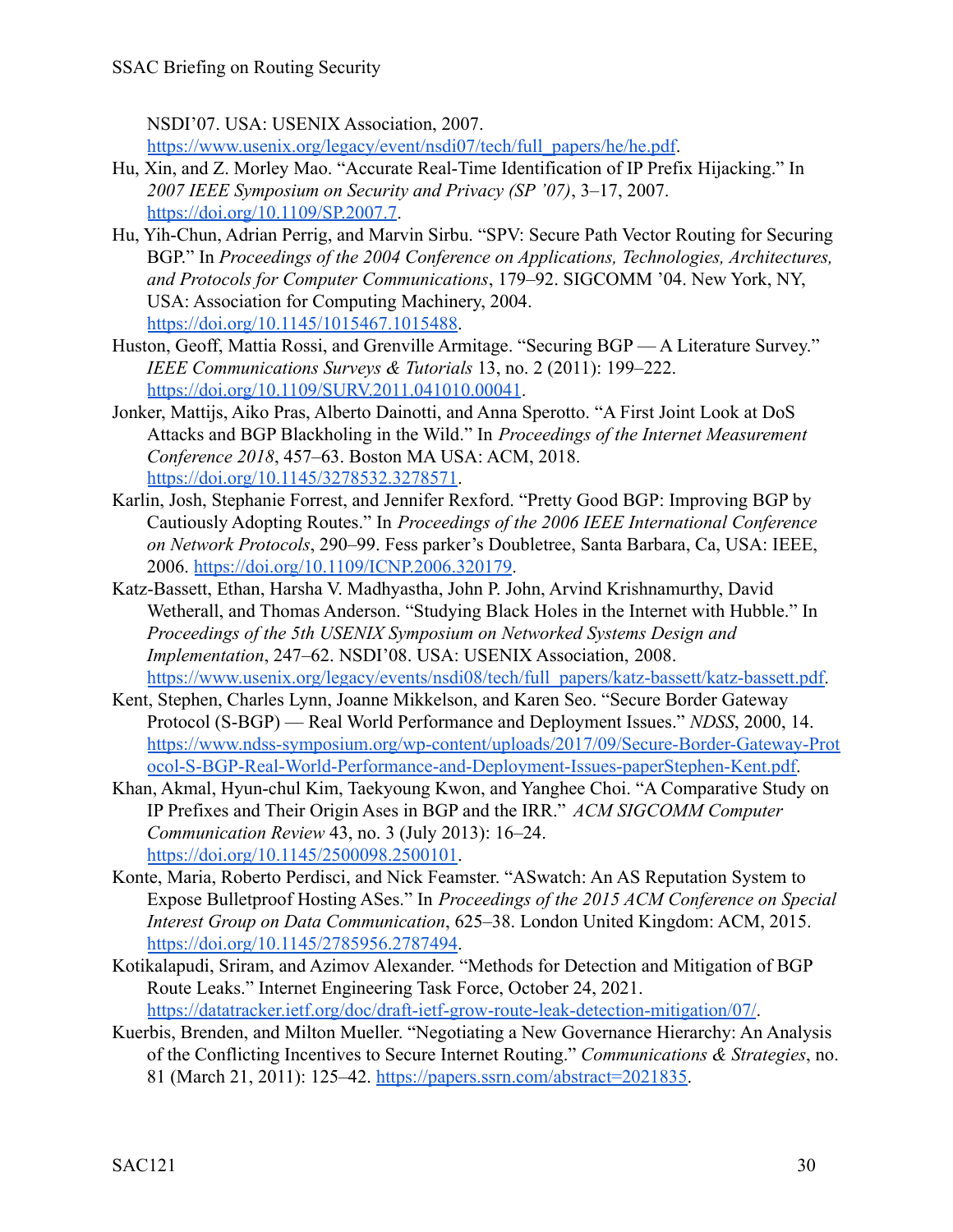- Lad, Mohit, Dan Massey, Dan Pei, Yiguo Wu, Beichuan Zhang, and Lixia Zhang. "PHAS: A Prefix Hijack Alert System." In *Proceedings of the 15th Conference on USE[NI](https://www.usenix.org/legacy/event/sec06/tech/full_papers/lad/lad.pdf)X Security Symposium - Volume 15*. USENIX-SS'06. USA: USENIX Association, 2006. [https://www.usenix.org/legacy/event/sec06/tech/full\\_papers/lad/lad.pdf](https://www.usenix.org/legacy/event/sec06/tech/full_papers/lad/lad.pdf).
- Lad, Mohit, Ricardo Oliveira, Beichuan Zhang, and Lixia Zhang. "Understanding Resiliency of Internet Topology against Prefix Hijack Attacks." In *37th Annual IEEE/IFIP International Conference on Dependable Systems and Networks (DSN'07)*, 368–77. Edinburgh, UK: IEEE, 2007. <https://doi.org/10.1109/DSN.2007.95>.
- Li, Jun, Toby Ehrenkranz, and Paul Elliott. "Buddyguard: A Buddy System for Fast and Reliable Detection of IP Prefix Anomalies." In *2012 20th IEEE I[n](https://doi.org/10.1109/ICNP.2012.6459962)ternational Conference on Network Protocols (ICNP)*, 1–10. Austin, TX, USA: IEEE, 2012. <https://doi.org/10.1109/ICNP.2012.6459962>.
- Li, Qi, Xinwen Zhang, Xin Zhang, and Purui Su. "Invalidating Idealized BGP Security Proposals and Countermeasures." *IEEE Transactions on Dependable and Secure Computing* 12, no. 3 (May 1, 2015): 298–311. [https://doi.org/10.1109/TDSC.2014.2345381.](https://doi.org/10.1109/TDSC.2014.2345381)
- Linssen, Raoul. "Vulnerability of DNS Name Servers against BGP Hijacking." *32th Twente Student Conference on IT*, January 19, 2019, 9[.](https://www.utwente.nl/en/eemcs/dacs/assignments/completed/bachelor/reports/b-assignment-Raoul-linssen.pdf) [https://www.utwente.nl/en/eemcs/dacs/assignments/completed/bachelor/reports/b-assignmen](https://www.utwente.nl/en/eemcs/dacs/assignments/completed/bachelor/reports/b-assignment-Raoul-linssen.pdf) [t-Raoul-linssen.pdf.](https://www.utwente.nl/en/eemcs/dacs/assignments/completed/bachelor/reports/b-assignment-Raoul-linssen.pdf)
- Luckie, Matthew. "Spurious Routes in Public BGP Data." *ACM SIGCOMM Computer Communication Review* 44, no. 3 (July 28, 2014): 14–21[.](https://doi.org/10.1145/2656877.2656880) <https://doi.org/10.1145/2656877.2656880>.
- Luckie, Matthew, Robert Beverly, Ryan Koga, Ken Keys, Joshua A. Kroll, and k claffy. "Network Hygiene, Incentives, and Regulation: Deployment of Source Address Validation in the Internet." In *Proceedings of the 2019 ACM SIGSAC Conference on Computer and Communications Security*, 465–80. London United Kingdom: ACM, 2019[.](https://doi.org/10.1145/3319535.3354232) <https://doi.org/10.1145/3319535.3354232>.
- Lychev, Robert, Sharon Goldberg, and Michael Schapira. "BGP Security in Partial Deployment: Is the Juice Worth the Squeeze?" In *Proceedings of the ACM SIGCOMM 2013 Conference on SIGCOMM*, 171–82. SIGCOMM '13. New York, NY, USA: Association for Computing Machinery, 2013. <https://doi.org/10.1145/2486001.2486010>.
- Mahajan, Ratul, David Wetherall, and Tom Anderson. "Understanding BGP Misconfiguration." *ACM SIGCOMM Computer Communication Review* 32, no. 4 (August 19, 2002): 3–16[.](https://doi.org/10.1145/964725.633027) <https://doi.org/10.1145/964725.633027>.
- Meier, Roland, Petar Tsankov, Vincent Lenders, Laurent Vanbever, and Martin Vechev. "NetHide: Secure and Practical Network Topology Obfuscation." In *Proceedings of the 27th USENIX Conference on Security Symposium*, 693–709. SEC'18. USA: USENIX Association, 2018. <https://www.usenix.org/conference/usenixsecurity18/presentation/meier>.
- Mickens, James W., John R. Douceur, William J. Bolosky, and Brian D. Noble. "StrobeLight: Lightweight Availability Mapping and Anomaly Detection." In *Proceedings of the 2009 Conference on USENIX Annual Technical Conference*, 5. USENIX'09. USA: USENIX Association, 2009[.](https://www.usenix.org/legacy/event/usenix09/tech/full_papers/mickens/mickens.pdf)

[https://www.usenix.org/legacy/event/usenix09/tech/full\\_papers/mickens/mickens.pdf](https://www.usenix.org/legacy/event/usenix09/tech/full_papers/mickens/mickens.pdf).

"Mutually Agreed Norms for Routing Security (MANRS)." Accessed May 20, 2022. <https://www.manrs.org/>.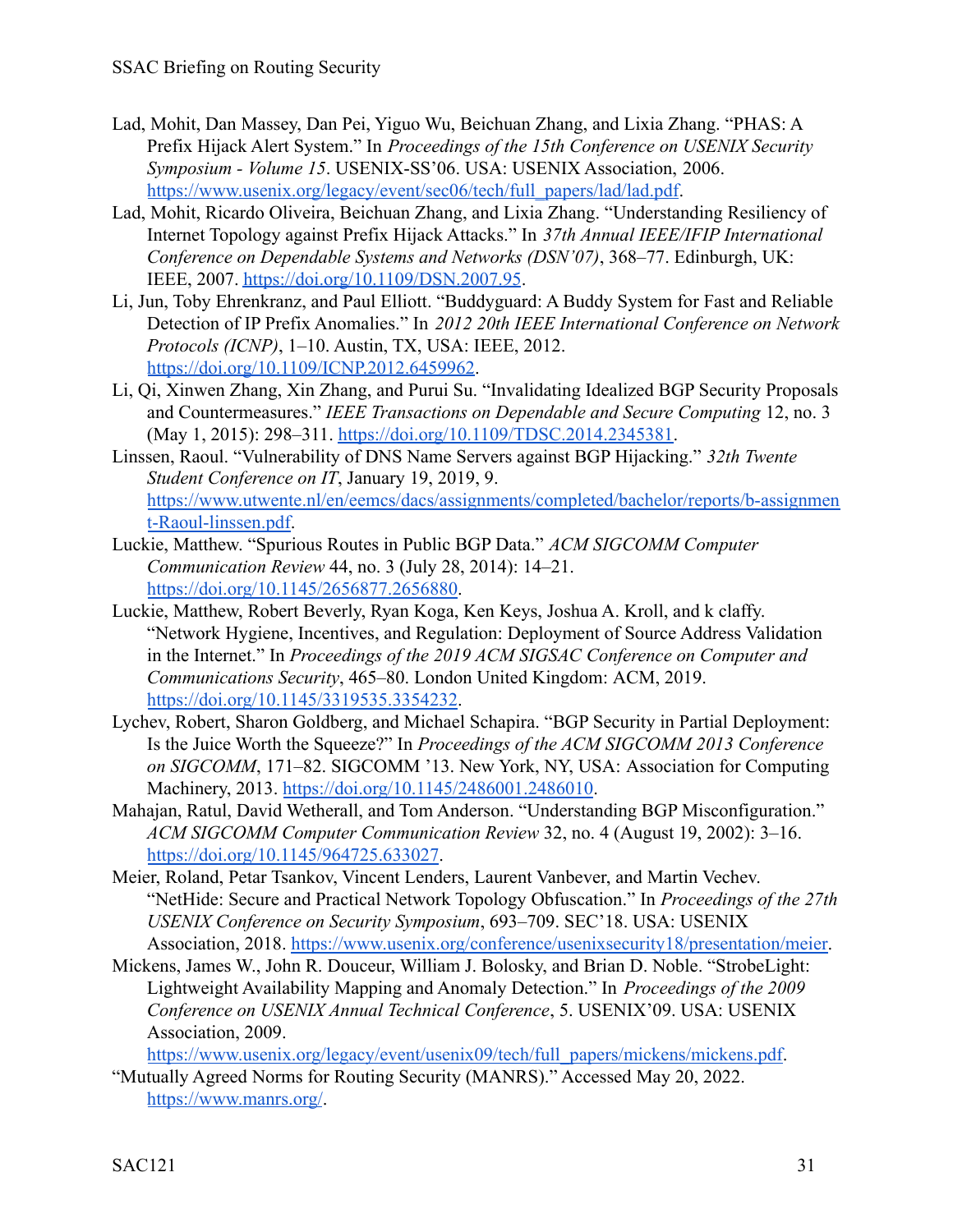- RPKI Documentation. "NLNet Labs RPKI Documentation." Accessed May 20, 2022. <https://rpki.readthedocs.io/en/latest/index.html>.
- Oorschot, P.C. van, Tao Wan, and Evangelos Kranakis. "On Interdomain Routing Security and Pretty Secure BGP (PsBGP)." *ACM Transactions on Information and System Security* 10, no. 3 (July 2007): 11. <https://doi.org/10.1145/1266977.1266980>.
- Orsini, Chiara, Alistair King, Danilo Giordano, Vasileios Giotsas, and Alberto Dainotti. "BGPStream: A Software Framework for Live and Historical BGP Data Analysis." In *Proceedings of the 2016 Internet Measurement Conference*, 429–44. Santa Monica California USA: ACM, 2016. [https://doi.org/10.1145/2987443.2987482.](https://doi.org/10.1145/2987443.2987482)

"Qrator.Radar Blog of Route Leaks." Accessed May 20, 2022. [https://radar.qrator.net/blog.](https://radar.qrator.net/blog)

Ramachandran, Anirudh, and Nick Feamster. "Understanding the Network-Level Behavior of Spammers." In *Proceedings of the 2006 Conference on Applications, Technologies, Architectures, and Protocols for Computer Communications*, 291–302. SIGCOMM '06. New York, NY, USA: Association for Computing Machinery, 2006. <https://doi.org/10.1145/1159913.1159947>.

- Robachevsky, Andrei. "14,000 Incidents: A 2017 Routing Security Year in Review." *Mutually Agreed Norms for Routing Security (MANRS)* (blog), January 9, 2018[.](https://www.internetsociety.org/blog/2018/01/14000-incidents-2017-routing-security-year-review) [https://www.internetsociety.org/blog/2018/01/14000-incidents-2017-routing-security-year-re](https://www.internetsociety.org/blog/2018/01/14000-incidents-2017-routing-security-year-review) [view.](https://www.internetsociety.org/blog/2018/01/14000-incidents-2017-routing-security-year-review)
- Schlamp, Johann, Georg Carle, and Ernst W. Biersack. "A Forensic Case Study on AS Hijacking: The Attacker's Perspective." *ACM SIGCOMM Computer Communication Review* 43, no. 2 (April 29, 2013): 5–12. <https://doi.org/10.1145/2479957.2479959>.
- Schlamp, Johann, Ralph Holz, Quentin Jacquemart, Georg Carle, and Ernst W. Biersack. "HEAP: Reliable Assessment of BGP Hijacking Attacks." *IEEE Journal on Selected Areas in Communications* 34, no. 6 (June 2016): 1849–61[.](https://doi.org/10.1109/JSAC.2016.2558978) <https://doi.org/10.1109/JSAC.2016.2558978>.
- Sermpezis, Pavlos, Vasileios Kotronis, Petros Gigis, Xenofontas Dimitropoulos, Danilo Cicalese, Alistair King, and Alberto Dainotti. "ARTEMIS: Neutralizing BGP Hijacking Within a Minute." *IEEE/ACM Transactions on Networking* 26, no. 6 (December 2018): 2471–86. [https://doi.org/10.1109/TNET.2018.2869798.](https://doi.org/10.1109/TNET.2018.2869798)
- Shue, Craig A., Andrew J. Kalafut, and Minaxi Gupta. "Abnormally Malicious Autonomous Systems and Their Internet Connectivity." *IEEE/ACM Transactions on Networking* 20, no. 1 (February 2012): 220–30. <https://doi.org/10.1109/TNET.2011.2157699>.
- Song, Yang, Arun Venkataramani, and Lixin Gao. "Identifying and Addressing Reachability and Policy Attacks in 'Secure' BGP." *IEEE/ACM Transactions on Networking* 24, no. 5 (October 2016): 2969–82. [https://doi.org/10.1109/TNET.2015.2503642.](https://doi.org/10.1109/TNET.2015.2503642)
- Spamhaus. "Suspicious Network Resurrections." *The Spamhaus Project* (blog), November 25, 2020. <https://www.spamhaus.org/news/article/802/suspicious-network-resurrections>.
- Steenbergen, Richard. "Examining the Validity of IRR Data." Presented at the NANOG 44, Orlando, FL, USA, October 14, 2008.

[https://archive.nanog.org/meetings/nanog44/presentations/Tuesday/RAS\\_irrdata\\_N44.pdf](https://archive.nanog.org/meetings/nanog44/presentations/Tuesday/RAS_irrdata_N44.pdf).

Subramanian, Lakshminarayanan, Volker Roth, Ion Stoica, Scott Shenker, and Randy H. Katz. "Listen and Whisper: Security Mechanisms for BGP." In *Proceedings of the 1st Conference on Symposium on Networked Systems Design and Implementation - Volume 1*, 10. NSDI'04. USA: USENIX Association, 2004.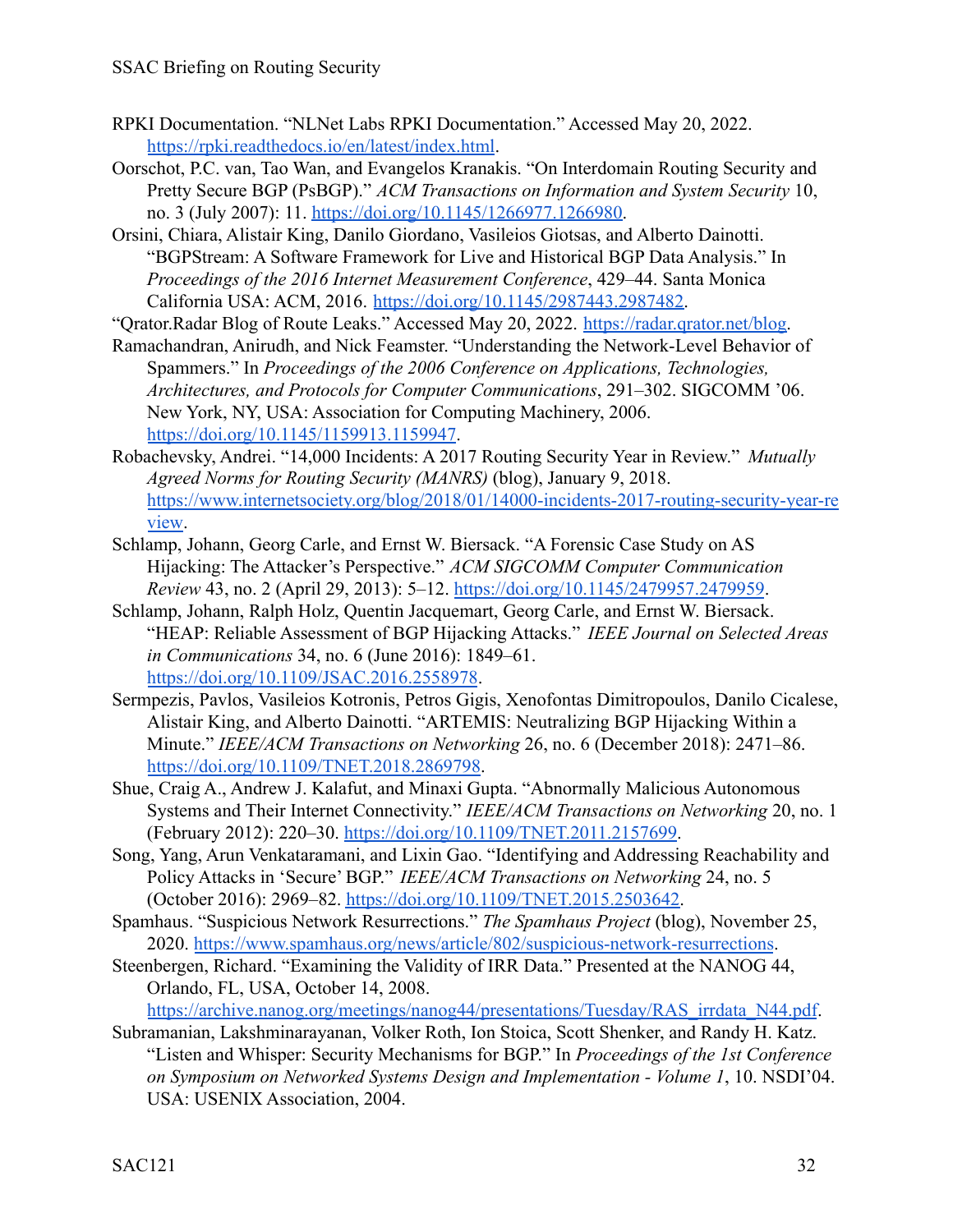[https://www.usenix.org/legacy/publications/library/proceedings/nsdi04/tech/subramanianLis](https://www.usenix.org/legacy/publications/library/proceedings/nsdi04/tech/subramanianListen/subramanianListen.pdf) [ten/subramanianListen.pdf.](https://www.usenix.org/legacy/publications/library/proceedings/nsdi04/tech/subramanianListen/subramanianListen.pdf)

- Testart, Cecilia. "Reviewing a Historical Internet Vulnerability: Why Isn't BGP More Secure and What Can We Do About It?" *SSRN Electronic Journal*, 2018[.](https://doi.org/10.2139/ssrn.3141666) [https://doi.org/10.2139/ssrn.3141666.](https://doi.org/10.2139/ssrn.3141666)
- Testart, Cecilia, Philipp Richter, Alistair King, Alberto Dainotti, and David Clark. "To Filter or Not to Filter: Measuring the Benefits of Registering in the RPKI Today." In *Passive and Active Measurement*, edited by Anna Sperotto, Alberto Dainotti, and Burkhard Stiller, 12048:71–87. Lecture Notes in Computer Science. Cham: Springer International Publishing, 2020. [https://doi.org/10.1007/978-3-030-44081-7\\_5.](https://doi.org/10.1007/978-3-030-44081-7_5)
- Vervier, Pierre-Antoine, Olivier Thonnard, and Marc Dacier. "Mind Your Blocks: On the Stealthiness of Malicious BGP Hijacks." In *Proceedings 2015 Network and Distributed System Security Symposium*. San Diego, CA: Internet Society, 2015. [https://doi.org/10.14722/ndss.2015.23035.](https://doi.org/10.14722/ndss.2015.23035)
- Wählisch, Matthias, Robert Schmidt, Thomas C. Schmidt, Olaf Maennel, Steve Uhlig, and Gareth Tyson. "RiPKI: The Tragic Story of RPKI Deployment in the Web Ecosystem." *Proceedings of the 14th ACM Workshop on Hot Topics in Networks*, November 16, 2015, 1–7. <https://doi.org/10.1145/2834050.2834102>.
- Wang, Feng, and Lixin Gao. "On Inferring and Characterizing Internet Routing Policies." In *Proceedings of the 3rd ACM SIGCOMM Conference on Internet Measurement*, 15–26. IMC '03. New York, NY, USA: Association for Computing Machinery, 2003. <https://doi.org/10.1145/948205.948208>.
- Xiang, Yang, Zhiliang Wang, Xia Yin, and Jianping Wu. "Argus: An Accurate and Agile System to Detecting IP Prefix Hijacking." In *2011 19th IEEE International Conference on Network Protocols*, 43–48. Vancouver, AB, Canada: IEEE, 2011. [https://doi.org/10.1109/ICNP.2011.6089080.](https://doi.org/10.1109/ICNP.2011.6089080)
- Yoo, Christopher S., and David Wishnick. "Lowering Legal Barriers to RPKI Adoption." *SSRN Electronic Journal*, 2019. [https://doi.org/10.2139/ssrn.3308619.](https://doi.org/10.2139/ssrn.3308619)
- Zhang, Ming, Chi Zhang, Vivek Pai, Larry Peterson, and Randy Wang. "PlanetSeer: Internet Path Failure Monitoring and Characterization in Wide-Area Services." *OSDI* 4 (2004): 16. [https://www.usenix.org/legacy/events/osdi04/tech/full\\_papers/zhang/zhang.pdf.](https://www.usenix.org/legacy/events/osdi04/tech/full_papers/zhang/zhang.pdf)
- Zhang, Zheng, Ying Zhang, Y. Charlie Hu, Z. Morley Mao, and Randy Bush. "Ispy: Detecting Ip Prefix Hijacking on My Own." In *Proceedings of the ACM SIGCOMM 2008 Conference on Data Communication*, 327–38. SIGCOMM '08. New York, NY, USA: Association for Computing Machinery, 2008. <https://doi.org/10.1145/1402958.1402996>.
- Zheng, Changxi, Lusheng Ji, Dan Pei, Jia Wang, and Paul Francis. "A Light-Weight Distributed Scheme for Detecting Ip Prefix Hijacks in Real-Time." *ACM SIGCOMM Computer Communication Review* 37, no. 4 (October 2007): 277–88. <https://doi.org/10.1145/1282427.1282412>.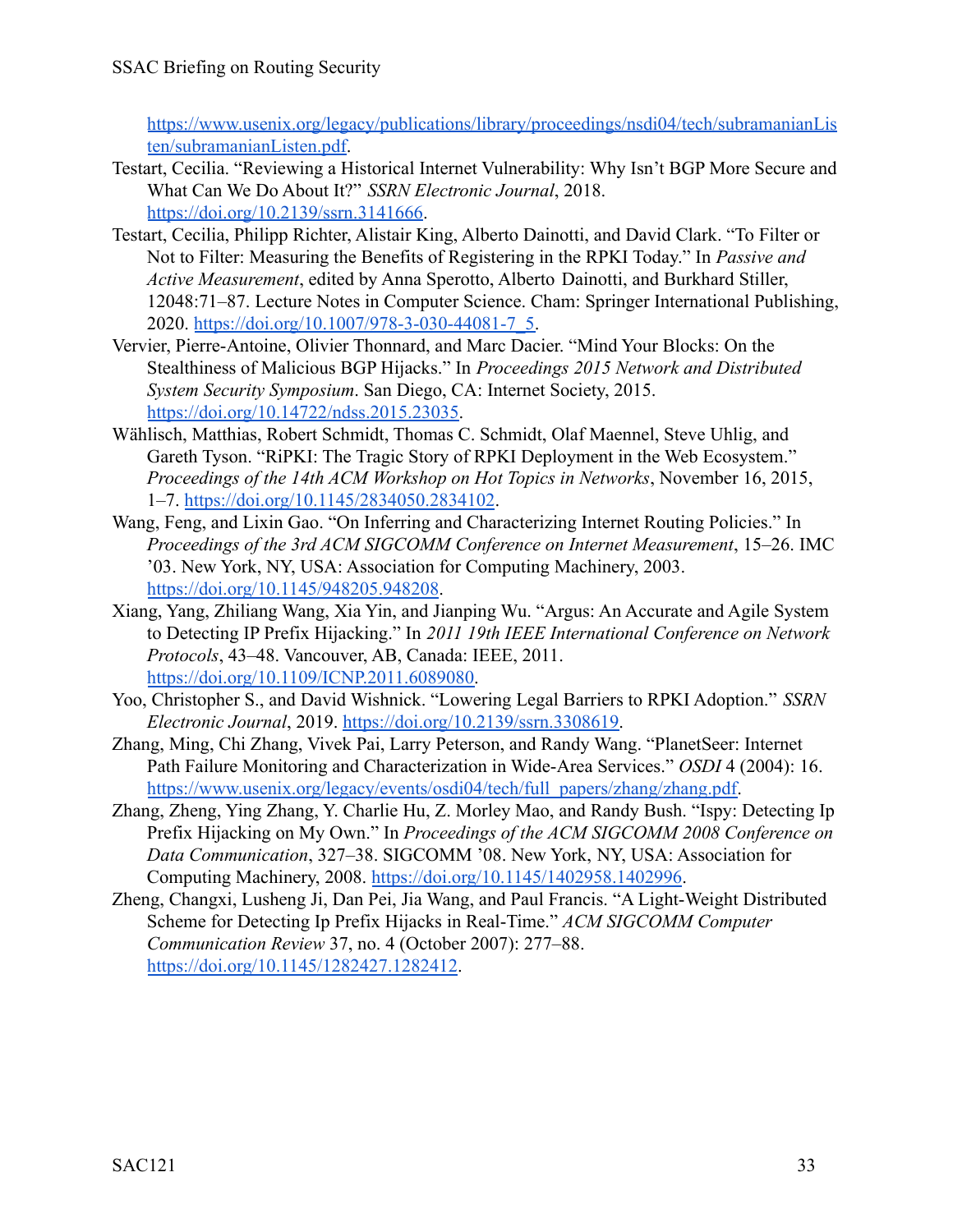# <span id="page-33-0"></span>**Appendix B: RPKI**

When routing security is discussed, the first tool reference is often Resource Public Key Infrastructure or RPKI. RPKI was introduced in 2012 with its architecture being described in RFC6480 and subsequent components being covered in RFC6481, RFC6482, RFC6483, RFC6484, RFC6485, RFC6486, RFC6487, RFC6488, RFC6489, RFC6490, RFC6491, RFC6492, and RFC6493.

In short, RPKI is a way for entities who are assigned IP Address resources from a regional Internet registry (RIR) to assert which autonomous systems (AS) or systems are allowed to originate a prefix. These assertions are then cryptographically signed by the delegated RIR, using a key the RIR publishes in a defined format called a route origination authorization (ROA). These ROAs are then published by the RIR in a database they operate where operators may look up ROAs in order to validate announcements they receive. ROAs also allow resource holders to limit the maximum prefix length for their announcements if they choose to. When not specified, announcements are restricted to the prefix length published in the ROA.

RPKI ROAs only specify the AS allowed to originate the prefix, the origin AS, and have no way of specifying the path by which traffic should reach that origin. As a result of this limitation, an attacker who intends to propagate a malicious announcement can append the authorized origin AS to their AS and announce that route to their neighbors, potentially allowing them to intercept traffic which would traverse their network.

While not preventing a determined adversary, RPKI provides some protections from many common sources of routing incidents, such as an incorrectly entered prefix, or a route server incorrectly advertising a prefix to neighboring ASes.

In addition to the resource holders needing to generate correct ROAs for their resources, other operators of BGP speakers also need to implement RPKI validation within their networks and to drop any routes which are not validated according to the defined process. In recent years, the adoption of RPKI validation has started to increase, partially driven by efforts of some network operators, in addition to initiatives like Mutually Agreed Norms for Routing Security  $(MANRS).<sup>66</sup>$ 

<sup>66</sup> See "MANRS – Mutually Agreed Norms for Routing Security," May 11, 2022. [https://www.manrs.org/.](https://www.manrs.org/)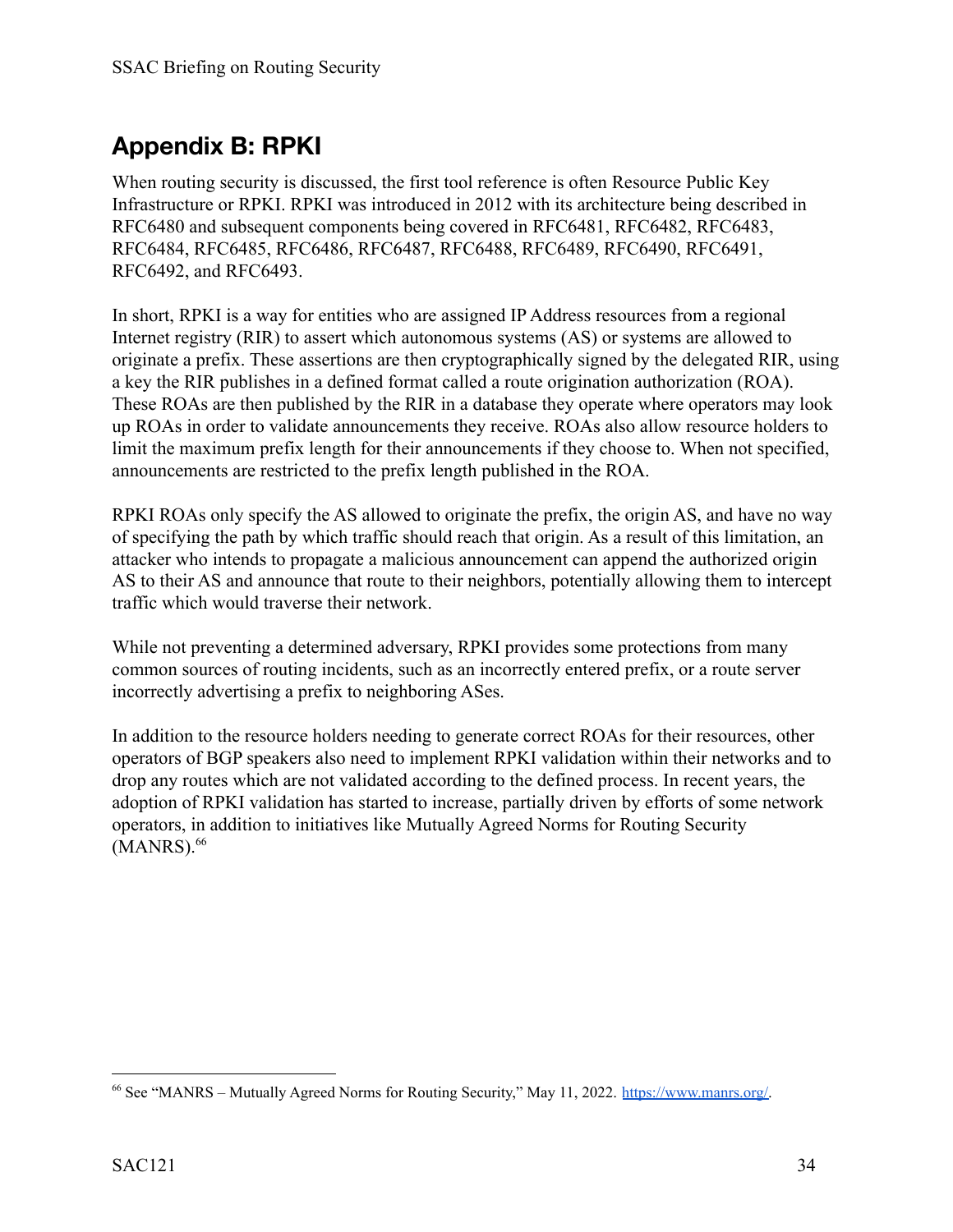# <span id="page-34-0"></span>**Appendix C: BGPsec**

The BGPsec protocol is an extension to BGP that is intended to allow validation of the AS Path attribute.<sup>67</sup>

Unlike route origin validation (ROV), BGPsec is not implemented in an off-router mode, but is implemented through the definition of non-transitive BGP AS Path attributes. These attributes carry the digital signatures produced by the AS that propagates a BGP UPDATE message. These signatures, signed by the AS, provide confidence that every AS listed in the AS Path attribute has handled the propagation of this prefix, that the order in the AS Path is the exact order of propagation of the UPDATE message through the inter-domain routing space, and each AS listed has explicitly authorized the propagation of an UPDATE message to its eBGP peer.

BGPsec appears to be solidly based on the concepts first described in earlier sBGP work.<sup>68</sup> Each eBGP speaker generates a digital signature that covers the information it received (including that digital signature) and the AS number to whom this UPDATE is to be sent. There is a wealth of detail behind this simple explanation, but it can be summarized by the observation that this mechanism ties the network prefix to the AS Path in the UPDATE message. The IETF Secure Inter-Domain Routing (SIDR) working group provided a detailed exposition of BGPsec's design decisions.<sup>69</sup>

Stepwise AS Path validation cannot tolerate AS Sets in this approach, nor AS Confederation Sets, and are in the process of being deprecated in response to this limitation.<sup>70,71</sup> In a similar vein BGP Route Reflectors require special processing, as do private AS numbers.

There are a number of consequences of this design approach.

The first, and perhaps the most important consequence, is that piecemeal incremental deployment is simply not possible in BGPsec. When an UPDATE is passed from a BGPsec BGP speaker to a non-BGPsec BGP speaker all BGPsec attributes are lost. Thus, if that UPDATE is further propagated to a BGPsec BGP speaker the initial BGPsec information is unavailable. In today's Internet the consequences of this highly constrained deployment scenario are significant impediments to widespread adoption.

This approach also places a high cryptographic processing load on BGPsec-aware BGP speakers. Some skepticism that this is a feasible proposal for the Internet's routing infrastructure guided the design of the RPKI to router protocol.<sup>72</sup> However, for BGPsec not only are routers expected to

<sup>67</sup> See RFC 8205: BGPsec Protocol Specification

<sup>68</sup> See RFC 4301: Security Architecture for the Internet Protocol

<sup>69</sup> See RFC 8374: BGPsec Design Choices and Summary of Supporting Discussions

<sup>&</sup>lt;sup>70</sup> See RFC 6472: Recommendation for Not Using AS SET and AS CONFED SET in BGP

<sup>&</sup>lt;sup>71</sup> See draft-ietf-idr-deprecate-as-set-confed-set: Deprecation of AS\_SET and AS\_CONFED\_SET in BGP, <https://datatracker.ietf.org/doc/html/draft-ietf-idr-deprecate-as-set-confed-set-07>

 $72$  See RFC 6810: The Resource Public Key Infrastructure (RPKI) to Router Protocol